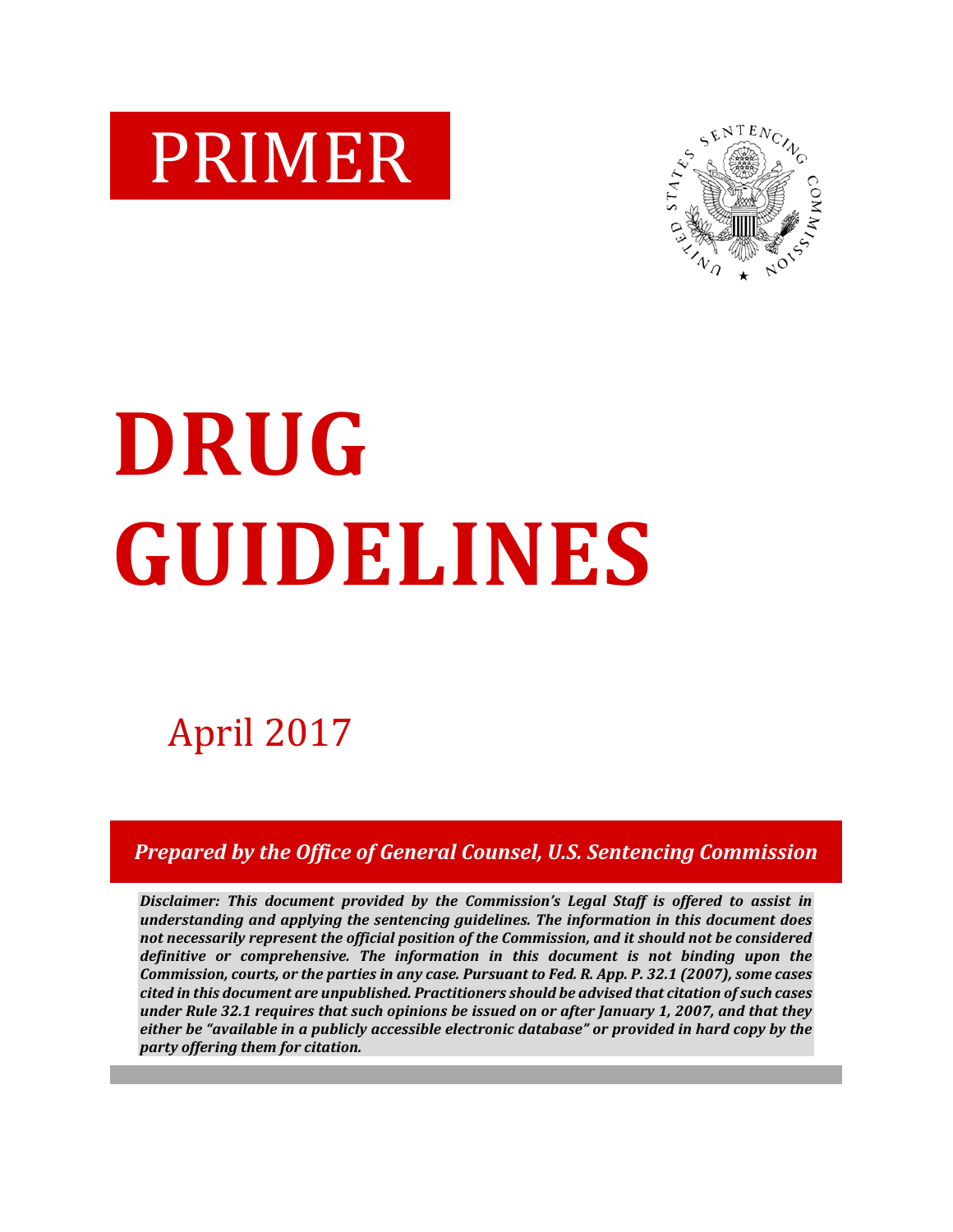# **TABLE OF CONTENTS**

| L    |                |                                                                                                                                                        |  |  |  |
|------|----------------|--------------------------------------------------------------------------------------------------------------------------------------------------------|--|--|--|
| Η.   |                |                                                                                                                                                        |  |  |  |
|      | A.             |                                                                                                                                                        |  |  |  |
|      | <b>B.</b>      |                                                                                                                                                        |  |  |  |
|      |                | 1.                                                                                                                                                     |  |  |  |
|      |                | 2.                                                                                                                                                     |  |  |  |
|      | C.             |                                                                                                                                                        |  |  |  |
| III. |                |                                                                                                                                                        |  |  |  |
|      | A.             | <b>APPLICABLE OFFENSE GUIDELINE SECTION IS DRIVEN BY OFFENSE OF CONVICTION  4</b>                                                                      |  |  |  |
|      | <b>B.</b>      | SECTION 2D1.1 (UNLAWFUL MANUFACTURING, IMPORTING, EXPORTING, OR TRAFFICKING<br>(INCLUDING POSSESSION WITH INTENT TO COMMIT THESE OFFENSES); ATTEMPT OR |  |  |  |
|      |                | 1.                                                                                                                                                     |  |  |  |
|      |                | 2.                                                                                                                                                     |  |  |  |
|      |                | 3.                                                                                                                                                     |  |  |  |
|      | $\mathbf{C}$ . |                                                                                                                                                        |  |  |  |
|      |                | 1.                                                                                                                                                     |  |  |  |
|      |                | 2.                                                                                                                                                     |  |  |  |
|      |                | 3.                                                                                                                                                     |  |  |  |
|      |                | 4.                                                                                                                                                     |  |  |  |
|      |                | 5.                                                                                                                                                     |  |  |  |
|      |                | 6.                                                                                                                                                     |  |  |  |
|      |                | 7.                                                                                                                                                     |  |  |  |
|      |                | 8.                                                                                                                                                     |  |  |  |
|      |                | 9.                                                                                                                                                     |  |  |  |
|      |                | 10.                                                                                                                                                    |  |  |  |
|      | D.             |                                                                                                                                                        |  |  |  |
|      |                | 1.                                                                                                                                                     |  |  |  |
|      |                | 2.                                                                                                                                                     |  |  |  |
|      | Е.             |                                                                                                                                                        |  |  |  |
|      |                | 1.                                                                                                                                                     |  |  |  |
|      |                | 2.                                                                                                                                                     |  |  |  |
|      |                | 3.                                                                                                                                                     |  |  |  |
|      |                | 4.                                                                                                                                                     |  |  |  |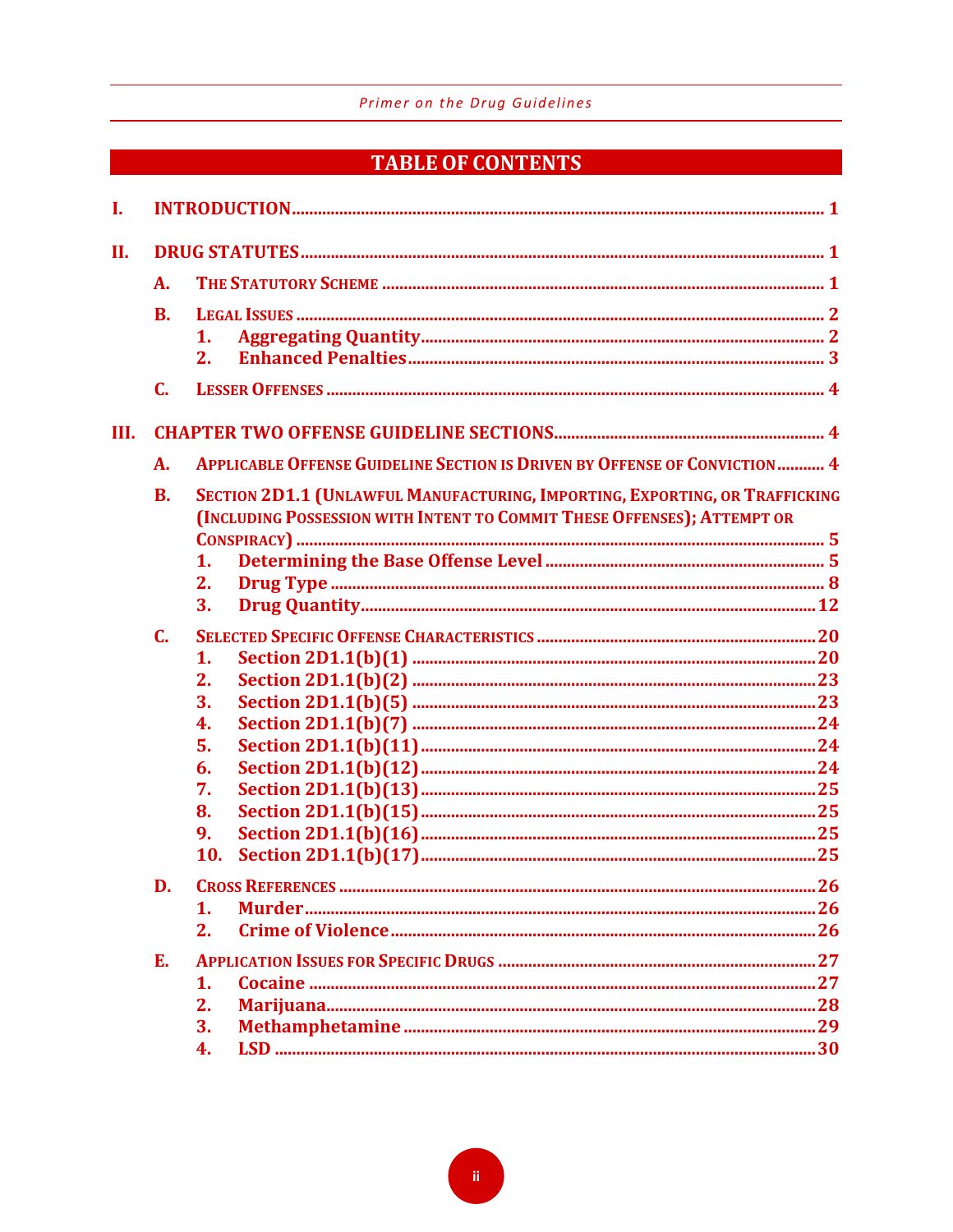| IV.         |              |                                                                                                                                                             |  |  |
|-------------|--------------|-------------------------------------------------------------------------------------------------------------------------------------------------------------|--|--|
|             | A.           | <b>SECTION 2D1.2 (DRUG OFFENSES OCCURRING NEAR PROTECTED LOCATIONS OR</b><br><b>INVOLVING UNDERAGE OR PREGNANT INDIVIDUALS; ATTEMPT OR CONSPIRACY) 31</b>   |  |  |
|             | <b>B.</b>    | <b>SECTION 2D1.8 (RENTING OR MANAGING A DRUG ESTABLISHMENT; ATTEMPT</b>                                                                                     |  |  |
|             | C.           | SECTION 2D1.10 (ENDANGERING HUMAN LIFE WHILE ILLEGALLY MANUFACTURING A                                                                                      |  |  |
|             | D.           | SECTION 2D1.11 (UNLAWFULLY DISTRIBUTING, IMPORTING OR POSSESSING A LISTED                                                                                   |  |  |
|             | E.           | SECTION 2D1.12 (UNLAWFUL POSSESSION, MANUFACTURE, DISTRIBUTION,<br>TRANSPORTATION, EXPORTATION, OR IMPORTATION OF PROHIBITED FLASK, EQUIPMENT,<br>CHEMICAL, |  |  |
|             | F.           | SECTION 2D2.1 (UNLAWFUL POSSESSION; ATTEMPT OR CONSPIRACY)35                                                                                                |  |  |
| $V_{\cdot}$ |              | SELECTED RELEVANT CONDUCT ISSUES SPECIFIC TO DRUG CASES 35                                                                                                  |  |  |
|             | A.           |                                                                                                                                                             |  |  |
|             | <b>B.</b>    |                                                                                                                                                             |  |  |
|             | C.           | <b>DRUG QUANTITY AND BASE OFFENSE LEVELS IF DEATH RESULTS 36</b>                                                                                            |  |  |
|             | D.           |                                                                                                                                                             |  |  |
| VI.         |              |                                                                                                                                                             |  |  |
|             | A.           | GUIDELINES REMEDIES FOR SENTENCING MANIPULATION/ENTRAPMENT39                                                                                                |  |  |
|             |              | 1.                                                                                                                                                          |  |  |
|             |              | 2.                                                                                                                                                          |  |  |
|             | <b>B.</b>    |                                                                                                                                                             |  |  |
|             | C.           |                                                                                                                                                             |  |  |
|             |              |                                                                                                                                                             |  |  |
|             | A.           |                                                                                                                                                             |  |  |
|             | <b>B.</b>    |                                                                                                                                                             |  |  |
|             | $\mathbf{C}$ |                                                                                                                                                             |  |  |
|             |              | 1.                                                                                                                                                          |  |  |
|             |              | 2.                                                                                                                                                          |  |  |
|             |              | VIII. CHAPTER FOUR: CRIMINAL HISTORY, CAREER OFFENDER, AND ARMED                                                                                            |  |  |

|  | , in ginn tent com gin mule incloud, gineen client and engine thuse |
|--|---------------------------------------------------------------------|
|  |                                                                     |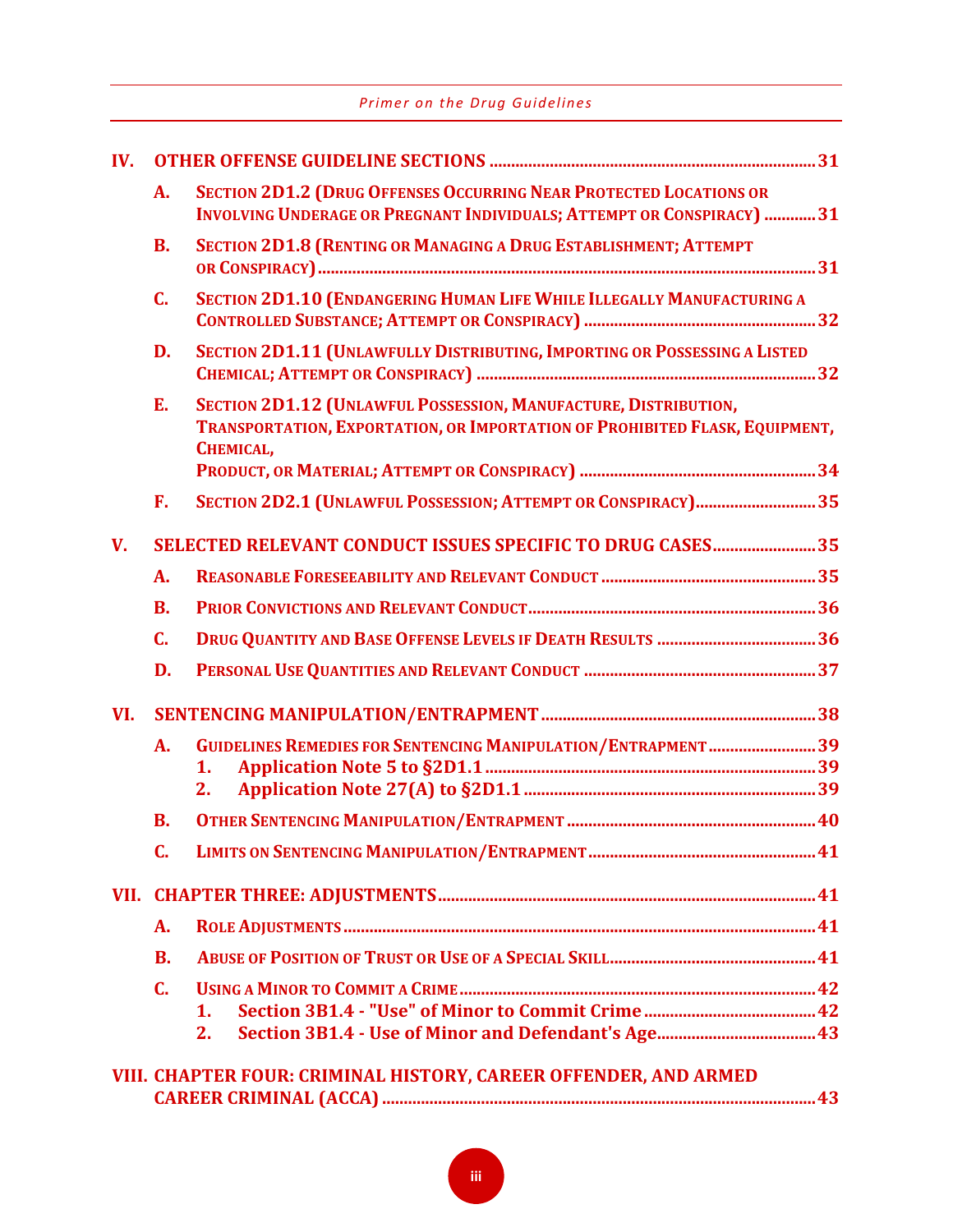|  |  |  | Primer on the Drug Guidelines |
|--|--|--|-------------------------------|
|--|--|--|-------------------------------|

| IX.       |                                                                  |                                                                                |  |  |  |
|-----------|------------------------------------------------------------------|--------------------------------------------------------------------------------|--|--|--|
|           | $\mathbf{A}$ .                                                   |                                                                                |  |  |  |
|           |                                                                  | 1.                                                                             |  |  |  |
|           |                                                                  | 2.                                                                             |  |  |  |
|           | <b>B.</b>                                                        | RELIEF FROM MANDATORY MINIMUM SENTENCES: THE "SAFETY VALVE" 47                 |  |  |  |
|           |                                                                  | $\mathbf 1$ .                                                                  |  |  |  |
|           |                                                                  | 2.                                                                             |  |  |  |
|           |                                                                  | 3.                                                                             |  |  |  |
|           |                                                                  | 4.                                                                             |  |  |  |
|           | C.                                                               | <b>DOWNWARD DEPARTURES FOR SUBSTANTIAL ASSISTANCE TO AUTHORITIES: §5K1.152</b> |  |  |  |
| <b>X.</b> | <b>CHAPTER SIX: SENTENCING PROCEDURES AND PLEA AGREEMENTS 52</b> |                                                                                |  |  |  |
|           | A.                                                               |                                                                                |  |  |  |
|           |                                                                  | 1.                                                                             |  |  |  |
|           |                                                                  | 2.                                                                             |  |  |  |
|           |                                                                  | 3.                                                                             |  |  |  |
|           |                                                                  | 4.                                                                             |  |  |  |
|           | $\mathbf{B}$ .                                                   |                                                                                |  |  |  |
|           |                                                                  | $\mathbf{1}$ .                                                                 |  |  |  |
|           |                                                                  | 2.                                                                             |  |  |  |
|           |                                                                  | Guideline Standards for Accepting Plea Agreement 54<br>3.                      |  |  |  |
|           | C.                                                               |                                                                                |  |  |  |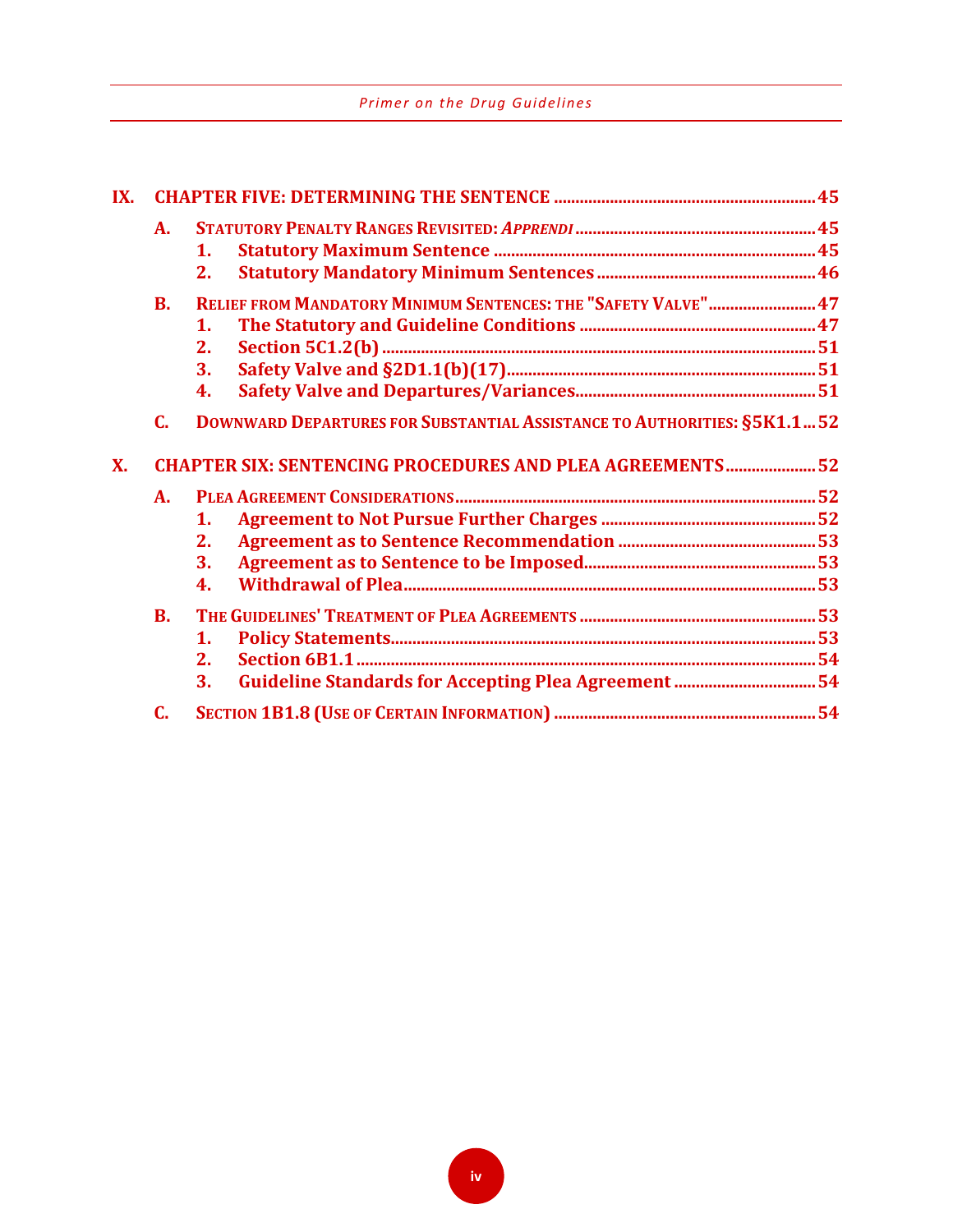#### **I. INTRODUCTION**

The purpose of this primer is to provide a general overview of the sentencing guidelines, pertinent statutes, issues, [an](#page-4-0)d case law regarding the application of the drug guidelines and relevant drug statutes.1 It is not, however, intended as a comprehensive compilation of all case law addressing these issues.

#### **II. DRUG STATUTES**

 $\overline{a}$ 

#### **A. THE STATUTORY SCHEME**

The most commonly used drug statutes include the following:

| 21 U.S.C. § 841 | Prohibits the manufacture and distribution of, and possession<br>with intent to distribute, controlled substances            |
|-----------------|------------------------------------------------------------------------------------------------------------------------------|
| 21 U.S.C. § 846 | Prohibits attempts and conspiracies to manufacture, distribute<br>or possess with intent to distribute controlled substances |
| 21 U.S.C. § 952 | Prohibits the importation of controlled substances                                                                           |
| 21 U.S.C. § 953 | Prohibits the exportation of controlled substances                                                                           |
| 21 U.S.C. § 963 | Prohibits attempts and conspiracies to import/export<br>controlled substances                                                |

The penalty structures for these and other drug crimes are set out in 21 U.S.C. §§ 841(b) and 960(b). The minimum and maximum statutory penalties are driven by the type and the quantity of the drug involved, but may be increased if the offense involved death or serious bodily injury, or if the offender has a prior conviction for a felony drug offense. For example:

Pursuant to 21 U.S.C.  $\S$ § 841(b)(1)(A) and 960(b)(1), a statutory range of ten years to life applies to offenses involving at least:

<span id="page-4-0"></span><sup>1</sup> Detailed materials on the Commission's 2014 drug guidelines amendments are available at [http://www.ussc.gov/policymaking/amendments/materials-2014-drug-guidelines-amendment.](http://www.ussc.gov/policymaking/amendments/materials-2014-drug-guidelines-amendment) In addition, a detailed discussion of retroactivity, including issues related to the Fair Sentencing Act and the Supreme Court's decisions in *Dorsey v. United States*, 567 U.S. 260 (2012), and *Dillon v. United States*, 560 U.S. 817 (2010), is presented in the Commission's subject matter primer on *Retroactivity*, available at [http://www.ussc.gov/guidelines/primers.](http://www.ussc.gov/guidelines/primers)

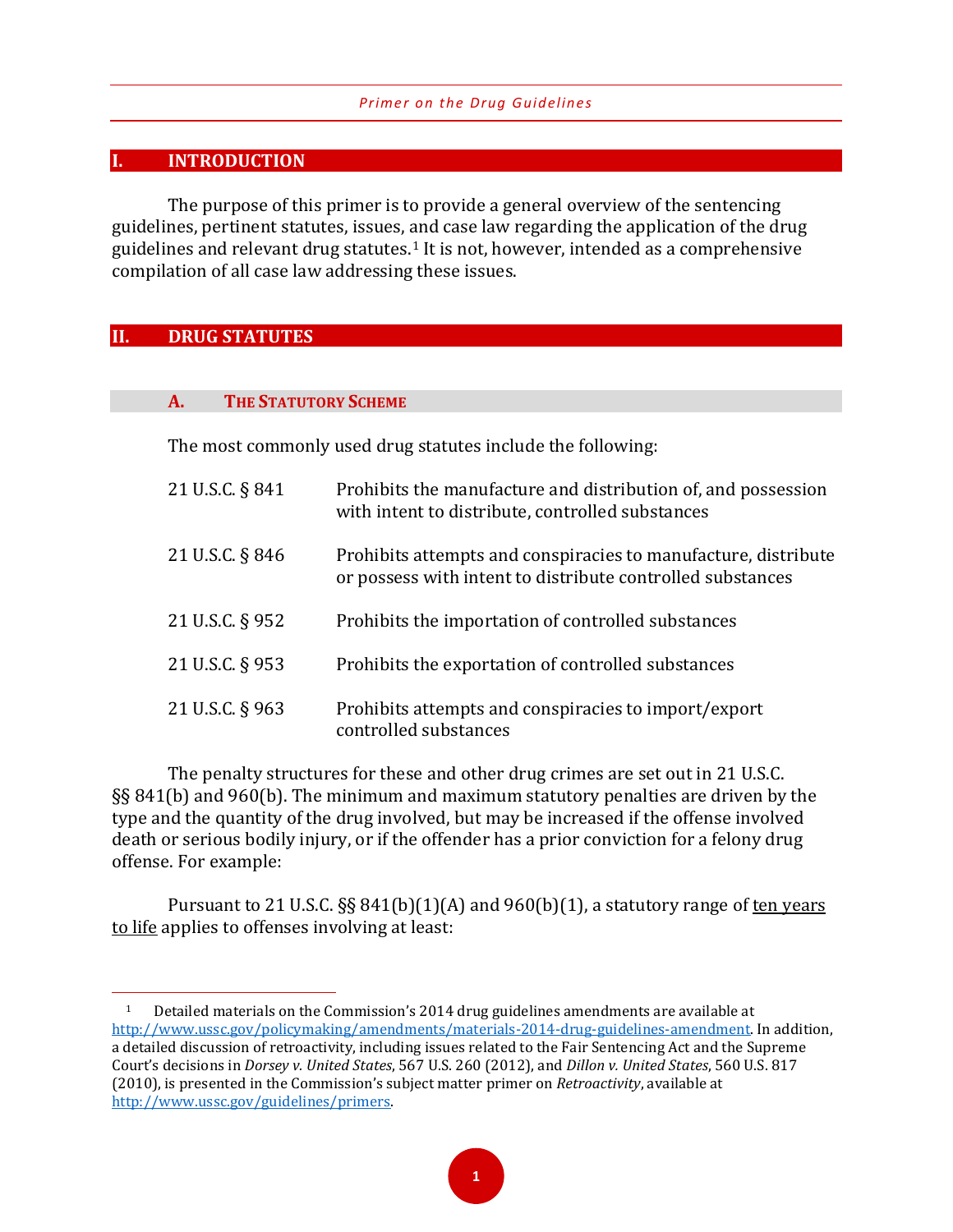1 kilogram of Heroin 5 kilograms of Cocaine (powder) 280 grams of Cocaine base 1,000 kilograms of Marijuana or 1,000 plants 50 grams of actual Methamphetamine or 500 grams of mixture or substance

Pursuant to 21 U.S.C. §§ 841(b)(1)(B) and 960(b)(2), a statutory range of  $\frac{5 \text{ to } 40}{5 \text{ to } 40}$ years applies to offenses involving at least:

100 grams of Heroin 500 grams of Cocaine (powder) 28 grams of Cocaine base 100 kilograms of Marijuana or 100 plants 5 grams of actual Methamphetamine or 50 grams of mixture or substance

Pursuant to 21 U.S.C.  $\S$ § 841(b)(1)(C) and 960(b)(3), a statutory range of 0 to 20 years applies to offenses involving lesser quantities of drugs.

A statutory maximum of 5 years is provided for offenses involving less than 50 kilograms of marijuana and for certain other lesser offenses. *See* 21 U.S.C. §§ 841(b)(1)(D) and 960(b)(4).

#### **B. LEGAL ISSUES**

#### *1. Aggregating Quantity*

Drug amounts should not be aggregated to apply a higher statutory penalty range than any of the individual substantive counts would support. That is, where the defendant is convicted of separate substantive counts, the drug amounts are not added together to reach a mandatory minimum sentence. *United States v. Harrison*, 241 F.3d 289, 292 (2d Cir. 2001) (noting drug quantities from separate transactions are not aggregated for purposes of calculating a mandatory minimum, but the combined quantities are relevant under §2D1.1 to establish the base offense level); *United States v. Rettelle*, 165 F.3d 489, 492 (6th Cir. 1999) (holding that it was error to construe the statutory penalty as applying to aggregate amounts of drugs held manufactured on various separate occasions); *United States v. Santos*, 195 F.3d 549, 553 (10th Cir. 1999); *United States v. Rodriguez*, 67 F.3d 1312, 1324 (7th Cir. 1995); *United States v. Estrada*, 42 F.3d 228, 232 n.4 (4th Cir. 1994) . .

In a conspiracy conviction, however, the quantities of each single type of drug charged within the conspiracy are aggregated to establish statutory penalties. *See, e.g., United States v. Pressley*, 469 F.3d 63, 66 (2d Cir. 2006); *United States v. Gori*, 324 F.3d 234, 237 (3d Cir. 2003). Note however that uncharged drug quantities are not included to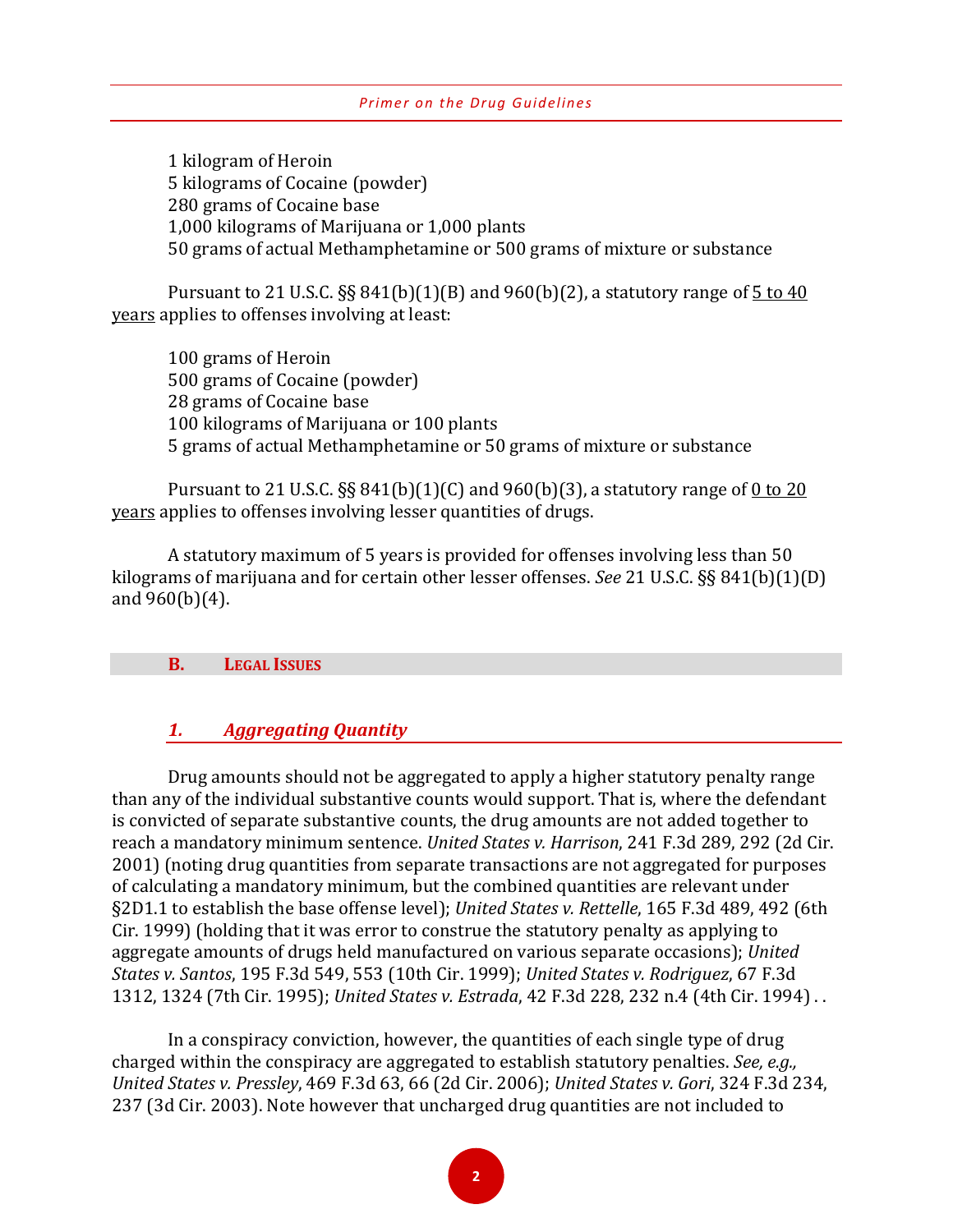establish statutory penalties. *See Alaniz v. United States*, 351 F.3d 365, 368 (8th Cir. 2003) (reviewing 28 U.S.C. § 2255 challenge to conspiracy to distribute marijuana conviction and explaining that "[e]very circuit that has considered the issue has concluded that a second, uncharged drug type cannot be added to the charged drug type in order to trigger a higher statutory penalty range").

#### *2. Enhanced Penalties*

 $\overline{a}$ 

Sections 841(b) and 960(b) include enhancement provisions based on the defendant's prior record, which are applicable only if the government provides notice pursuant to 21 U.S.C. § 851 (proceedings to establish previous convictions). A qualifying prior conviction increases a 5- to 40-year range to a range of 10 years to life. A qualifying prior conviction increases a 10-year mandatory minimum to a 20-year mandatory minimum (the maximum remains life); a second qualifying prior conviction increases a 10 year mandatory minimum to mandatory life. The general rule that a jury must find any fact that will increase the penalty for an offense does not apply to prior convictions. *See*, *e.g.*, *United States v. Thomas*, 398 F.3d 1058, 1065 (8th Cir. 2005) (imposition of a mandatory life sentence based upon sentencing court's finding that the defendant had two prior drug trafficking convictions did not violate rule of *Apprendi*); *United States v. Harris*, 741 F.3d 1245, 1249 (11th Cir. 2014) (district court's imposition of mandatory life sentence did not violate *Alleyne* or *Apprendi*).

Higher penalty ranges also apply if death or serious bodily injury results from use of the controlled substance. *See* 21 U.S.C. §§ 841(b) and 960(b).

*Apprendi v. New Jersey*, 530 U.S. 466 (2000), held that "[o]ther than the fact of a prior conviction, any fact that increases the penalty for a crime beyond the prescribed statutory maximum must be submitted to a jury, and proved beyond a reasonable doubt." The Court applied *Apprendi* to the federal sentencing guidelines in *United States v. Booker*, reaffirming that "[a]ny fact (other than a prior conviction) which is necessary to support a sentence exceeding the maximum authorized by the facts established by a plea of guilty or a jury verdict must be admitted by the defendant or proved to a jury beyond a reasonable doubt." 543 U.S. 220, 244 (2005). The Supreme Court remedie[d t](#page-6-0)his constitutional violation by rendering the sentencing guidelines advisory in nature.2

Following *Apprendi*, circuits were split regarding whether this rule also applied to facts that increase the mandatory minimum sentence. Prior to *Apprendi*, the Supreme Court had ruled in *Harris v. United States*, 536 U.S. 545 (2002), that the Constitution does not require facts that increase a mandatory minimum sentence to be determined by a jury. The Supreme Court overruled *Harris* in *Alleyne v. United States*, 133 S. Ct. 2151 (2013),

<span id="page-6-0"></span><sup>2</sup> In *Booker*, the Supreme Court excised 18 U.S.C. § 3553(b)(1), which made the guidelines binding on the sentencing court, and § 3742(e), which required *de novo* review of sentences on appeal. 543 U.S. at 258.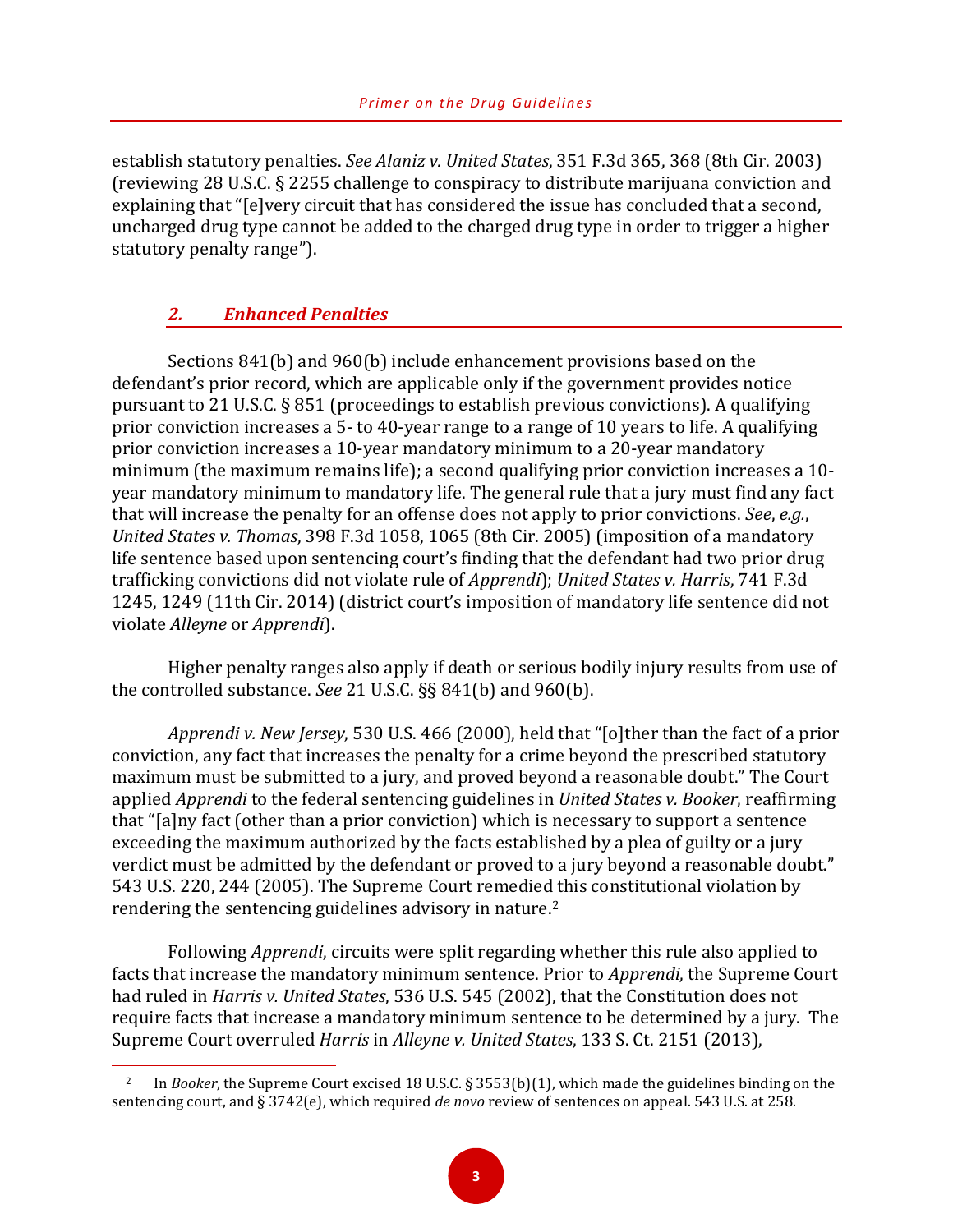however, holding that "any fact that increases the mandatory minimum is an 'element' that must be submitted to the jury." For further discussion, *see* Section IX, Part A.

#### **C. LESSER OFFENSES**

Other statutes with lower statutory penalty ranges include:

21 U.S.C. §§ 841(c), 841(f), 960(d). Offenses involving listed chemicals have statutory maximums ranging from one year to 20 years. There are no mandatory minimum or enhancement provisions.

21 U.S.C. § 843(a)(6). Possession of a listed chemical with intent to manufacture a controlled substance has a four-year maximum sentence with additional penalty provisions applicable to subsequent violations and methamphetamine manufacturing.

21 U.S.C. § 843(b) ("phone count"). Using a communication facility to commit a drug trafficking offense has a four-year maximum sentence. There is a "doubling" provision and additional penalty provisions.

Simple possession (21 U.S.C. § 844) is a misdemeanor, with enhancement provisions.

21 U.S.C. § 856 (Maintaining drug-involved premises) has a 20-year maximum sentence. There are no mandatory minimum or enhancement provisions.

#### **III. CHAPTER TWO OFFENSE GUIDELINE SECTIONS**

**A. APPLICABLE OFFENSE GUIDELINE SECTION IS DRIVEN BY OFFENSE OF CONVICTION** 

The applicable Chapter Two offense guideline section is determined by looking up the **offense of conviction** in Appendix A (Statutory Index). *See* §1B1.2 (Applicable Guidelines).

*For example, if a defendant was charged with distributing drugs near a school in violation of 21 U.S.C. § 860, but was convicted only of possession with intent to distribute drugs in violation of 21 U.S.C. § 841(a), (b)(1), apply §2D1.1 (applicable to 21 U.S.C. § 841(a), (b)(1)), not §2D1.2 (applicable to 21 U.S.C. § 860).* 

For purposes of determining which offense guideline section is applicable where the Statutory Index specifies the use of more than one section for the offense of conviction, use the offense guideline section for the most specific definition of the offense of conviction.

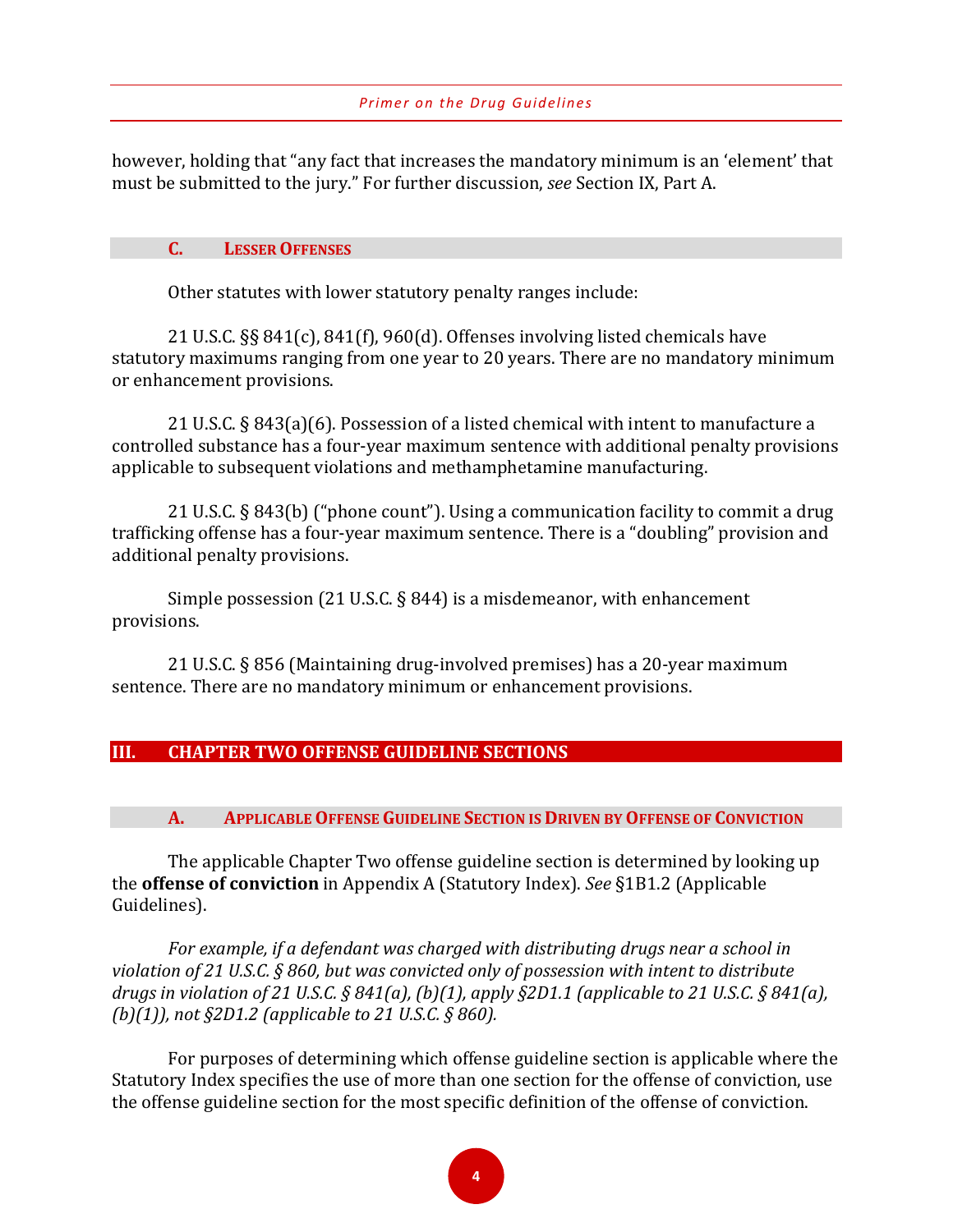*For example, if the defendant was convicted of § 841(a), (b)(4), use §2D2.1 (Unlawful Possession; Attempt or Conspiracy), not §2D1.1 (Unlawful Manufacturing, Importing, Exporting, or Trafficking (Including Possession with Intent to Commit These Offenses); Attempt or Conspiracy), because while § 841(a) contains general language prohibiting drug trafficking, § 841(b)(4) provides the more specific penalties for distribution of a small amount of marijuana for no remuneration, which is to be treated as simple possession.*

#### **B. SECTION 2D1.1 (UNLAWFUL MANUFACTURING, IMPORTING, EXPORTING, OR TRAFFICKING (INCLUDING [PO](#page-8-0)SSESSION WITH INTENT TO COMMIT THESE OFFENSES); ATTEMPT OR CONSPIRACY)**<sup>3</sup>

For the most widely used code sections in drug cases — 21 U.S.C. § 841(a) and (b)(1) (and conspiracy under § 846 to violate § 841(a) and (b)(1)) — Appendix A specifies offense guideline §2D1.1. Additionally, §2D1.1 is often used as a result of a cross reference from other Chapter Two sections (*e.g.*, §§2K2.1(c)(1), 2S1.1(a)(1)).

#### *1. Determining the Base Offense Level*

 $\overline{a}$ 

Under §2D1.1, unless the defendant is convicted of an offense that establishes death or serious bodily injury, the type and amount of drugs for which the defendant is held responsible will be the most important factor in determining his sentence.

Note that, to the extent that a fact other than a prior conviction (such as death or serious bodily injury, drug type, or drug quantity) increases a defendant's otherwise applicable statutory maximum or mandatory minimum sentence beyond the sentence authorized by the offense of conviction, such a fact must be submitted to a jury and proved beyond a reasonable doubt, or admitted to by the defendant. *See Apprendi v. New Jersey*, 530 U.S. 466 (2000) (statutory maximums); *Alleyne v. United States*, 133 S. Ct. 2151 (2013) (mandatory minimums). But factual findings made for the purposes of applying the sentencing guidelines that do not increase the applicable statutory maximum or mandatory minimum sentence do not violate this rule. For further discussion, *see* Section IX, Part A.

<span id="page-8-0"></span> $3$  The specific offense characteristics at §2D1.1 and the application notes that follow are occasionally renumbered when the guideline is amended. The designations used in this primer were in effect at the time of its publication. Case citations may reflect pre-amendment designations of specific offense characteristics or application notes.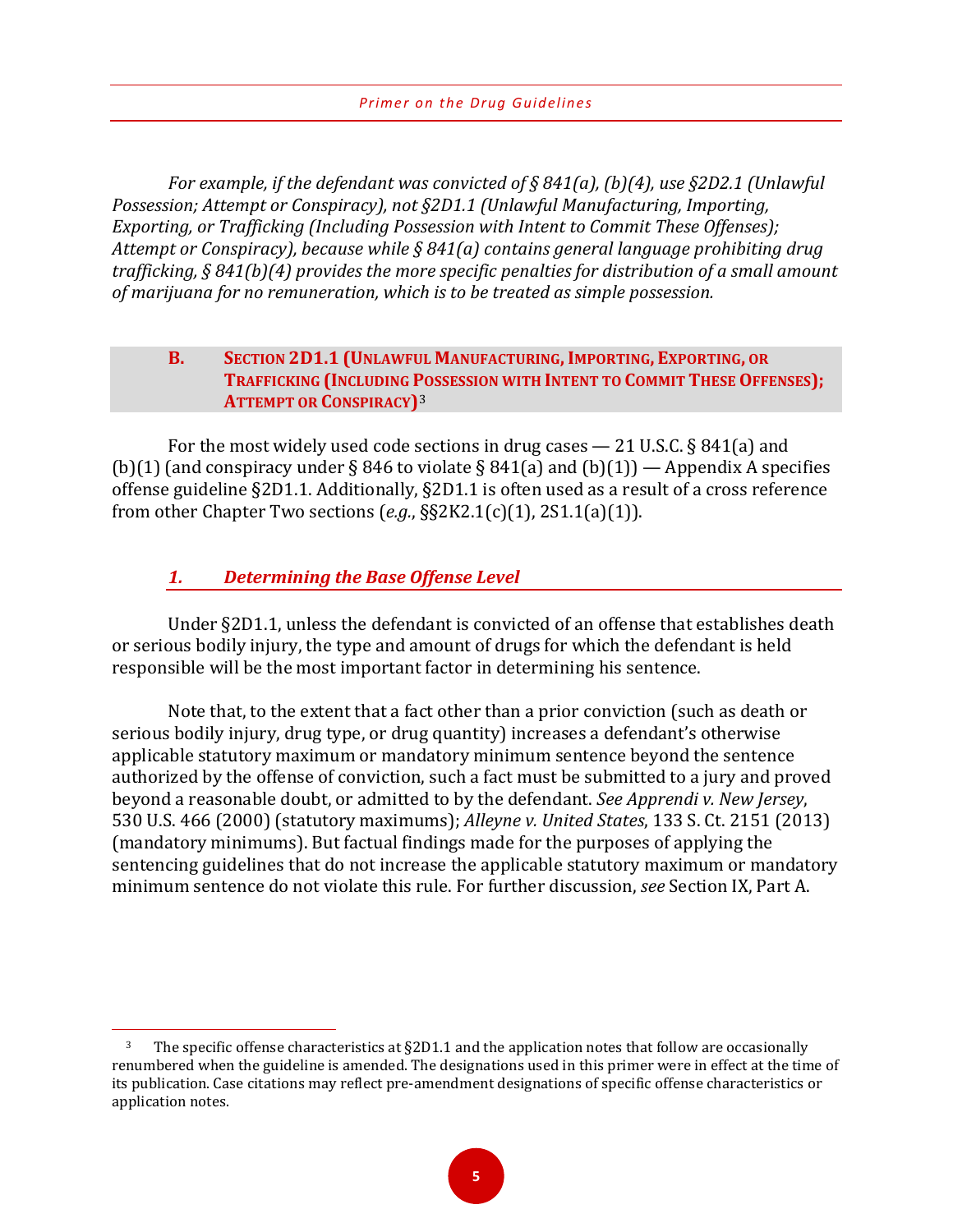#### **a. Drug Quantity Table**

If the offense of conviction does not establish that death or serious bodily injury resulted from use of the substance, the base offense level specified in the Drug Quantity Table applies. *See* §2D1.1(a)(5), (c).

*Note regarding the 2014 Amendment to the Drug Quantity Table.* Effective November 1, 2014, the Commission amended the Drug Quantity Table to reduce by two levels the offense levels assigned to the quantities that trigger the statutory mandatory minimum penalties, resulting in corresponding guideline ranges that include the mandatory minimum penalties (rather than guideline ranges that are above the mandatory minimum penalties). Offense levels for quantities above and below the mandatory minimum threshold quantities similarly were adjusted downward by two levels, except that the minimum base offense level of 6 and the maximum base offense level of 38 for most drug types were retained, as were previously existing minimum and maximum base offense levels for particular drug types. The amendment also made parallel changes to the quantity tables in §2D1.11 (Unlawfully Distributing, Importing, Exporting or Possessing a Listed Chemical; Attempt or Conspiracy). *See* USSG App. C, amend. 782 (eff. Nov. 1, 2014).

These reductions apply retroactively, with reduced sentences taking effect on November 1, 2015. *See* USSG App. C, amend. 788 (eff. Nov. 1, 2014).[4](#page-9-0)

*Note regarding the 2015 Amendment for Hydrocodone Offenses.* In amendments promulgated on April 30, 2015, the Commission revised the Drug Quantity Table and the Drug Equivalency Table to reflect administrative changes in scheduling of hydrocodone products. *See* USSG App. C, amend. 793 (eff. Nov. 1, 2015). All hydrocodone products are now Schedule II controlled substances subject to the same statutory penalties. The amendment sets a new marihuana equivalency for hydrocodone based on the weight of the hydrocodone alone, and removes references to Schedule III Hydrocodone from the Drug Quantity Table. On the Drug Equivalency Table, one gram of hydrocodone (actual) is equivalent to 6,700 grams of marijuana.

#### **b. Death or serious bodily injury**

 $\overline{a}$ 

Subsections 2D1.1(a)(1)-(4) provide for enhanced base offense levels (**43**, **38**, **30**, and **26**, respectively), if the defendant is convicted under 21 U.S.C. § 841(b)(1)(A), (b)(1)(B), or (b)(1)(C), or 21 U.S.C. § 960(b)(1), (b)(2), or (b)(3)." The Supreme Court held that, "at least where use of the drug distributed by the defendant is not an independently sufficient cause of the victim's death or serious bodily injury, a defendant cannot be liable under the penalty enhancement provision of 21 U.S.C.  $\S$  841(b)(1)(C) unless such use is a but-for cause of the death or injury." *Burrage v. United States*, 134 S. Ct. 881, 892 (2014.)

<span id="page-9-0"></span><sup>4</sup> Detailed materials on the Commission's 2014 drug guidelines amendments are available at [http://www.ussc.gov/policymaking/amendments/materials-2014-drug-guidelines-amendment.](http://www.ussc.gov/policymaking/amendments/materials-2014-drug-guidelines-amendment)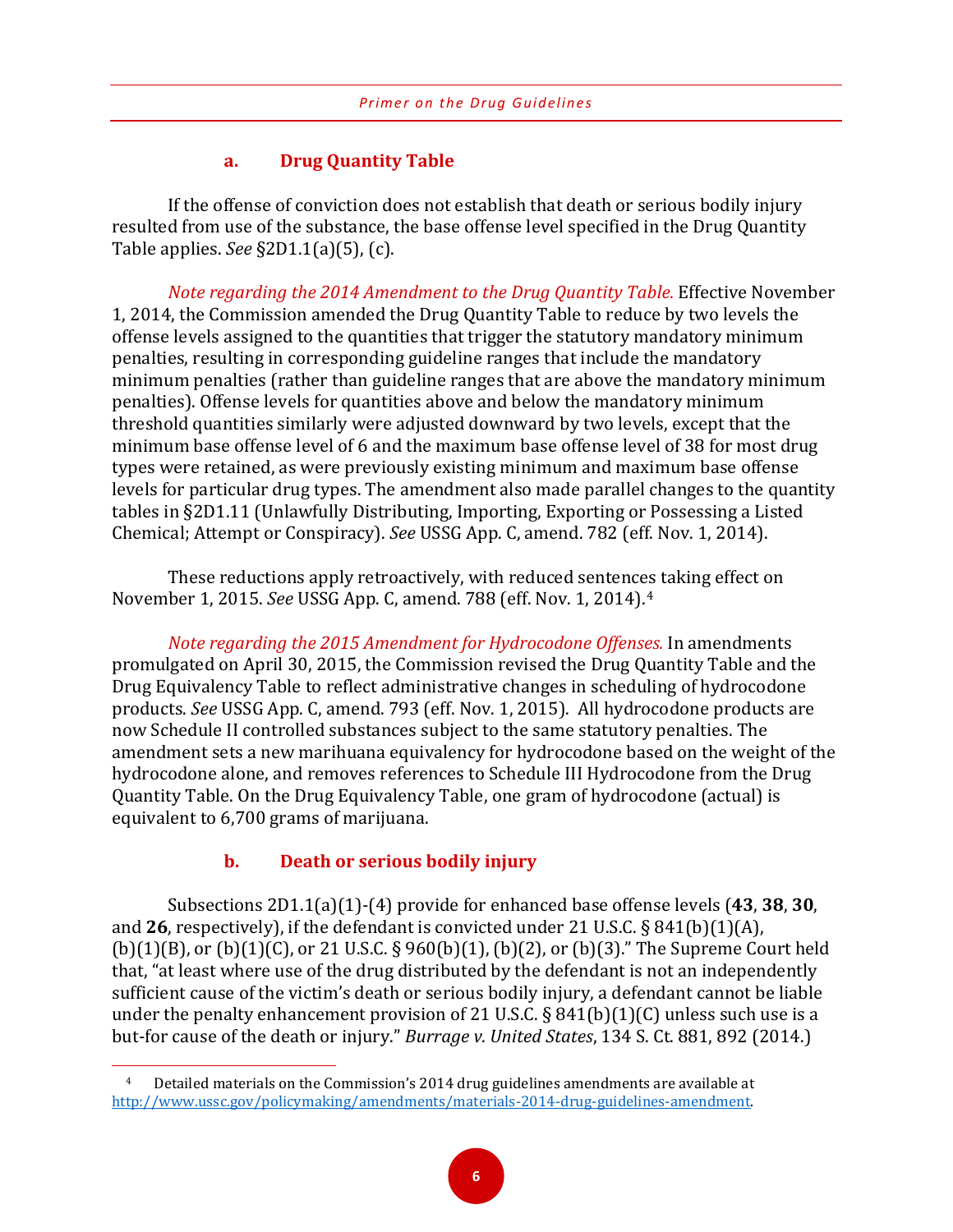- *(i) "Offense of Conviction."* The Commission's view is that the "offense of conviction" language limits the application of these offense levels to cases where death or serious bodily injury is proved beyond a reasonable doubt by plea or to the factfinder. *See* USSG App. C, amend. 123 (eff. Nov. 1, 1989) ("[t]he purpose of this amendment [limiting the application of  $\S$  $\S$ 2D1.1(a)(1), (a)(2)] is to provide that subsections  $(a)(1)$  and  $(a)(2)$  apply only in the case of a conviction under circumstances specified in the statutes cited")[5](#page-10-0). Before *Alleyne*, the circuit courts applied *Apprendi* to solve the issue if the "offense of conviction" language limited the application of these enhancements to such cases or whether they may be applied after mere judicial fact finding. This resulted in a circuit split. After *Alleyne*, the Seventh Circuit held that "§2D1.1(a)(2) applies only when a resulting death (or serious bodily injury) was an element of the crime of conviction, proven beyond a reasonable doubt or admitted by the defendant. *United States v. Lawler* 818 F.3d 281 (7th Cir. 2016). For more information about this circuit split, *see* Section V, Part C.
- *(ii) "Serious Bodily Injury."* For the increased offense levels under §2D1.1(a)(1)-(4) to apply, the offense of conviction must establish that death or serious bodily injury resulted from the use of the substance. The definition of "serious bodily injury" found in §1B1.1, comment. (n.1(L)) differs from the statutory definition under 21 U.S.C. § 802(25). Courts have not addressed whether the "serious bodily injury" enhancement under  $\S2D1.1(a)(1)-(4)$  is triggered by the guidelines definition or the statutory definition. However, one court noted in an unpublished opinion that the Supreme Court has held a statutory definition should be given preference over a general guideline definition. *See United States v. Alvarez*, 165 F. App'x 707, 708-09 (11th Cir. 2006) (citing *United States v. LaBonte*, 520 U.S. 751, 757 (1997), and *Stinson v. United States*, 508 U.S. 36, 38 (1993), for the propositions that the guidelines "must bow to the specific directives of Congress," and "commentary in the Guidelines Manual that interprets or explains a guideline is authoritative unless it violates the Constitution or a federal statute," respectively).

 $\overline{a}$ 



<span id="page-10-0"></span><sup>&</sup>lt;sup>5</sup> Amendment 727 added §2D1.1(a)(3)-(4) as a response to the Ryan Haight Online Pharmacy Consumer Protection Act of 2008, Pub. L. 110–425. "[T]he amendment addresses the sentencing enhancement added by the Act, which applies when the offense involved a Schedule III controlled substance and death or serious bodily injury resulted from the use of such substance." The Amendment's effective date was November 1, 2009.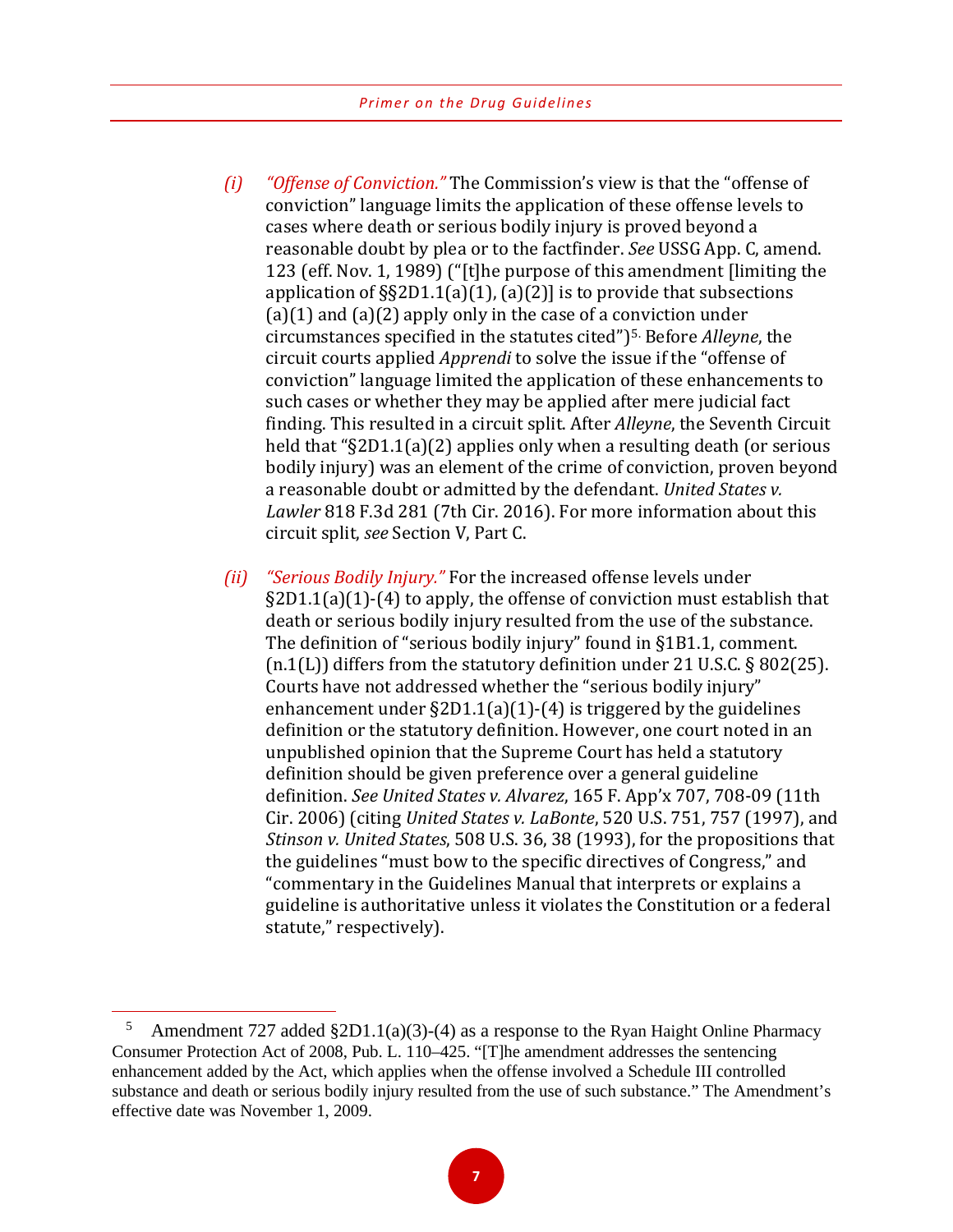*(iii) Violence Cross-References.* There are two cross reference provisions that may apply when violence is involved in the drug crime. *See* discussion of §2D1.1(d)(1) (murder cross-reference) and (d)(2) (distribution of controlled substance with intent to commit a crime of violence cross reference) at Section III, Part D(1)-(2).

#### **c. Mitigating Role Reduction**

If the defendant receives a mitigating role adjustment under §3B1.2, the offense level determi[ne](#page-11-0)d by reference to the Drug Quantity Table is reduced pursuant to §2D1.1(a)(5).6 This section provides a graduated reduction of two to four levels for offenders whose quantity level under §2D1.1 results in a base offense level of 32 or greater. *See* §2D1.1(a)(5). If the resulting offense level is greater than 32 and the defendant receives the 4-level reduction at §3B1.2(a), the offense level is reduced to a maximum of 32 (*i.e.*, "capped" at this offense level). The eligible defendant receives the 2- to 4-level downward role adjustment in addition to the reduced base offense level. *See* §3B1.2, comment. (n.6).

# *2. Drug Type*

 $\overline{a}$ 

The type of controlled substance makes a significant difference in the offense level. For example, the question of whether a substance is crack cocaine is often litigated because that substance generates relatively greater penalties.

#### **a. Methods for determining drug type**

*(i) Stipulation as to drug type by the parties in the plea agreement may be sufficient. See United States v. Johnson,* 396 F.3d 902, 904 (7th Cir. 2005) (collecting cases as to enforceable stipulations, including drug type); *United States v. Roman*, 121 F.3d 136, 141 n.4 (3d Cir. 1997); *Cf. United States v. Kang*, 143 F.3d 379, 381 (8th Cir. 1998) (provision of plea agreement indicating that the "United States submits" that offense involved more than 50 grams of crack cocaine was not stipulation by the defendant that was binding at sentencing). A district court may also rely on admissions to the court by a defendant during a guilty plea

<span id="page-11-0"></span><sup>6</sup> Amendment 794, effective November 1, 2015, resolved a circuit split and clarified that the "average participant", which a defendant is compared to in determining minor role, is a person who actually participated in the criminal activity at issue in the defendant's case, and not the universe of persons participating in similar crimes. As a clarifying amendment, it applies to cases on direct appeal. *United States v. Quintero-Leyva*, 823 F.3d 519 (9th Cir. 2016). The amendment was the result of Commission studies' finding that the mitigating role adjustment is applied inconsistently and more sparingly than it intended. In drug cases, specifically, the Commission determined the adjustment is applied inconsistently to drug defendants who performed similar low-level functions, and that rates of application varied widely from district to district.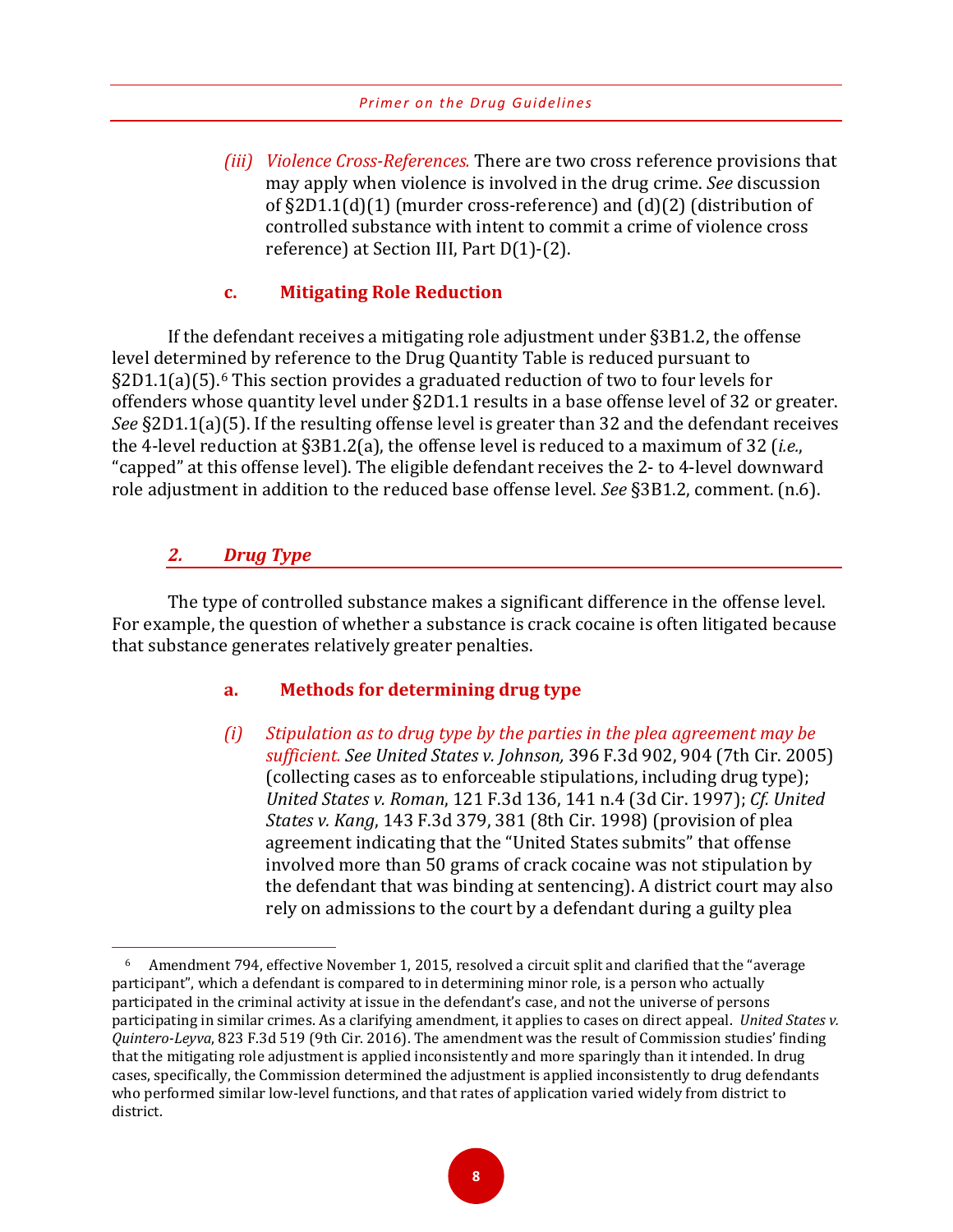colloquy. *See United States v. Rosado-Perez*, 605 F.3d 48, 57 (1st Cir. 2010); *United States v. James*, 78 F.3d 851, 856 (3d Cir. 1996); *United States v. Faulks*, 143 F.3d 133, 139 (3d Cir. 1998); *but see United States v. Garrett*, 189 F.3d 610, 612 (7th Cir. 1999) (stipulation and admission were insufficient).

- *(ii) Where the controlled substance is available, identity can be determined through chemical analysis. See United States v. Wilson*, 103 F.3d 1402, 1407 (8th Cir. 1997) (finding that chemist's testimony identifying substance as cocaine base without referring to "crack" was sufficient to support the defendant's sentence, because the guidelines define cocaine base as crack cocaine); *United States v. Alfeche*, 942 F.2d 697, 698 (9th Cir. 1991) (per curiam) (court relied on unchallenged chemical analysis to determine identity of substance). Crack cocaine is a form of cocaine base; usually, a chemist will testify in terms of whether the substance is "cocaine base," while lay witnesses will testify that the substance is "crack cocaine." *United States v. Richardson*, 225 F.3d 46, 50 (1st Cir. 2000); *United States v. Waters*, 313 F.3d 151, 156 (3d Cir. 2002); *United States v. Dukes*, 139 F.3d 469, 474 (5th Cir. 1998).
- *(iii) All of seized substance need not be analyzed to determine identity.* District courts may rely on random sampling for identification purposes. *See United States v. Dent*, 149 F.3d 180, 191 (3d Cir. 1998); *United States v. Fitzgerald*, 89 F.3d 218, 223 n.5 (5th Cir. 1996) (random sampling is generally accepted as a method of identifying entire substance whose quantity has been measured); *United States v. Jackson*, 470 F.3d 299, 310-11 (6th Cir. 2006) (same); *United States v. Roach*, 28 F.3d 729, 735 (8th Cir. 1994) (same); *United States v. Madkour*, 930 F.2d 234 (2d Cir. 1991) (in determining identity, court properly relied on lab results of randomly sampled marijuana plants and testimony from an experienced agent that all of the plants were marijuana).
- *(iv) It is not essential that crack cocaine contain sodium bicarbonate.* Even though the guidelines define "crack" cocaine as a form of cocaine base usually prepared by processing cocaine hydrochloride and sodium bicarbonate, *see* §2D1.1(c), Note (D), evidence need not be established that the substance contains sodium bicarbonate before a court can conclude the drug was in fact crack. *See United States v. Diaz*, 176 F.3d 52, 119 (2d Cir. 1999); *United States v. Waters*, 313 F.3d 151, 156 (3d Cir. 2002); *United States v. Jones*, 159 F.3d 969, 982-83 (6th Cir. 1998); *United States v. Abdul*, 122 F.3d 477, 479 (7th Cir. 1997); *United States v.*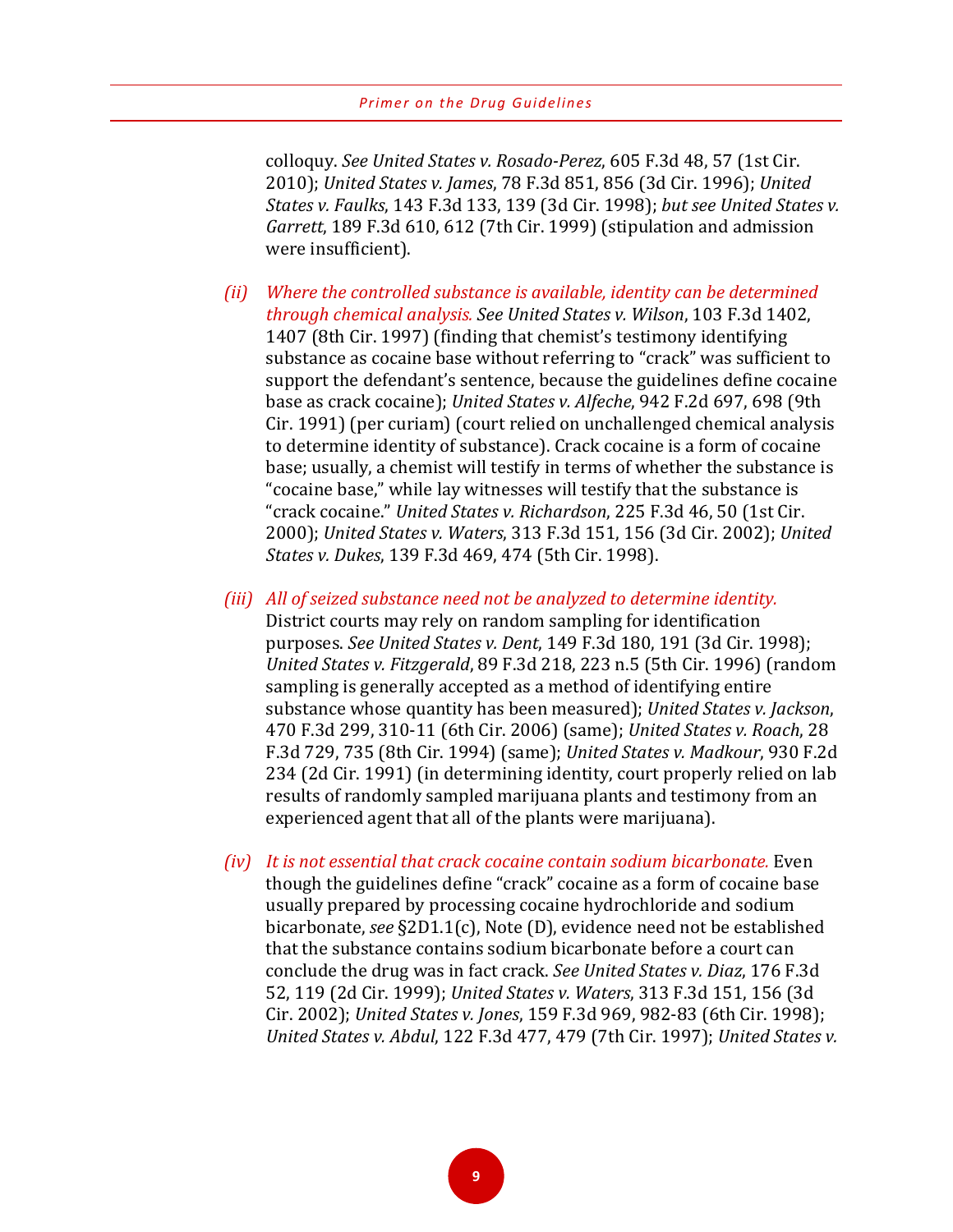*Stewart*, 122 F.3d 625, 628 (8th Cir. 1997); *United States v. Brooks*, 161 F.3d 1240, 1248 (10th Cir. 1998).[7](#page-13-0)

*(v) Government need not perform chemical analysis, but may rely on lay testimony and circumstantial evidence to establish identity. See United States v. Gibbs*, 190 F.3d 188, 220 (3d Cir. 1999); *see also United States v. Bryce*, 208 F.3d 346, 353-54 (2d Cir. 1999) (circumstantial evidence sufficient to establish identity of substance may include physical appearance, substance produced expected effects when sampled by someone familiar with illicit drug, substance used in same manner as illicit drug, high price was paid in cash for substance, transactions were carried on with secrecy or deviousness, and substance was called by name of illegal narcotic by defendant or others in his presence); *United States v. Dominguez*, 992 F.2d 678, 681 (7th Cir. 1993) (circumstantial evidence may include sales price consistent with that of controlled substance, covert nature of sale, on-the-scene remarks by conspirator identifying substance as a drug, lay experience based on familiarity through prior use, trading, or law enforcement, and behavior characteristic of drug sales); *United States v. Walker*, 688 F.3d 416, 423- 24 (8th Cir. 2012) (district court properly relied on testimony of coconspirators that methamphetamine was "ice" based on its appearance, form, price, and quality).

Because no chemical test can distinguish between cocaine base and crack cocaine, it is sufficient for a court to rely on the testimony of "those who spend their lives and livelihoods enmeshed with the drugusers, dealers, and law enforcement officers who specialize in narcotics crimes." *See United States v. Stephenson*, 557 F.3d 449, 453 (7th Cir. 2009); *see also United States v. Brown*, 332 F.3d 363, 376 (6th Cir. 2003) (challenged sentence affirmed where sentencing court relied on trial testimony that cocaine purchased from defendant was cooked into crack cocaine, and that drugs seized from co-conspirators were crack cocaine); *United States v. Taylor*, 116 F.3d 269, 73-274 (7th Cir. 1997) (drug supplier, purchasers, and assistants testified that substance was crack); *United States v. Cantley*, 130 F.3d 1371, 1378-79 (10th Cir. 1997) (multiple police officers and lay witnesses who purchased substance from, or sold substance to, defendant testified that substance was crack); *United States v. Roman*, 121 F.3d 136, 140-41 (3d Cir. 1997) (affirming sentence where district court relied on task force officer's testimony that the substance seized from the defendant was crack cocaine based upon his years of experience as a police officer); *United States v. Dent*, 149 F.3d 180, 189-90 (3d Cir. 1998) (same).

<span id="page-13-0"></span> $\overline{a}$ 

<sup>7</sup> *See also* the discussion concerning the definition of "cocaine base" at Section III, Part E(1)(b).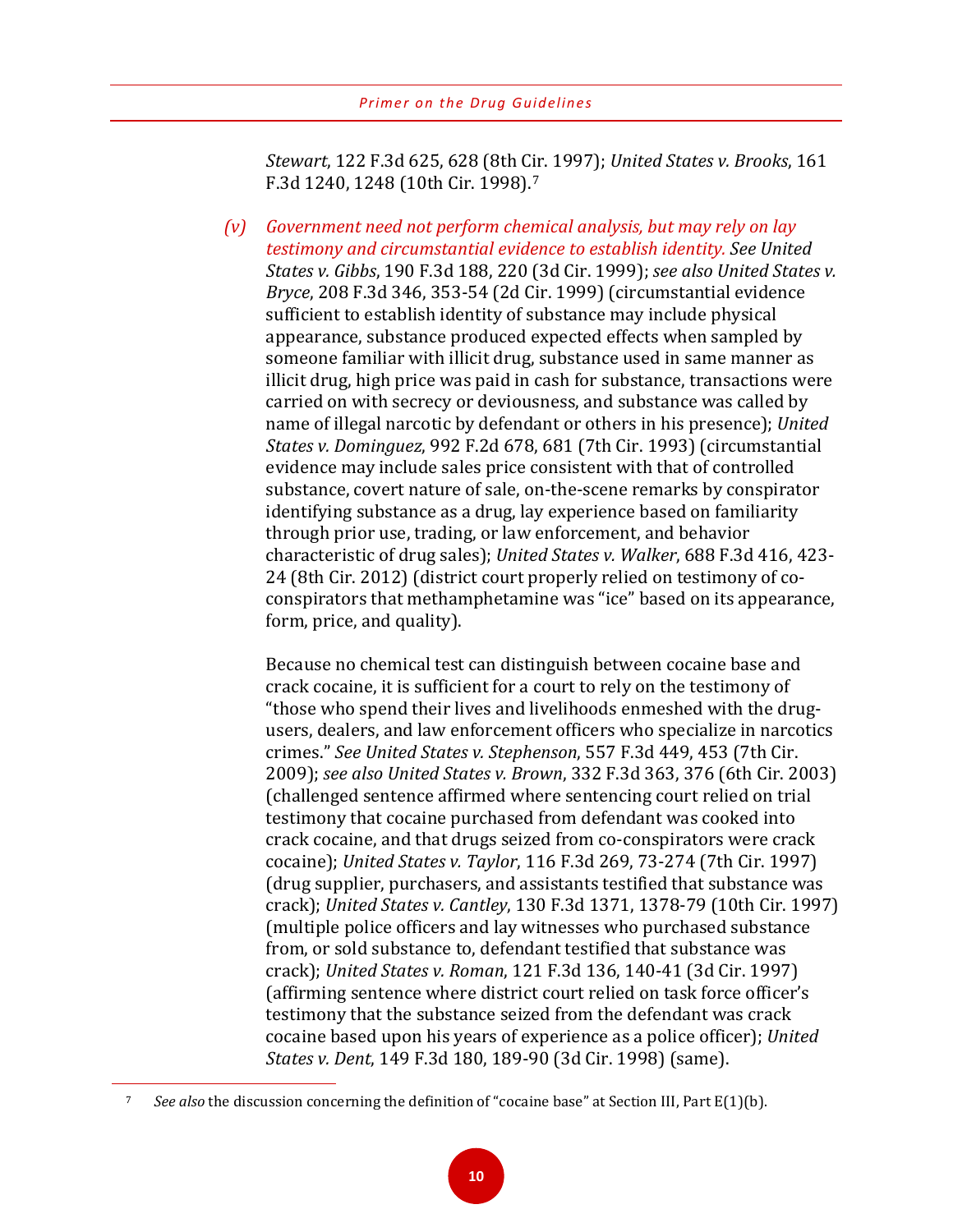# **b. "Mixture or substance"**

The drug types listed in the Drug Quantity Table correspond generally to those specifically listed in 21 U.S.C. § 841(b)(1), although the Drug Quantity Table lists more specific drug types.

In most circumstances, "mixture or substance" as used in the Drug Quantity Table has the same meaning as in section 841(b)(1). *See* §2D1.1, comment. (n.1). That is, a mixture need contain only a detectable amount of a controlled substance for the entire mixture to be considered that controlled substance. If a mixture or substance contains more than one controlled substance, the weight of the entire mixture or substance is assigned to the controlled substance that results in the greater offense level. *See* Note (A) to Drug Quantity Table.

# **c. Using the Drug Equivalency Table**

For drugs not specifically listed in the Drug Quantity Table, you must convert to marijuana by referring to the Drug Equivalency Tables. Apply the base offense level for the resulting amount of marijuana, subject to the minimum base offense levels and maximum marijuana equivalencies provided in the tables. *See* §2D1.1, comment. (n.8).

*For example*, *if a case involves opium (a Schedule II opiate),*<sup>8</sup> *do not apply the base offense level for heroin. Instead, convert the opium to marijuana by us[in](#page-14-0)g the Drug Equivalency Table.* Compare *1 gram of opium (50 gm of marijuana),* with *1 gram of heroin (1 kg of marijuana).* 

"Equivalent" is a guidelines term of art. Conversion ratios are not necessarily pharmacological equivalents. *See* §2D1.1, comment. (n.8(B)).

# **d. Analogues/drugs not listed in guideline**

 $\overline{a}$ 

In cases involving a drug analogue or if a drug is not listed in either the Drug Quantity Table or the Drug Equivalency Table, apply the offense level for the most analogous drug. *See* §2D1.1, comment. (n.6); §2X5.1. Courts should, to the extent practicable, consider whether the chemical structure of the analogue/unlisted drug is substantially similar to a drug listed in the guideline; whether the stimulant, depressant, or hallucinogenic effect of the analogue/unlisted drug is substantially similar to a drug listed in the guideline; and whether a lesser or greater quantity of the analogue/unlisted drug is needed to produce substantially the same effect as a drug listed in the guidelines. §2D1.1, comment.  $(n.6(A)-(C))$ .

<span id="page-14-0"></span><sup>8</sup> Schedules of controlled substances are revised regularly. *See* 21 U.S.C. § 812 (Schedules of controlled substances). Current schedules are published in the Code of Federal Regulations, Part 1308 of Title 21, Food and Drugs. *See also* <http://www.deadiversion.usdoj.gov/schedules>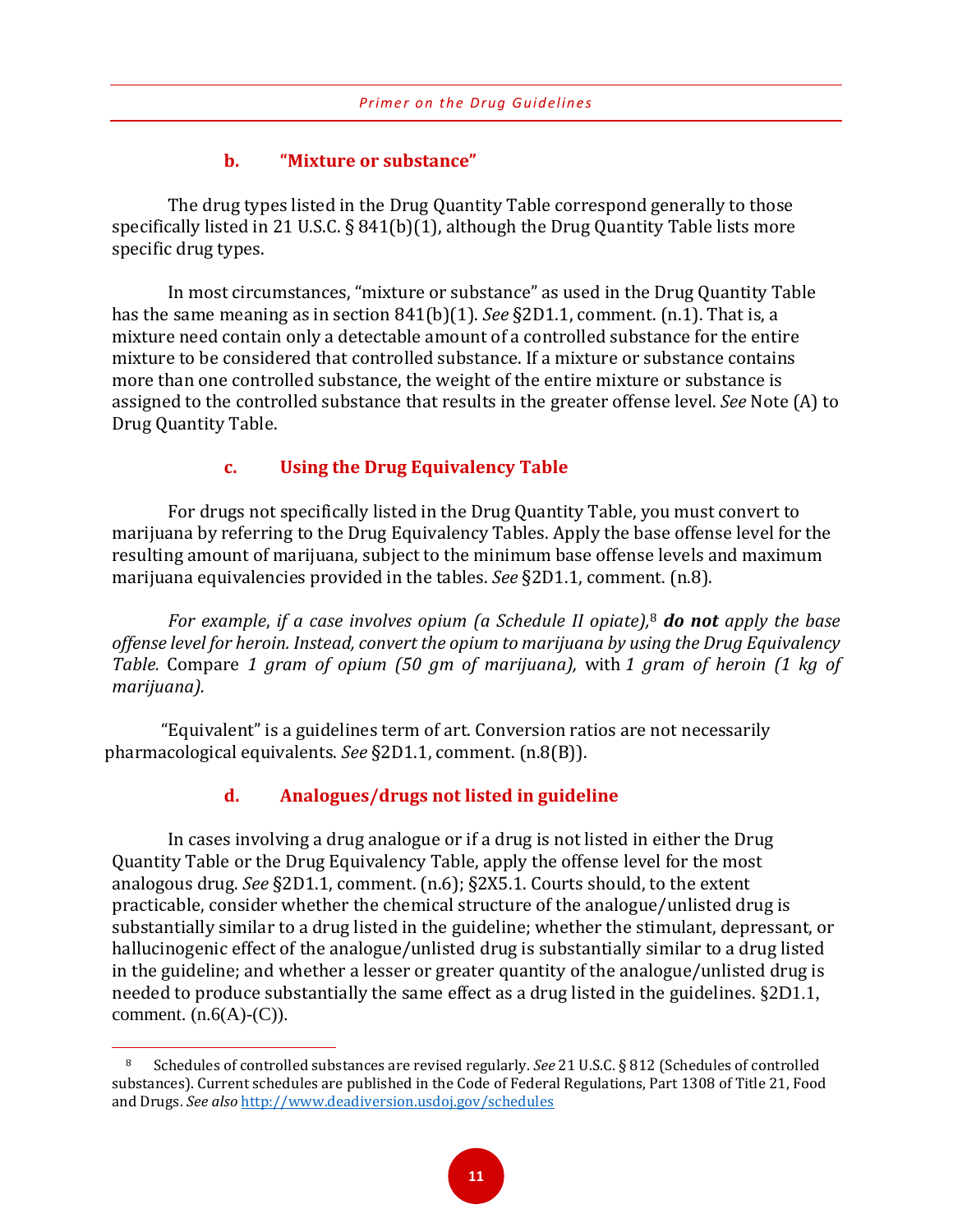#### **e. List I chemicals**

The List I Chemical Equivalency Table applies only in the limited circumstances where the defendant, or someone for whose conduct the defendant is accountable under the relevant conduct rules of §1B1.3(a), manufactured or attempted to manufacture a controlled substance. *Cf.* §2D1.11, comment. (n.8) (limiting the §2D1.11(c) cross reference).

#### **f. Drug equivalencies—more than one drug**

In addition to providing equivalencies for drugs that are not listed in the Drug Quantity Table, the Drug Equivalency Table also provides a means for combining different drugs. *See* §2D1.1, comment. (n.8(B)). Where an offense involves more than one drug, convert each drug to marijuana, add the marijuana weights, and look up the total marijuana weight in the Drug Quantity Table. *See* §2D1.1, comment. (n.8(B), (C)).

# *3. Drug Quantity*

For most drug-related sentences, quantity is the most important consideration. Drug quantity determinations do not necessarily correspond to the amounts charged in the offense of conviction. A defendant will be held responsible for drug quantities involved in his or her "relevant conduct," which may include a defendant's own acts as well as the acts of others. *See* §1B1.3. The sentencing guidelines hold the defendant accountable for the "reasonably foreseeable acts and omissions of others" in furtherance of "jointly undertaken criminal activity," which includes any "criminal plan, scheme, endeavor or enterprise undertaken by defendant in concert with others." §1B1.3(a)(1)(B).

A defendant will be held responsible for all reasonably foreseeable acts and omissions of others in furtherance of the jointly undertaken criminal activity that occurred during the commission of the offense of conviction, in preparation for that offense, or in the course of attempting to avoid detection or responsibility for that offense. *Id.* In the case of controlled substances, the defendant is responsible for "all reasonably foreseeable quantities of contraband that were within the scope of the criminal activity that he jointly undertook." §1B1.3, comment. (n.2). *See United States v. Rodriguez*, 731 F.3d 20, 28 (1st Cir. 2013); *United States v. Laboy*, 351 F.3d 578, 582 (1st Cir. 2003).

#### **a. Methods for determining quantity**

Issues of quantity may often be wholly dependent on co-conspirator testimony, the credibility of which is left to the district court. *United States v. Candie*, 974 F.2d 61, 64 (8th Cir. 1992) (noting that determination of drug quantity based on witness credibility is "virtually unreviewable on appeal," including, as in this case, a co-conspirator); *United States v. Angel*, 355 F.3d 462, 474 (6th Cir. 2004) (same); *United States v. Milan*, 398 F.3d 445, 457 (6th Cir. 2005) (district court's reliance on proffer statements of codefendants in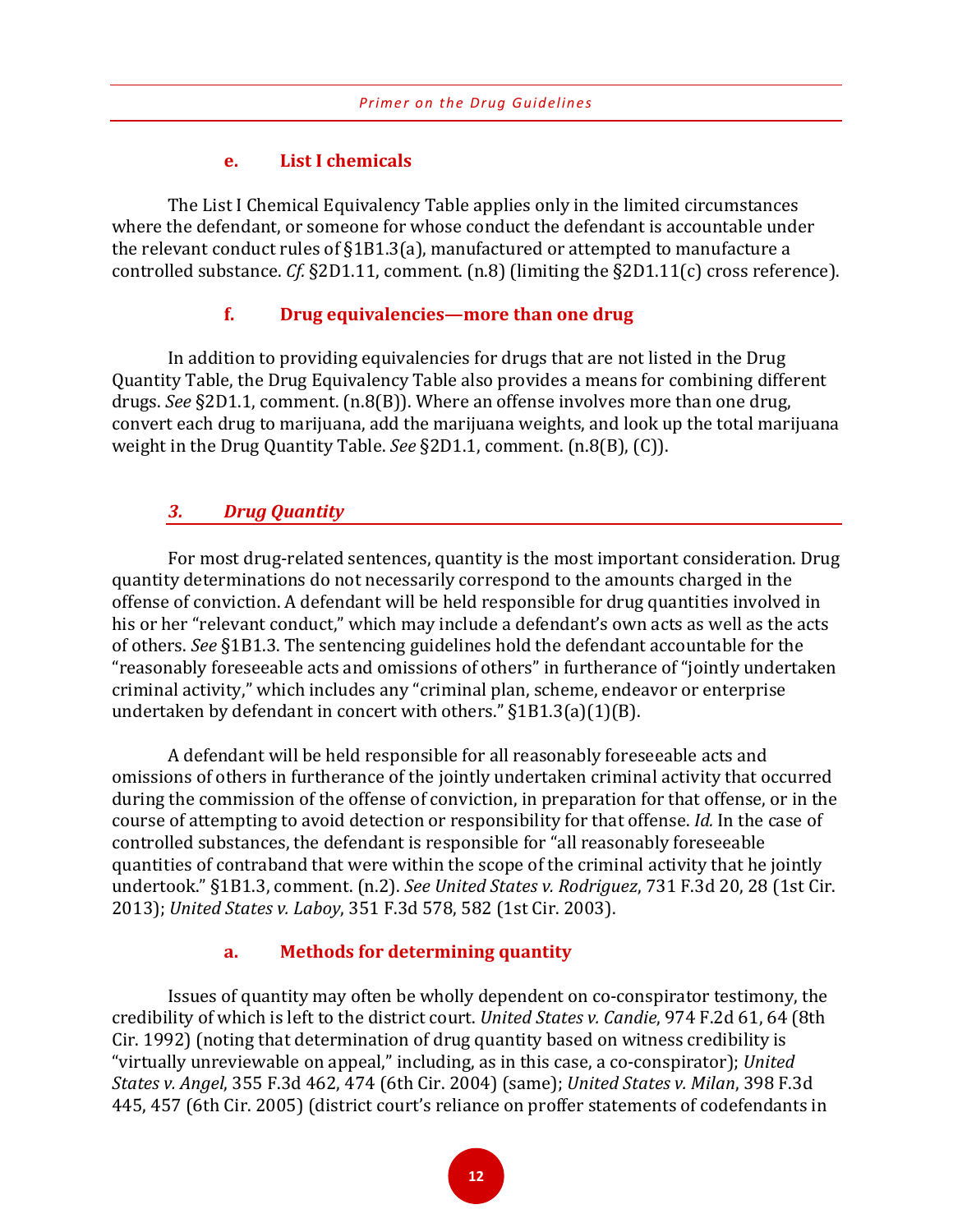calculating drug quantity attributable to defendant was not unreasonable when it was not obvious that statements were untruthful); *United States v. Sampson*, 140 F.3d 585, 592 (4th Cir. 1998) (direct or hearsay testimony of lay eyewitnesses as to the amounts attributable to the defendant can provide sufficiently reliable evidence of quantity); *United States v. Fudge*, 325 F.3d 910, 922-23 (7th Cir. 2003) (court relied on co-conspirators' testimony to determine quantity); *United States v. Matthews*, 168 F.3d 1234, 1247-48 (11th Cir. 1999) (same); *United States v. Rodriguez*, 398 F.3d 1291, 1297 (11th Cir. 2005) (calculation of drug amount that included co-conspirator's estimates of number of times defendant transported methylenedioxyamphetamine and average amount of tablets transported each time was supported by a preponderance of the evidence). Where witnesses' estimates of drug amounts are uncertain, however, a district court is well advised to sentence at the low end of the range to which the witness testified. *See Sampson*, 140 F.3d 585, 592 (4th Cir. 1998).

- *(i) Where there is no drug seizure or the amount seized does not reflect the scale of the offense, the court should approximate the quantity to be used for sentencing. See* §2D1.1, comment. (n.5). *See also United States v. Jeross*, 521 F.3d 562, 576-77 (6th Cir. 2008); *United States v. Betancourt,* 422 F.3d 240, 246-47 (5th Cir. 2005); *United States v. Lopes-Montes*, 165 F.3d 730, 732 (9th Cir. 1999); *United States v. Jarrett*, 133 F.3d 519, 529 (7th Cir. 1998); *United States v. Newton*, 31 F.3d 611, 614 (8th Cir. 1994).
- *(ii) District courts have used a variety of methods to approximate quantity including:* (1) determining the production capacity of a laboratory based on the amount of precursor drug found in a defendant's possession; (2) determining the production capacity of a laboratory based on the size and capability of the laboratory; (3) converting seized cash or drug notations into drug amounts; and (4) extrapolating the volume of a defendant's drug trafficking from evidence of the defendant's or similarly situated defendant's actual trafficking. *See United States v. Mahaffey*, 53 F.3d 128, 132 (6th Cir. 1995) (court may approximate amount that laboratory could have produced based on yields of similarly-situated defendants); *United States v. Shaffer*, 993 F.2d 625, 627 (7th Cir. 1993) (court may approximate amount that laboratory could have produced based on DEA chemist's testimony regarding chemical operations and materials found at drug lab and production capacity of defendant's 12-liter flask when taking into account "sloppy" laboratory procedures); *United States v. Beshore*, 961 F.2d 1380, 1383 (8th Cir. 1992) (court may approximate amount that laboratory could have produced based on quantity of precursor chemicals, size of laboratory, and recipes to "cook" methamphetamine seized); *United States v. Lopes-Montes*, 165 F.3d 730, 731-32 (9th Cir. 1999) (court reasonably calculated the amount of pure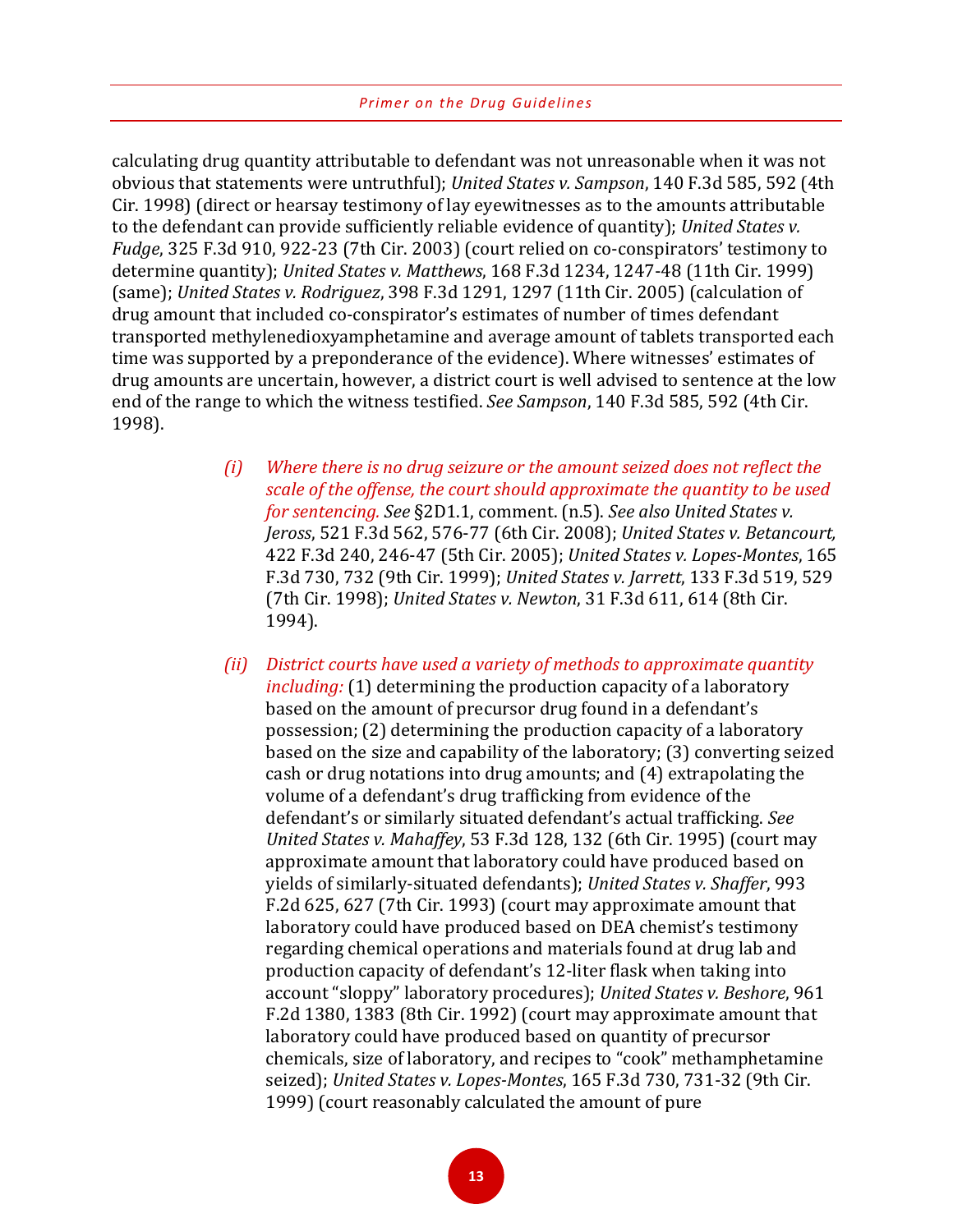methamphetamine that would have been delivered by defendant based on the purity of the delivered amount and the assumption that the negotiated remaining amount to be delivered would have the same purity); *United States v. Short*, 947 F.2d 1445, 1456-57 (10th Cir. 1991) (court may approximate amount that laboratory could have produced based on testimony of DEA chemist and characteristics of laboratory equipment seized); *United States v. Carroll,* 6 F.3d 735, 743 (11th Cir. 1993) (court properly used expert testimony about the chemicals acquired for use in the lab to approximate the conspiracy's capacity for production of methamphetamine); *United States v. Almedina*, 686 F.3d 1312, 1317 (11th Cir. 2012) (court properly approximated both type and quantity of drug by extrapolating from the contents and price of one seized package to an earlier package); *but see United States v. Marquez*, 699 F.3d 556, (1st Cir. 2012) (while extrapolation is a common and permissible way to determine drug quantity, it must be based on reliable estimates; broken and garbled telephone exchange that may have been mere boasting was insufficient).

*(iii) The record should disclose evidence sufficient for a court to make a reasonable approximation of quantity. United States v. Marrero-Ortiz*, 160 F.3d 768, 780 (1st Cir. 1998) ("[Without] particularized findings to support the assigned [base offense level], we have no principled choice but to vacate the sentence and remand for further findings and resentencing."); *United States v. Carreon*, 11 F.3d 1225, 1231 (5th Cir. 1994) (remanding for findings where appellate court is "left to second-guess the basis for the district court's calculation"); *United States v. Mahaffey*, 53 F.3d 128, 133 (6th Cir. 1995) ("[w]e have never approved a finding on the quantity of drugs attributable to a defendant when the record contains no evidence concerning the manner in which a precursor was converted to a controlled substance or the details of the laboratories involved"); *United States v. Hewitt*, 942 F.2d 1270, 1274 (8th Cir. 1991) (condemning use of "far reaching" averaging assumptions in estimating drug quantity); *United States v. Culps*, 300 F.3d 1069, 1076 (9th Cir. 2002) (district court must error on side of caution in approximating drug quantity); *United States v. Garcia*, 994 F.2d 1499, 1509 (10th Cir. 1993) (vacating sentence based on average size shipment of all marijuana traffickers rather than size of particular shipments of marijuana made by defendants); *United States v. Butler*, 41 F.3d 1435, 1447-48 (11th Cir. 1995) (remanding because sentencing court failed to articulate "a reliable method of quantifying the amount of drugs [attributable] to each appellant").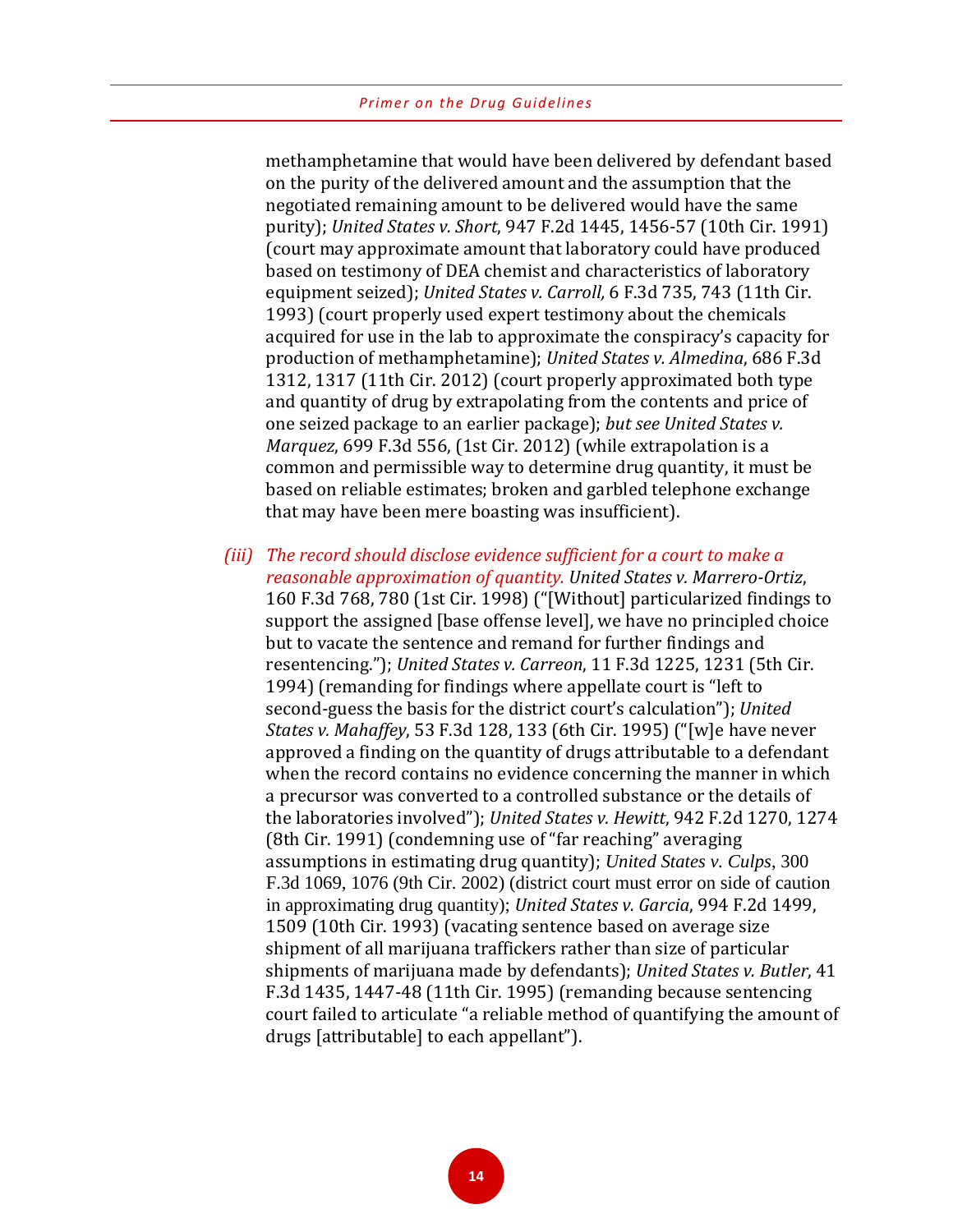*(iv) A district court may rely on reasonable estimates and averages in arriving at its drug-quantity determinations, as long as the probable accuracy is founded on adequate indicia of reliability. See United States v. Krasinski*, 545 F.3d 546, 552-53 (7th Cir. 2008) (no clear error to rely on estimation of drug quantity based on ranges admitted by defendant, despite fact that more conservative estimate would have resulted in lower guideline range); *United States v. Dalton*, 409 F.3d 1247, 1251 (10th Cir. 2005) (upholding district court's drug quantity estimation based on co-defendant's testimony and corroborating evidence); *United States v. Flores*, 725 F.3d 1028, 1036-37 (9th Cir. 2013) (court properly used "multiplier method" by estimating length of conspiracy, number of pills sold by conspiracy per day, and tablet strength of pills); *but see United States v. Laboy*, 351 F.3d 578, 583 (1st Cir. 2003) ("rote multiplication of quantities from a *single* exchange is, taken alone, an improper method for determining overall drug quantities . . . especially . . . where an estimate of quantity is multiplied by an estimate of frequency"); *United States v. Rivera-Maldonado*, 194 F.3d 224, 229-31 (1st Cir. 1999) (sentence vacated where district court relied on testimony of agent regarding number of sales in a two-hour period and 12 controlled buys to extrapolate the total amounts of three drugs attributable to the defendant for a six-month indictment period); *United States v. Sepulveda*, 15 F.3d 1161, 1198 (1st Cir. 1993) (sentence vacated where trial testimony of co-conspirator on number of trips and quantities was "averaged" and multiplied); *United States v. Rosacker*, 314 F.3d 422, 426 (9th Cir. 2002) (PSR and forensic lab report contained no evidentiary support for drug quantities based on capability of the laboratory); *United States v. Shonubi*, 998 F.2d 84, 89- 90 (2d Cir. 1993) (vacating, in the absence of other evidentiary support, district court's drug quantity finding arrived at by rote multiplication of number of trips times quantity carried on one such trip); *United States v. Garcia*, 994 F.2d 1499, 1509 (10th Cir. 1993) (vacating defendant's sentence and holding that averages, when used to arrive at drug quantity findings, must be "more than a guess").

*Note.* The Second Circuit requires "specific evidence," such as drug records, admissions or live testimony, to prove a relevant conduct quantity of drugs for sentencing purposes. The evidence may be circumstantial — such as sampling — but must point to a specific drug quantity for which the defendant is responsible. *United States v. Tran*, 519 F.3d 98, 106 (2nd Cir. 2008) (*citing Shonubi*, 998 F.2d at 89-90).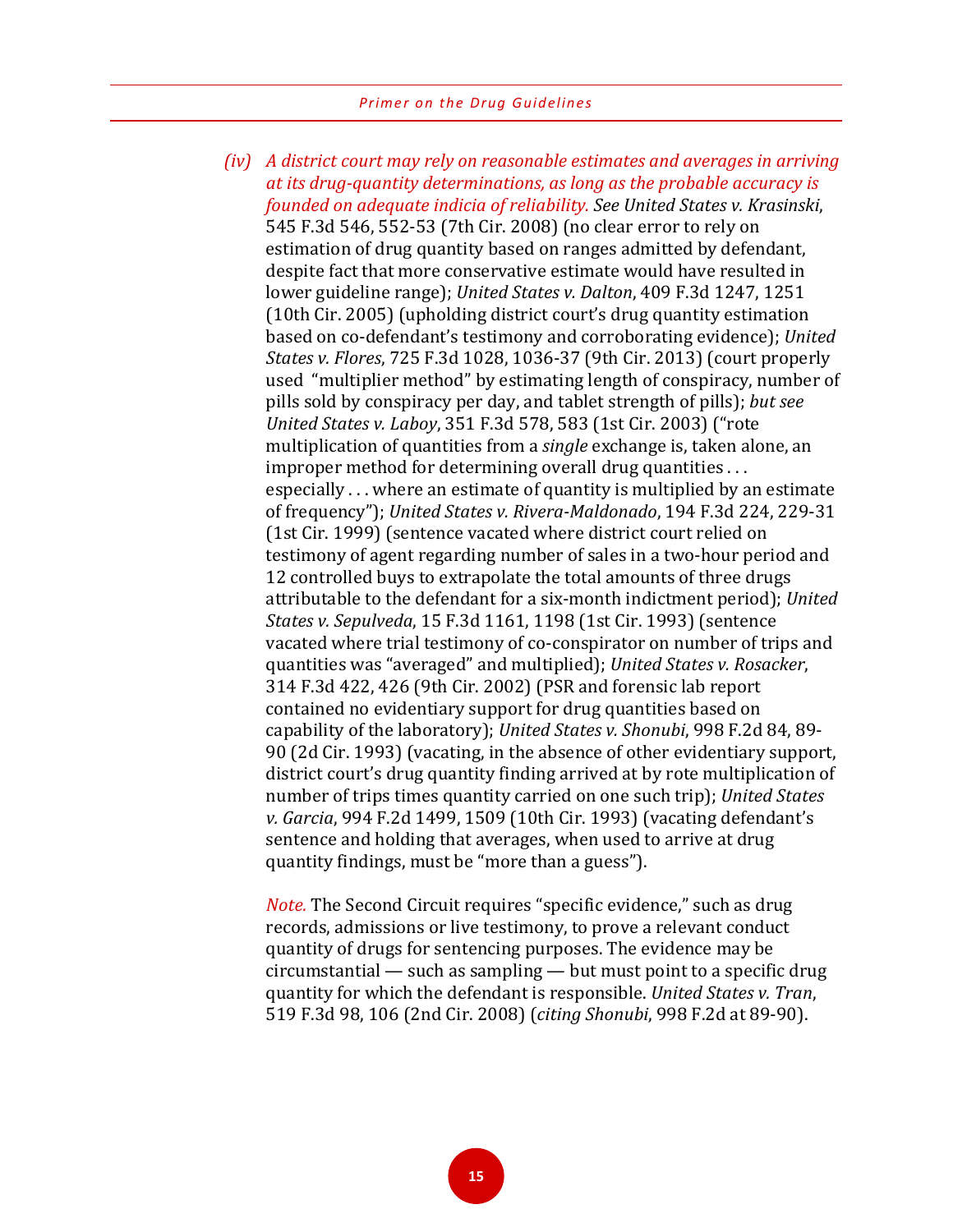- *(v) A district court cannot quantify yield figures without regard for a particular defendant's capabilities when viewed in light of the drug laboratory. United States v. Eschman*, 227 F.3d 886, 890-91 (7th Cir. 2000) (court should not rely on a theoretical yield analysis of 100 percent to extrapolate clandestine laboratory yield), *superseded by statute as stated in United States v. Martin*, 438 F.3d 621 (6th Cir. 2006); *United States v. Rosacker*, 314 F.3d 422, 427-28 (9th Cir. 2002) (sentencing court should consider the defendant's ability to manufacture). *See also United States v. Cole*, 125 F.3d 654, 655 (8th Cir. 1997) (relevant inquiry is on what defendant, not "an average cook," is capable of yielding); *United States v. Hamilton*, 81 F.3d 652, 653-54 (6th Cir. 1996) (rejecting standardized drug conversion formulas in favor of individualized assessment of defendant's capabilities), *superseded by statute as stated in United States v. Martin*, 438 F.3d 621 (6th Cir. 2006); *United States v. Mahaffey*, 53 F.3d 128, 132-33 (6th Cir. 1995) (same); *Rosacker*, 314 F.3d at 429; *United States v. Anderson*, 236 F.3d 427, 430 (8th Cir. 2001) (evidence must be based not on theoretical yield but on what the particular defendant could produce); *United States v. Havens*, 910 F.2d 703, 706 (10th Cir. 1990) ("[t]he factual question is what each specific defendant could have actually produced, not the theoretical maximum amount produceable [sic] from the chemicals involved"); *United States v. Higgins*, 282 F.3d 1261, 1279-82 (10th Cir. 2002) (estimate by agent of quantity of seized controlled substances destroyed before trial is not sufficiently reliable for extrapolating clandestine laboratory yield).
- *(vi) The production capacity of a laboratory may be based on the amount of precursor drug found in a defendant's possession.* Some courts permit quantity to be approximated by calculating the amount of controlled substance that could be produced from the amount of precursor chemicals seized. *United States v. Basinger*, 60 F.3d 1400, 1409 (9th Cir. 1995). Some courts have also permitted a district court to rely on expert testimony that estimates production capability, even when the expert had to assume the availability of precursor chemicals that were not seized or were found in short supply. *Id*.; United *States v. Becker*, 230 F.3d 1224, 1234-36 (10th Cir. 2000); *United States v. Smith*, 240 F.3d 927, 930-31 (11th Cir. 2001) (per curiam).
- *(vii) The production capacity of a laboratory may be determined by the size and capability of the laboratory. United States v. Shaffer*, 993 F.2d 625, 626-29 (7th Cir. 1993) (court may approximate amount that laboratory could have produced based upon DEA chemist's testimony regarding chemical operations and materials found at drug lab and production capacity of defendant's 12-liter flask when taking into account "sloppy"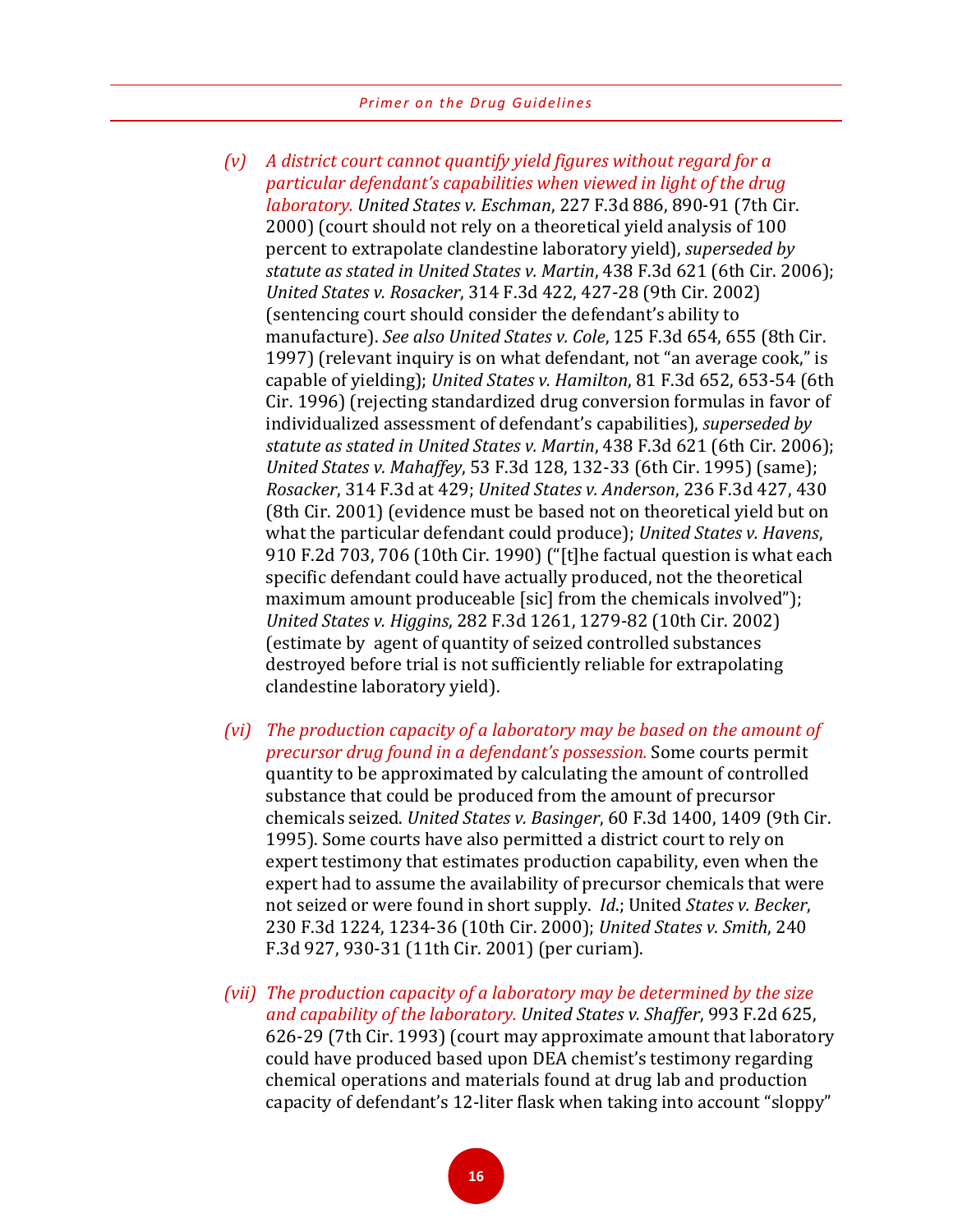laboratory procedures); *United States v. Beshore*, 961 F.2d 1380, 1383 (8th Cir. 1992) (court may approximate amount that laboratory could have produced based upon quantity of precursor chemicals, size of laboratory, and recipes to "cook" methamphetamine seized); *United States v. Short*, 947 F.2d 1445, 1456-57 (10th Cir. 1991) (court may approximate amount that laboratory could have produced based upon testimony of DEA chemist and characteristics of laboratory equipment seized); *United States v. Williams*, 989 F.2d 1061, 1072-74 (9th Cir. 1993) (court permitted to rely on expert testimony that estimated production capability based on lab equipment, even though expert had to assume availability of precursor chemicals that were not seized or were found in short supply); *United States v. Kessler*, 321 F.3d 699, 703-04 (8th Cir. 2003) (court properly relied on chemist's testimony regarding analyzed samples from defendant's residence and from lab to approximate quantity).

- *(viii) Courts may convert money into quantities of drugs.* Where cash is seized and either no drug is seized or the amount seized does not reflect the scale of offense, a sentencing court may estimate the quantity of drugs by converting cash into its drug equivalent, provided it finds by a preponderance that the cash was attributable to drug sales that are relevant conduct under §1B1.3. *See, e.g., United States v. Simmons*, 582 F.3d 730, 737 (7th Cir. 2009) ("[w]hen there is a sufficient basis to believe that cash found in a defendants possession was derived from drug sales, a court properly includes the drug equivalent of that cash in the drug-quantity calculation"); *United States v. Hinson*, 585 F.3d 1328, 1340-41 (10th Cir. 2009) (search of methamphetamine trafficker's car yielded over \$40,000, which was converted to a methamphetamineequivalent of 1.5 kilograms); *United States v. Jackson*, 3 F.3d 506, 511 (1st Cir. 1993)("[w]hen drug traffickers possess large amounts of cash in ready proximity to their drug supply, a reasonable inference may be drawn that the money represents drug profits").
- *(ix) Courts should be careful in their calculations to avoid double counting of both the proceeds and the narcotics themselves. See United States v. Eisom*, 585 F.3d 552, 555 (1st Cir. 2009); *United States v. Sampson*, 140 F.3d 585, 592 (4th Cir. 1998).
- *(x) Courts have extrapolated from other money involved in the drug trade to arrive at a drug quantity. See United States v. Eke*, 117 F.3d 19, 22-24 (1st Cir. 1997) (court affirmed extrapolation of quantity from fees paid to couriers); *United States v. Bashara*, 27 F.3d 1174, 1181-82 (6th Cir.1994) (amount of a wire transfer was converted into an equivalent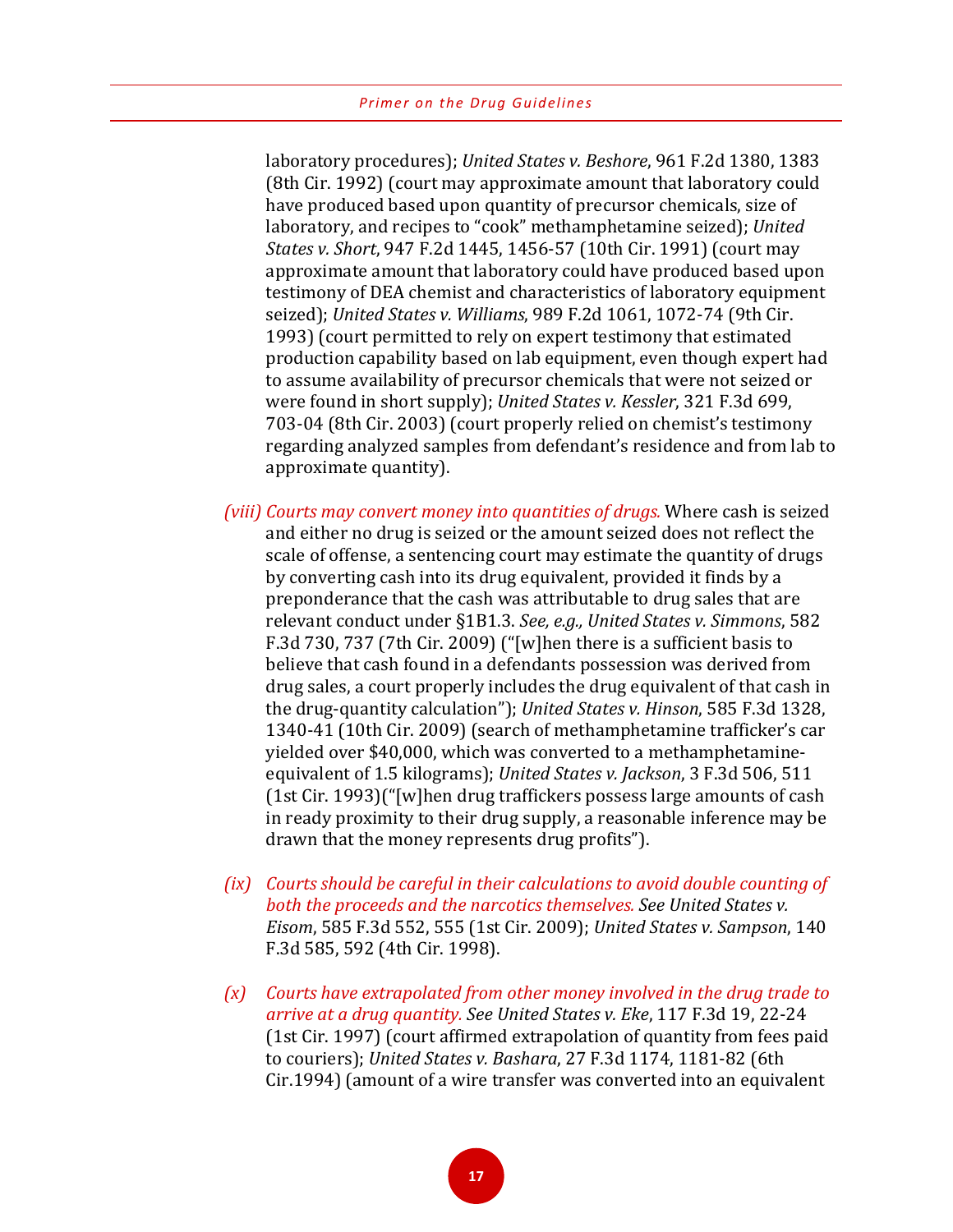amount of heroin), *overruled on other grounds as stated in United States v. Caseslorente*, 220 F.3d 727 (6th Cir. 2000).

*(xi) Courts may extrapolate the volume of a defendant's drug trafficking from evidence of actual trafficking. United States v. Lopes-Montes*, 165 F.3d 730, 731-32 (9th Cir. 1999) (court reasonably calculated amount of pure methamphetamine that would have been delivered by defendant based on purity of delivered amount and assumption that negotiated remaining amount to be delivered would have same purity). Courts have also used evidence such as drug ledgers or defendant's admissions to determine quantity attributable to a defendant. *See e.g.*, *United States v. Spiller*, 261 F.3d 683, 691 (7th Cir. 2001) (defendant held responsible for dealing 28 kilograms of crack cocaine based on evidence in handwritten ledgers belonging to defendant in which he recorded drug sales); *United States v. Lincoln,* 413 F.3d 716, 717 (8th Cir. 2005) (district court properly made drug quantity estimate based on defendant's post-arrest admissions to police).

# **b. No evidence to refute quantity**

Generally, where a defendant offers no evidence to refute the factual assertions in the presentence report as to the quantity of drugs attributable to him, whether because of his own acts or because such quantity falls within the scope of his jointly undertaken activity and was reasonably foreseeable, the district court may adopt those facts without further inquiry as long as the assertions are supported by sufficient indicia of reliability. *See United States v. Cyr*, 337 F.3d 96, 100 (1st Cir. 2003); *United States v. Solis*, 299 F.3d 420, 456 (5th Cir. 2002); *United States v. Barnett*, 989 F.2d 546, 553, n.6 (1st Cir. 1993); *United States v. Shelton*, 400 F.3d 1325, 1329-30 (11th Cir. 2005).

#### **c. Entire weight**

For most drugs, weight includes the entire weight of any mixture or substance containing a detectable amount of the controlled substance. *See* Note (A) to the Drug Quantity Table. Therefore, in most cases, the base offense level will be set by this entire weight.

#### **d. Actual weight**

The purity of a controlled substance is relevant for guideline calculations in a limited number of circumstances, specifically for offenses involving PCP, amphetamine, methamphetamine, oxycodone, and hydrocodone. For offenses involving these controlled substances, the actual weight of the controlled substance is used to determine the base offense level. *See* Note (B) to the Drug Quantity Table.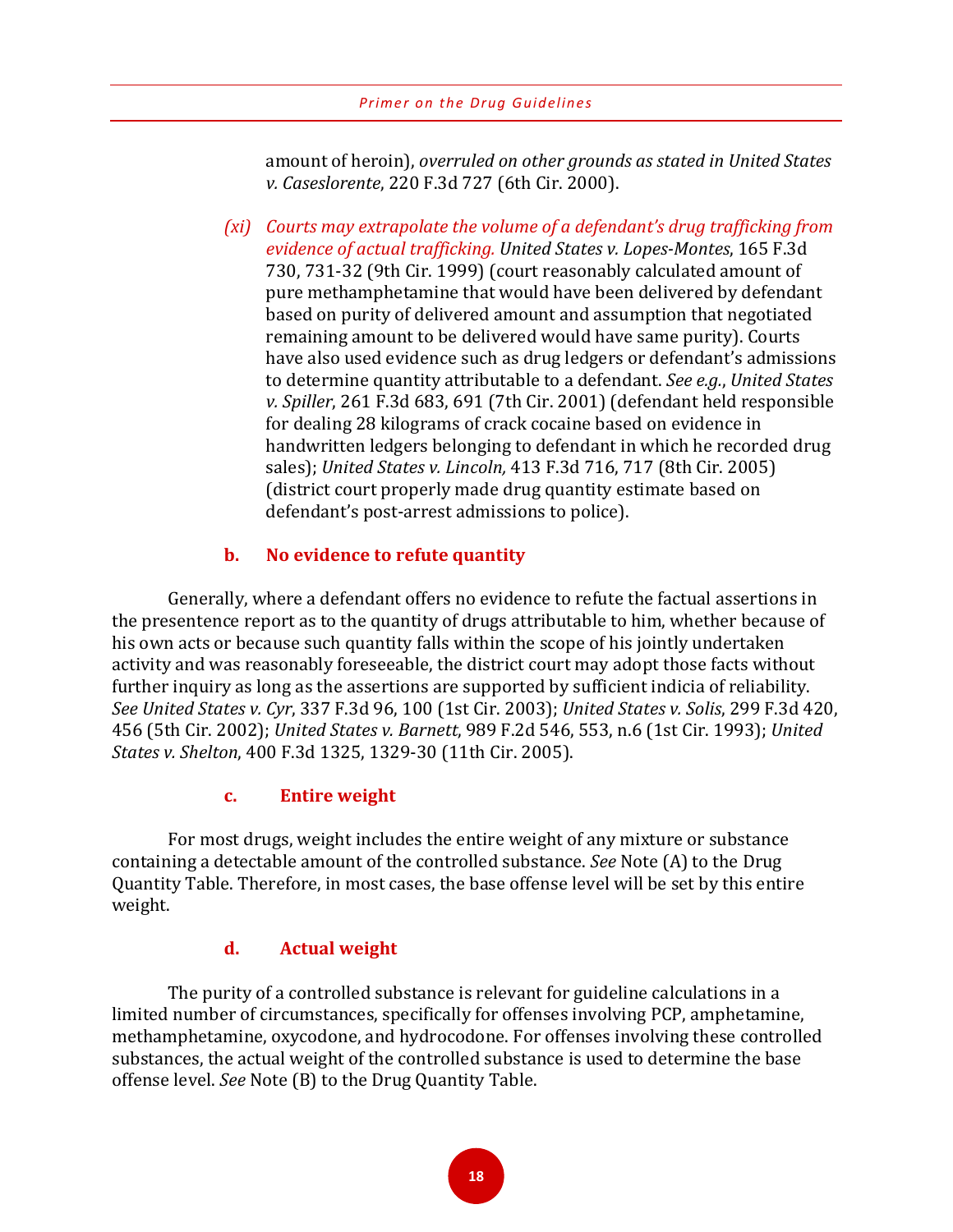Also, when applying the Drug Quantity Table, drug weight does not include materials that must be separated from the controlled substance before the controlled substance can be used. *See* §2D1.1, comment. (n.1). *See also* Section III, Part E for discussion of marijuana, methamphetamine, and LSD.

#### **e. Methods for determining purity**

Generally, purity is determined by laboratory testing. *See, e.g.*, *United States v. Verdin-Garcia*, 516 F.3d 884, 896 (10th Cir. 2008) ("[l]aboratory test results are perhaps more persuasive evidence of amounts and purities than eyewitness testimony or wiretapped conversations, but they are not unreliable as a matter of law"). *See also United States v. Eli*, 379 F.3d 1016, 1021 (D.C. Cir. 2004) (rejecting defendant's argument that a substance was too impure to be considered crack and too contaminated to be usable).

- *(i) When no drugs have been recovered, court may not assume that the quantities defendant admitted to agent were "actual methamphetamine quantities."* In a case where no drugs were recovered and no expert testified as to the typical purity of methamphetamine manufactured, district court erred in assuming that quantities defendant admitted to agent were actual methamphetamine. *United States v. Houston*, 338 F.3d 876, 881 (8th Cir. 2003) ("[w]hen a lay person is asked in general terms how much methamphetamine he helped someone else cook, his answer will almost certainly be in terms of the size of the resulting mixture, not the net weight of one of its components"). Absent evidence to the contrary, a court may assume purity of unrecovered drugs from purity of recovered substances. *United States v. Newton*, 31 F.3d 611, 614 (8th Cir. 1994); *United States v. Lopes-Montes*, 165 F.3d 730, 731-32 (9th Cir. 1999).
- *(iii) Purity can also be relevant for departure purposes.* Particularly when heroin is involved, courts may depart because an unusually high purity is indicative of a defendant's position or role in a drug distribution chain. *See* §2D1.1, comment. (n.27(C)); *see United States v. Doe*, 149 F.3d 634, 640 (7th Cir. 1998); *United States v. Legarda*, 17 F.3d 496, 501-02 (1st Cir. 1994) (high purity of cocaine justified an upward departure). Some courts have held, however, that Application Note 27 does not authorize a court to depart based on the *low* purity of drugs. *See*, *e.g.*, *United States v. Beltran*, 122 F.3d 1156, 1159-60 (8th Cir. 1997) (rejecting departure based on purity of methamphetamine); *United States v. Benish*, 5 F.3d 20, 27-28 (3d Cir. 1993) (court did not have discretion to depart downward based on age and sex of marijuana plants; guidelines focus exclusively on number of plants, indicating that Sentencing Commission considered and rejected all other factors). *See generally United States v. Berroa-Medrano*, 303 F.3d 277, 280 n.3 (3d Cir. 2002) ("Given the Sentencing Commission's omission of any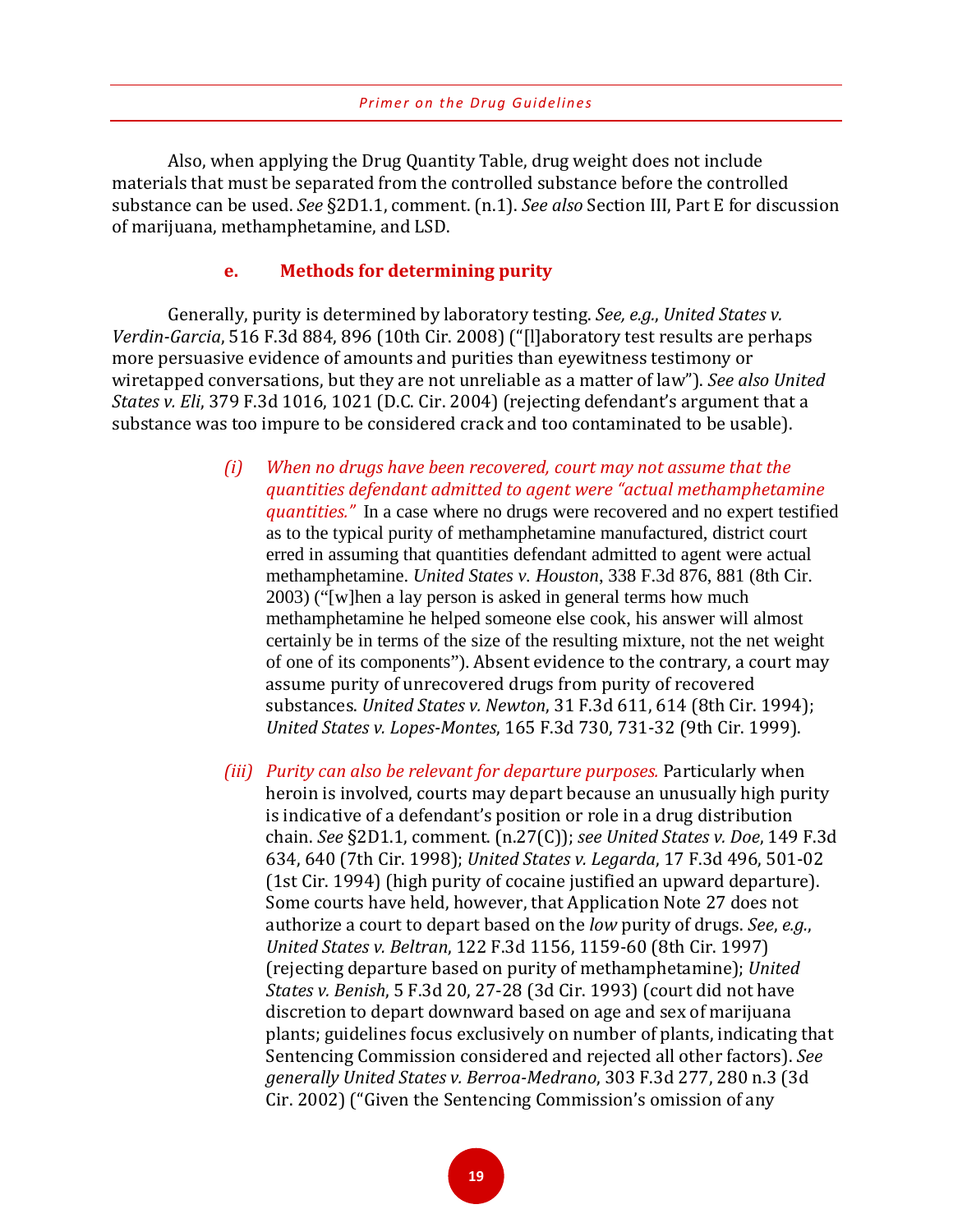discussion of a downward departure for low drug purity, some courts have decided that a downward departure is permissible while others have disagreed") (*comparing United States v. Mikaelian*, 168 F.3d 380, 390 (9th Cir.1999)("the low purity of heroin involved in a crime cannot be categorically excluded as a basis for a downward departure"), *with United States v. Upthegrove*, 974 F.2d 55, 56-57 (7th Cir.1992) ("downward departure based on the low quality of the relevant drug is improper" partly because the Application Notes contain "no corresponding provision suggesting a downward departure for low quality drugs")).

#### **C. SELECTED SPECIFIC OFFENSE CHARACTERISTICS**

#### *1. §2D1.1(b)(1)*

*2-level enhancement if a dangerous weapon (including a firearm) was possessed*

#### **a. Constructive possession**

Circuit courts have upheld the weapons enhancement for possession of a weapon in connection with a drug offense, even if the possession was only constructive. *See United States v. Rea*, 621 F.3d 595, 606 (7th Cir. 2010) ("[t]he defendant need not have actual possession of the weapon; constructive possession is sufficient") (internal citations omitted); *United States v. Renteria-Saldana*, 755 F.3d 856, 859 (8th Cir. 2014) (as one who possessed key to stash house and paid bills, defendant had dominion over area where gun was found, he regularly accessed place where gun was found, and it was reasonable to infer he knew about loaded gun).

#### **b. Relationship to drug offense**

Application of §2D1.1(b)(1) requires a showing of a temporal and spatial relationship between the weapon, the drug trafficking activity, and the defendant. *See United States v. Ruiz*, 621 F.3d 390, 396 (5th Cir. 2010) ("[t]he Government bears the burden of proving by a preponderance of the evidence that the defendant possessed the weapon and may do so by showing 'that a temporal and spatial relation existed between the weapon, the drug trafficking activity, and the defendant,' which suffices to establish that the defendant personally possessed the weapon"); *United States v. Castro-Perez*, 749 F.3d 1209, 1211 (10th Cir. 2014) (court improperly applied enhancement because there was no physical relation between the weapon and the drug trafficking activity). The enhancement applies if the weapon was present, unless it is clearly improbable that the weapon was connected with the offense. *See* §2D1.1, comment. (n.11(A)). The enhancement applies if the weapon was present at any point in the offense or during relevant conduct for which the defendant is responsible. *See* §1B1.3(a)(1).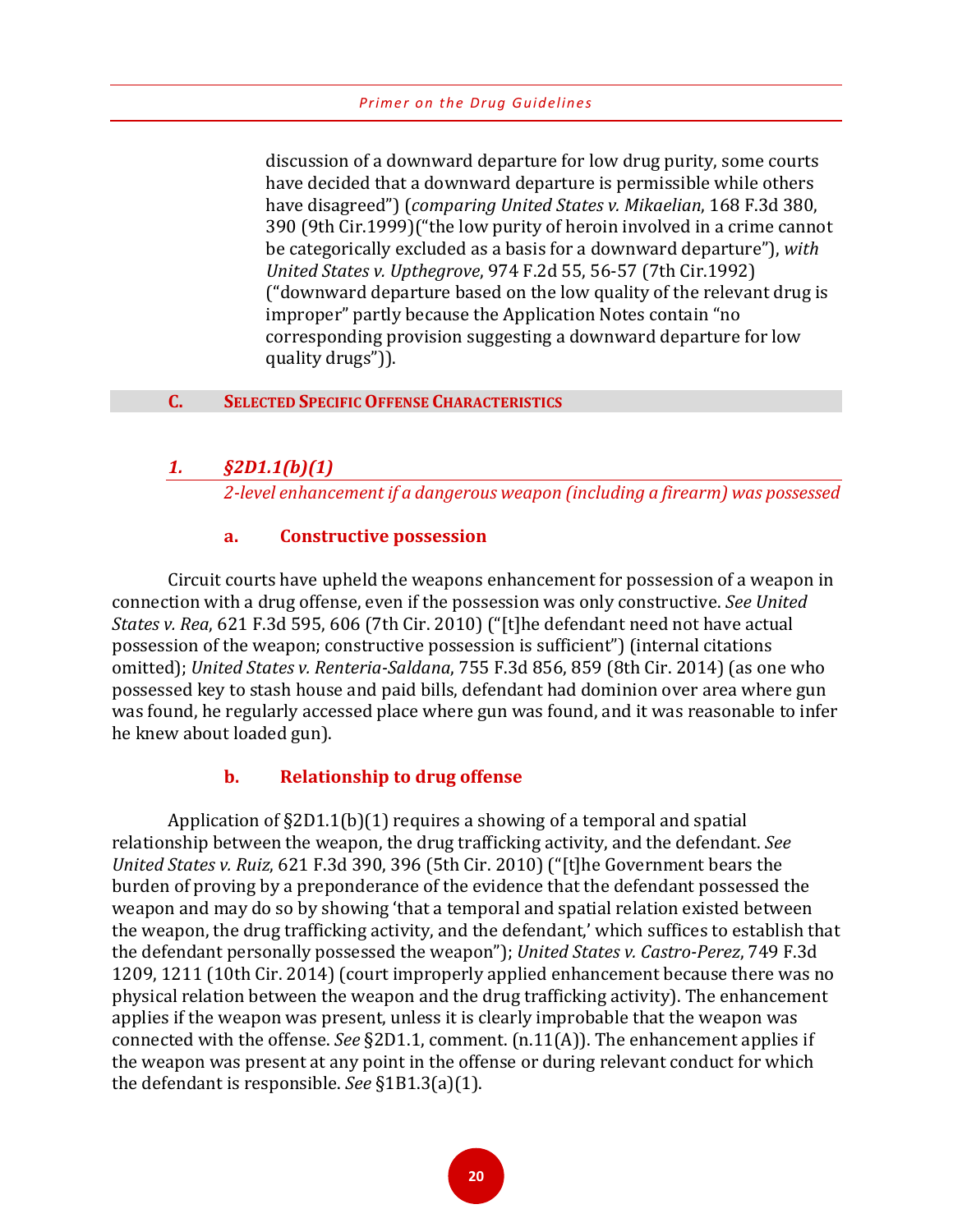#### **c. Co-conspirator's possession of a firearm**

Pursuant to §1B1.3(a)(1)(B), it is also permissible to enhance a defendant's sentence based on a co-conspirator's possession of a weapon in connection with the drug trafficking offense. *See United States v. Villarreal*, 613 F.3d 1344, 1359 (11th Cir. 2010) ("[a] co-conspirator's possession of a firearm may be attributed to the defendant for purposes of this enhancement if his possession of the firearm was reasonably foreseeable by the defendant, occurred while he was a member of the conspiracy, and was in furtherance of the conspiracy"). It is not necessary to prove that defendant knew of co-conspirator's possession of the weapon, as long as co-conspirator's possession was reasonably foreseeable and was connected to the conspiracy. *United States v. Woods*, 604 F.3d 286, 290 (6th Cir. 2010) ("[t]he government concedes that there is no evidence that defendant ever possessed a firearm himself or even was actually aware that the firearm was present. Under such circumstances, the possession of a firearm by a coconspirator must (1) be connected to the conspiracy and (2) be reasonably foreseeable").

At least one circuit has found that, because firearms are tools of the trade in drug trafficking offenses, a co-conspirator's possession of such is usually reasonably foreseeable. *United States v. Mena-Robles*, 4 F.3d 1026, 1036 (1st Cir. 1993) ("we often observe that firearms are common tools of the drug trade. Absent evidence of exceptional circumstances, we think it fairly inferable that a codefendant's possession of a dangerous weapon is foreseeable to a defendant with reason to believe that their collaborative criminal venture includes an exchange of controlled substances for a large amount of cash"); *United States v. Bianco*, 922 F.2d 910, 911-12 (1st Cir. 1991) (accord); *United States v. Batista*, 684 F.3d 333 (2d Cir. 2012) (firearm enhancement appropriate in case of narcotics detective who aided illegal drug ring run by individual who kept gun; defendant was experienced narcotics detective well-aware that drug dealers are often armed who knew size and scope of drug dealer's drug operation); *but see United States v. Block*, 705 F.3d 755, 764 (7th Cir. 2013) (clear error for court to rely on irrelevant facts to fill gap between what is known generally about drug industry's use of firearms and particular circumstances of this drug conspiracy to determine whether firearms use was reasonably foreseeable to defendant); *United States v. Ramirez*, 783 F.3d 687, 691 (7th Cir. 2015) ("requirement of an individualized inquiry suggests that the scale, scope, and nature of the conspiracy, and the defendant's role in it, should usually be considered when determining whether gun possession was reasonably foreseeable to the defendant").

#### **d. Application of safety valve and firearm possession**

A defendant who receives the 2-level firearm enhancement (§2D1.1(b)(1)) is *not* automatically ineligible for relief under §5C1.2, *see* discussion at Section IX, Part B.[9](#page-24-0)

 $\overline{a}$ 

<span id="page-24-0"></span><sup>&</sup>lt;sup>9</sup> In the Tenth Circuit, a defendant is precluded from receiving safety valve relief only where he actively possessed a firearm. *See*, *e.g.*, *United States v. Zavalza-Rodriguez*, 379 F.3d 1182, 1188 (10th Cir. 2004) ("for purposes of §5C1.2 we look to the defendant's own conduct in determining whether the defendant has established by a preponderance of the evidence that the weapon was not possessed 'in connection with the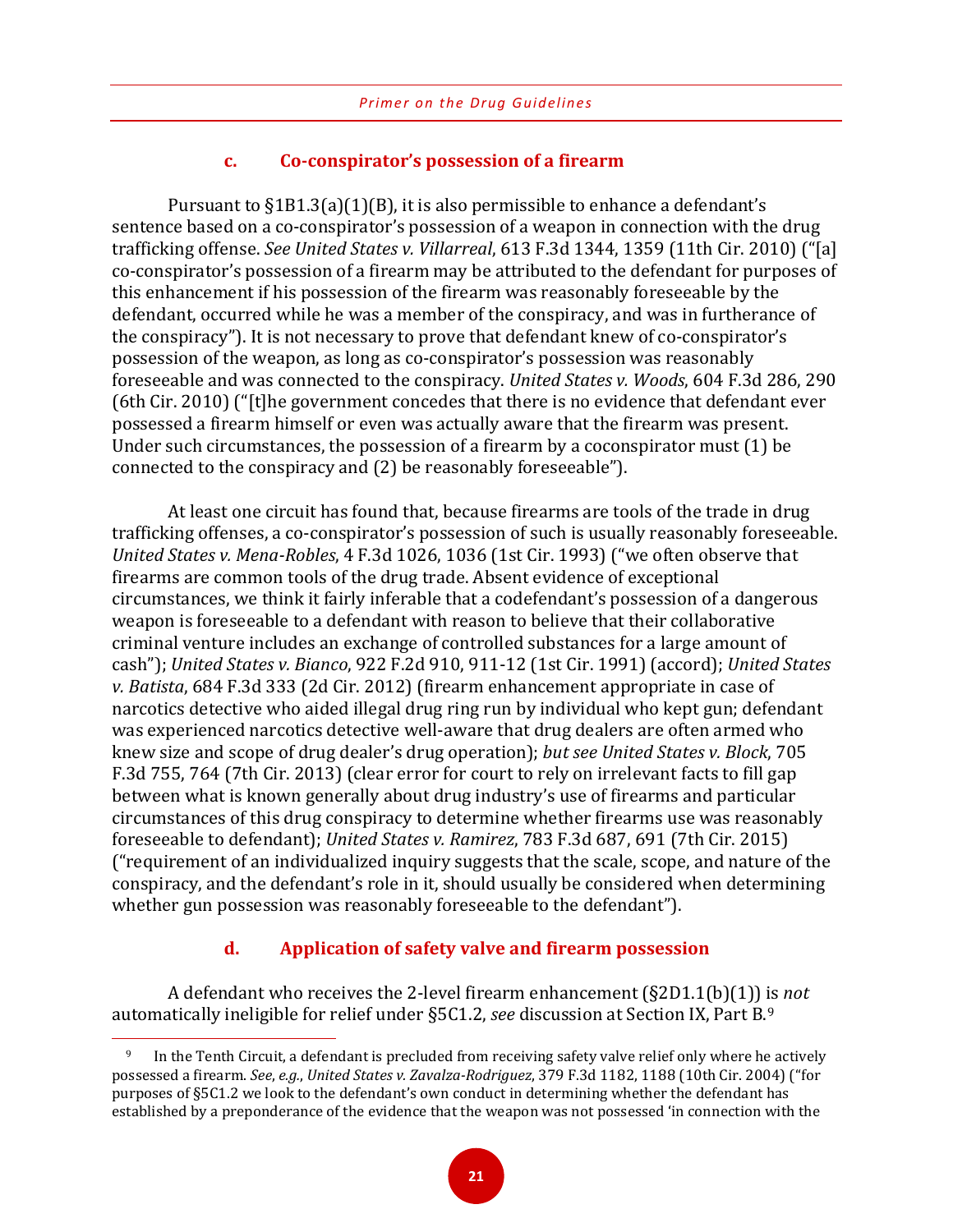However, when a defendant receives a 2-level enhancement under §2D1.1(b)(1) based on his own possession of a firearm, generally, he is ineligible for application of §5C1.2. *See United States v. Ruiz*, 621 F.3d 390, 397 (5th Cir. 2010); *United States v. Herrera*, 446 F.3d 283, 286 (2d Cir. 2006) ("[t]he district court did *not* assume that, because [defendant] incurred the two-level increase under §2D1.1(b)(1), he was automatically ineligible for the safety valve") (emphasis in original). *Cf. United States v. Nelson*, 222 F.3d 545, 549-51 (9th Cir. 2000) (stating that to avoid an enhancement under  $\S2D1.1(b)(1)$ , the defendant must prove that it was clearly improbable he possessed a weapon in connection with the offense; however, he must only establish by a preponderance of the evidence that a weapon was not involved in order to receive the safety valve).

# **e. Co-conspirator's possession and §2D1.1(b)(16)**

In most circuits, a defendant who receives the 2-level enhancement based on a codefendant's possession of the firearm is not rendered ineligible for relief under §5C1.2 and the 2-level reduction under §2D1.1(b)(16). *See United States v. Delgado-Paz*, 506 F.3d 652, 655-56 (8th Cir. 2007) ("the circuits are unanimous in holding that possession of a weapon by a defendant's co-conspirator does not render the defendant ineligible for safety-valve relief unless the government shows that the defendant induced the co-conspirator's possession") (collecting cases); *but see United States v. Johnson*, 344 F.3d 562, 565 (6th Cir. 2003) (defendant who received a 2-level sentence enhancement for possession of weapon based on co-defendant's possession of weapon would be ineligible for safety valve reduction).

# **f. Burden of proof**

Most circuits generally have held that once the government has shown by a preponderance of evidence possession of a weapon during the offense, the evidentiary burden shifts to the defendant to establish that it was clearly improbable that the weapon was connected to the offense. *See United States v. Anderson*, 452 F.3d 87, 90 (1st Cir. 2006) ("[t]he government has the initial burden of establishing 'that a firearm possessed by the defendant was present during the commission of the offense.' Once the government has made that showing, 'the burden shifts to the defendant to persuade the factfinder that a connection between the weapon and the crime is clearly improbable'") (internal citations omitted); *United States v. Napolitan*, 762 F.3d 297 (3d Cir. 2014) (same); *United States v. Peroceski*, 520 F.3d 886, 887 (8th Cir. 2008); *United States v. Davidson*, 409 F.3d 304, 312 (6th Cir. 2005); *United States v. Corral*, 324 F.3d 866, 872 (7th Cir. 2003).

# **g. Enhancement in 18 U.S.C. § 924(c) cases**

Section 2D1.1(b)(1) should not be applied when a defendant is also sentenced for a violation of 18 U.S.C. § 924(c) because the sentence imposed for the firearms conviction

 $\overline{a}$ 

offense'").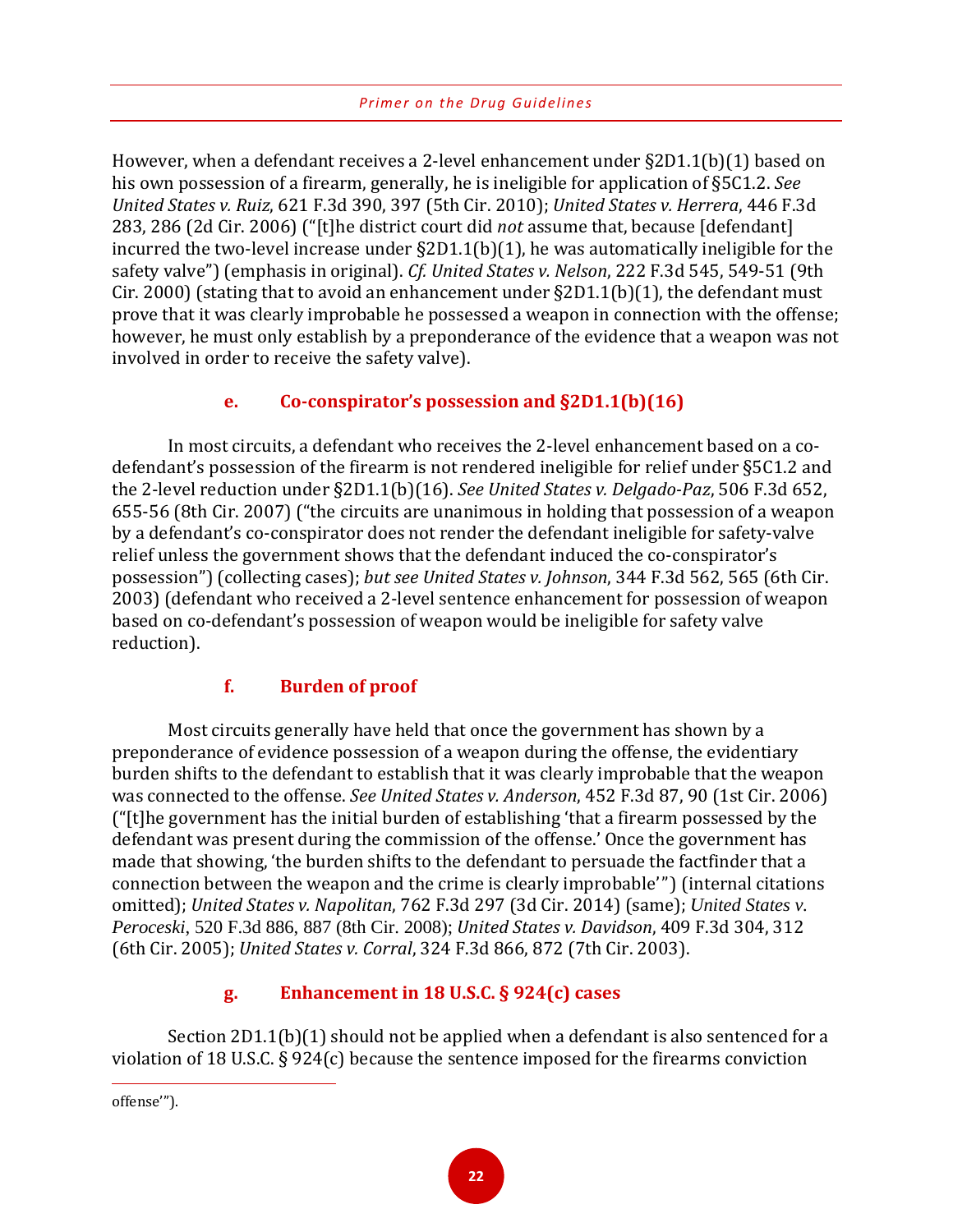accounts for the conduct that would underlie the enhancement. *See United States v. Fouse*, 578 F.3d 643, 654 (7th Cir. 2009) (*citing* §2K2.4, comment. (n.4)); *Cf. United States v. Chavez*, 549 F.3d 119, 132-33 (2d Cir. 2008) (noting that had defendant not been convicted of the § 924(c) offense, his drug conviction's sentence would have been enhanced two levels pursuant to §2D1.1(b)(1)). *See also United States v. Aquino*, 242 F.3d 859, 864 (9th Cir. 2001)(addressing the inapplicability of §2D1.1(b)(1)'s 2-level enhancement for possession of a dangerous firearm when the defendant is convicted of a § 924(c) offense).

#### *2. Section 2D1.1(b)(2)*

*2-level enhancement if the defendant used violence, made a credible threat to use violence, or directed the use of violence*

Application Note 11(B) explains that §2D1.1(b)(1) and (b)(2) may be applied cumulatively. In a case where the defendant possessed a dangerous weapon but did not use violence, make a credible threat to use violence, or direct violence, however, subsection (b)(2) would not apply. Note also that a sentence under §2K2.4 accounts for conduct that would subject the defendant to an enhancement under (b)(2). In such a case, §2D1.1(b)(2) is not applicable. *See* §2K2.4, comment. (n.4).

#### *3. Section 2D1.1(b)(5)*

*2-level enhancement if the offense involved the importation of amphetamine or methamphetamine and the defendant does not receive a mitigating role adjustment*

The enhancement does not apply if a defendant receives the adjustment from §2D1.1(b)(3) (related to importing or exporting by means of an aircraft or vessel). *See*  §2D1.1, comment. (n.12). Circuits have held that subsection (b)(5) is not limited to "only those defendants who themselves transport methamphetamine across the border[.]" *United States v. Perez-Oliveros*, 479 F.3d 779, 784 (11th Cir. 2007). "The scope of actions that 'involve the importation of drugs' is larger than the scope of those that constitute the actual importation." *United States v. Rodriguez*, 666 F.3d 944, 946 (5th Cir. 2012).

In *United States v. Serfass*, 684 F.3d 548, 553 (5th Cir. 2012), the Fifth Circuit held that the plain language of  $\S2D1.1(b)(5)$  supported the conclusion that the enhancement applied to "a defendant who possesses methamphetamine that had itself been unlawfully imported" regardless of whether he or she had actual knowledge of the importation. However, the Ninth Circuit in *United States v. Job*, No. 14-50472, 2017 WL 971803 (9th Cir. Mar. 14, 2017) declined to adopt the Fifth Circuit's conclusion.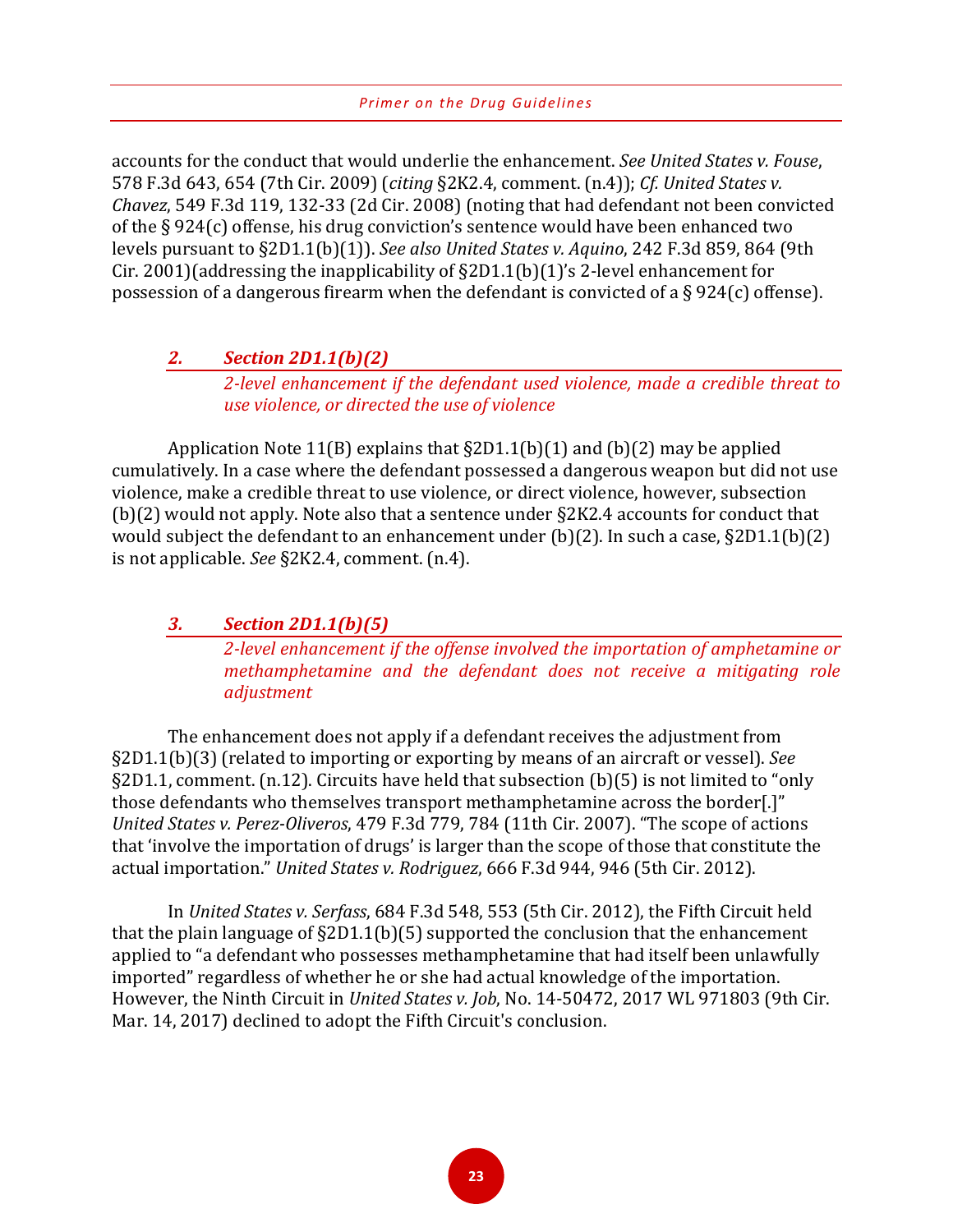#### *4. Section 2D1.1(b)(7)*

*2-level enhancement if the defendant, or a person for whose relevant conduct the defendant is accountable, distributed a controlled substance through mass marketing by means of an interactive computer service*

"Mass-marketing by means of an interactive computer service" means the solicitation, by means of an interactive computer service, of a large number of persons to induce those persons to purchase a controlled substance. *See* §2D1.1, comment. (n.13). "Interactive computer service" has the meaning given that term in 47 U.S.C. § 230(f)(2). *Id.* 

#### *5. Section 2D1.1(b)(11)*

*2-level enhancement if the defendant bribed, or attempted to bribe, a law enforcement officer to facilitate the commission of a drug trafficking offense*

Application Note 16 provides that subsection (b)(11) does not apply if the purpose of the bribery was to obstruct or impede the investigation, prosecution, or sentencing of the defendant because such conduct is covered by §3C1.1.

#### *6. Section 2D1.1(b)(12)*

*2-level enhancement if the defendant maintained a premises for the purpose of manufacturing or distributing a controlled substance*

Application Note 17 lists among the factors the court should consider in applying the enhancement: (A) whether the defendant held a possessory interest in (*e.g.*, owned or rented) the premises and (B) the extent to which the defendant controlled access to, or activities at, the premises. The application note explains that manufacturing or distributing drugs need not be the sole purpose for which the premises is maintained, but must be one of the primary or principal uses of the premises. *Id.*; *see also United States v. Miller*, 698 F.3d 699, 707 (8th Cir. 2012) (§2D1.1(b)(12) applies when defendant uses premises for purpose of substantial drug-trafficking activities, even if premises was also her family home at the times in question); *United States v. Johnson*, 737 F.3d 444, 447-48 (6th Cir. 2013) (enhancement proper where defendant maintained at least one room in home for purpose of storing marijuana for later distribution); *United States v. Renteria-Saldana*, 755 F.3d 856, 859 (8th Cir. 2014) (although defendant did not own or reside at stash house, he exercised control over it and operated his drug-dealing business from premises); *United States v. Jones*, 778 F.3d 375 (1st Cir. 2015) (enhancement can apply even if defendant does not own or rent premises in his name; defendant also need not control access to premises to the exclusion of all others).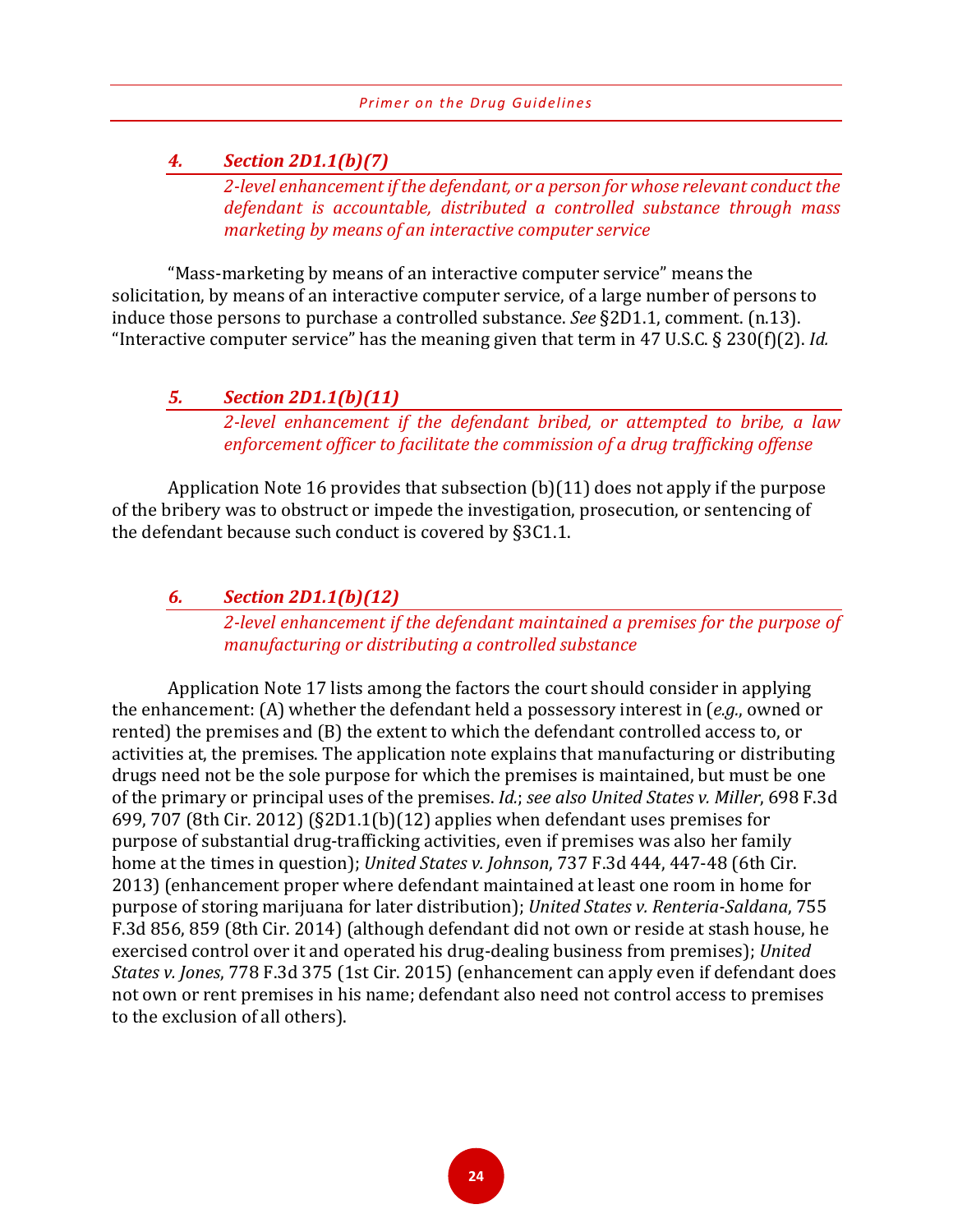# *7. Section 2D1.1(b)(13)*

*2-, 3-, 6-level enhancements if manufacture of amphetamine or methamphetamine created a substantial risk of harm to a minor, human life, or the environment*

Application Note 18(B) to §2D1.1 outlines factors to consider in determining whether an offense created a substantial risk of harm to human life or the environment. *See United States v. Loesel*, 728 F.3d 749, 752 (8th Cir. 2013) (that risk to human lives included risk to lives of co-conspirators and owner of remote farm was immaterial; even if they "assumed the risk," as defendant asserted, they were still human lives placed at substantial risk of harm); *United States v. Chamness,* 435 F.3d 724, 728-29 (7th Cir. 2006) (methamphetamine laboratory in trailer posed substantial risk to human life or environment, warranting imposition of enhancement); *United States v. Florence*, 333 F.3d 1290, 1292-93 (11th Cir. 2003) (holding that defendant's activities created substantial risk of harm to life of minors who were staying at hotel and this enhancement does not require district court to identify specific minor at risk).

# *8. Section 2D1.1(b)(15)*

*2-level super-aggravating role enhancement*

Section 2D1.1(b)(15) provides for a 2-level enhancement if a defendant receives an adjustment under §3B1.1 (Aggravating Role) and the offense involved one or more of the super-aggravating factors listed at (b)(15)(A)-(E). Application Note 20 to §2D1.1, Application Note 2 to §3B1.4, and Application Note 7 to §3C1.1 provide guidance on the application of the enhancement at (b)(15).

# *9. Section 2D1.1(b)(16) 2-level minimal participant reduction*

Section 2D1.1(b)(16) provides for a 2-level reduction if the defendant receives the four-level reduction at §3B1.2(a) ("minimal participant") and the offense involved all of the factors listed at  $(b)(16)(A)-(C)$ .

# *10. Section 2D1.1(b)(17) 2-level safety valve reduction*

Section 2D1.1(b)(17) provides for a 2-level reduction if a defendant meets the requirements for the "safety valve" reduction set forth at §5C1.2(a)(1)-(5), *see* discussion at Section IX, Part B. *See, e.g.*, *United States v. Torres-Landrua*, 783 F.3d 58, 62 (1st Cir. 2015).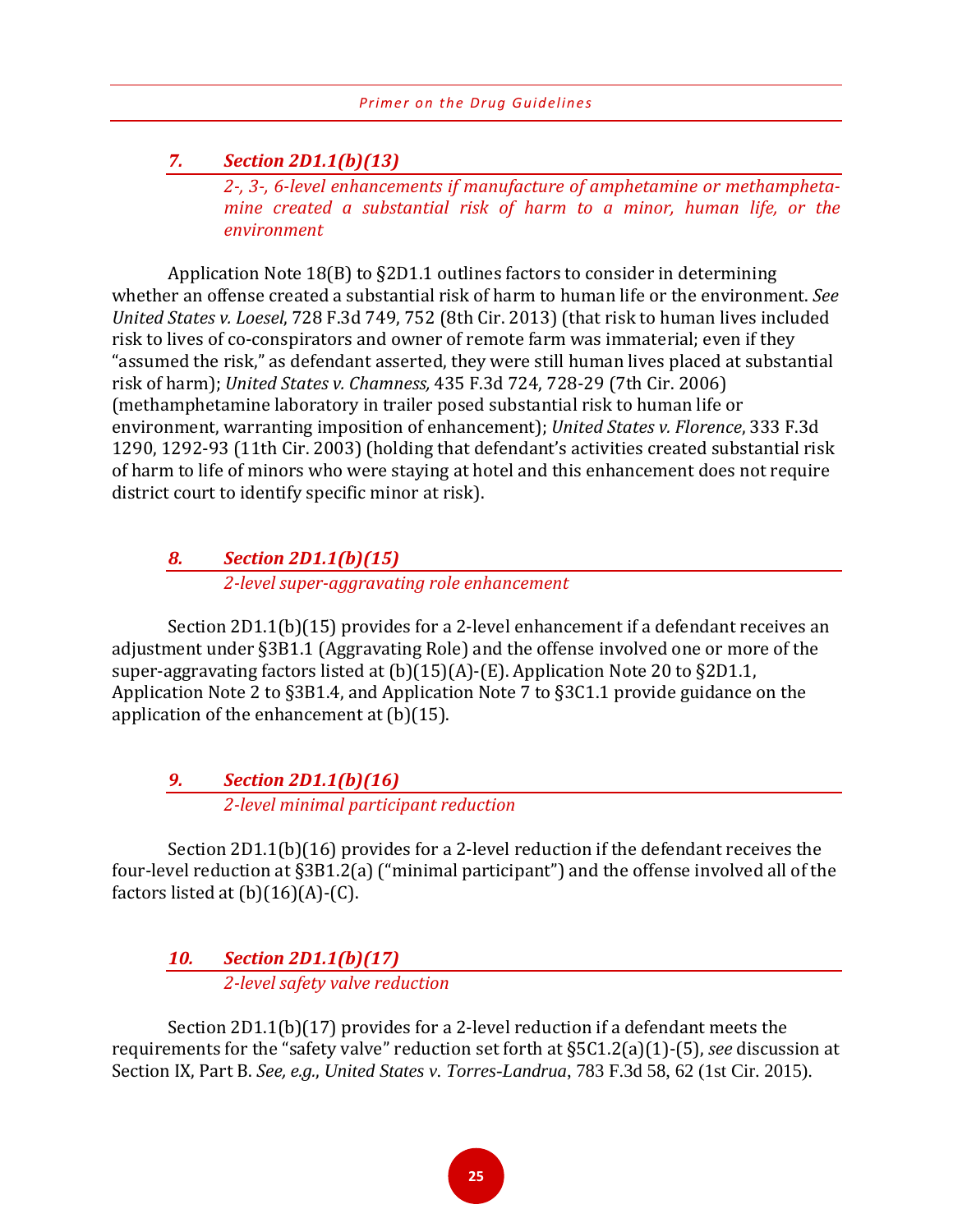The 2-level reduction applies regardless of whether defendant was convicted of a crime carrying a mandatory minimum sentence and irrespective of the minimum offense level provision of §5C1.2(b). *See* §2D1.1, comment. (n.21). A defendant may also qualify for the reduction under §2D1.1(b)(17) even if the defendant is convicted of violating a statute that is not listed at §5C1.2(a), and therefore is excluded from operation of the statutory safety-valve reduction.

#### **D. CROSS REFERENCES**

*1. Murder*

Section 2D1.1(d)(1) provides a cross reference to §2A1.1 (First Degree Murder) and §2A1.2 (Second Degree Murder) if the victim was killed under circumstances that would constitute murder under 18 U.S.C. § 1111.

18 U.S.C. § 1111 defines murder as "the unlawful killing of a human being with malice aforethought" and covers both first and second degree murder.

*Distinguished from §§2D1.1(a)(1)-(4).* To receive the base offense levels under  $\S2D1.1(a)(1)-(4)$ , the offense of conviction, not just "circumstances" as in  $\S2D1.1(d)(1)$ , must establish that death or serious bodily injury occurred, *see* discussion at Section V, Part C, but no malice aforethought need be proved.

#### *2. Crime of Violence*

 $\overline{a}$ 

Section 2D1.1(d)(2) provides for a cross reference to §2X1.1 (Attempt, Solicitation, or Conspiracy) if the defendant was *convicted* of violating 21 U.S.C. § 841(b)(7) (distribution of a controlled substance with intent to commit a crime of violence).[10](#page-29-0) The higher offense level, as determined under §2D1.1 or §2X1.1, applies.

Crime of violence is defined in 18 U.S.C. § 16. Section 841(b)(7) specifically includes rape as a crime of violence.

For a defendant to be convicted under  $\S 841(b)(7)$ , the victim must have been unaware that a substance with the ability to impair his or her judgment was administered.

<span id="page-29-0"></span><sup>10</sup> In *Johnson v. United* States, 135 S. Ct. 2551 (2015), the Court struck down the residual clause of the Armed Career Criminal Act as unconstitutionally vague. In the wake of *Johnson¸* three circuits have held the similarly worded residual clause in 18 U.S.C. § 16 to be unconstitutional as well. *Diyama v. Lynch*, 803 F.3d 1110 (9th Cir. 2015), cert. granted, 137 S. Ct. 31 (2016), *United States v. Vivas-Ceja*, 808 F.3d 719 (7th Cir. 2015), *United States v. Gonzalez-Longoria*, 813 F.3d 225 (5th Cir.), *rehearing en banc granted,* 815 F.3d 189 (Feb. 26, 2016) (holding residual clause of 18 U.S.C. § 16 unconstitutional).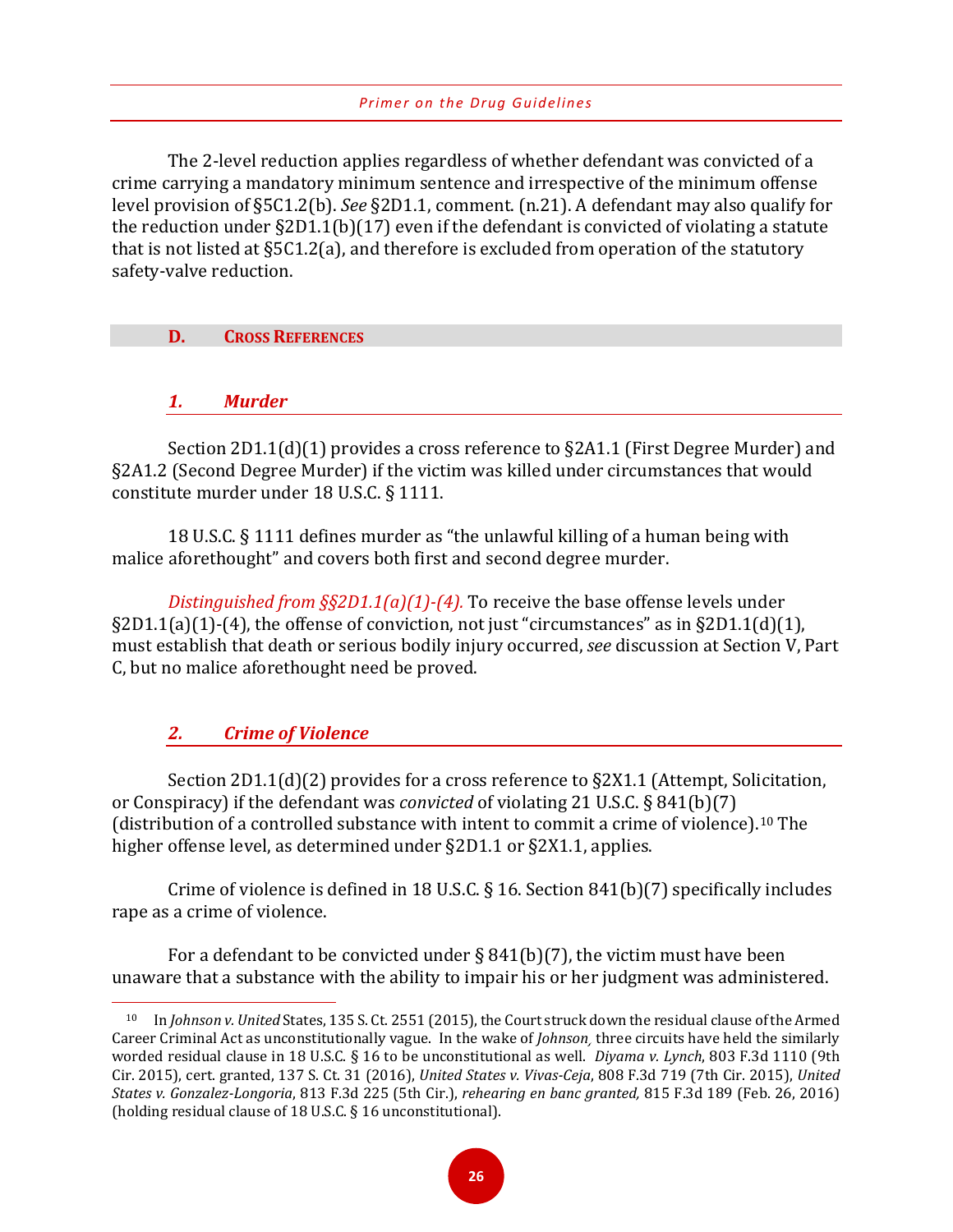Therefore, if the victim of the assault had knowingly taken the drug, the cross reference cannot be applied.[11](#page-30-0)

*Note.* If, in the alternative, the defendant is convicted of distribution of a controlled substance resulting in serious bodily injury, §§2D1.1(a)(1)-(4) applies. *See* discussion Section III, Part B.

#### **E. APPLICATION ISSUES FOR SPECIFIC DRUGS**

#### *1. Cocaine*

 $\overline{a}$ 

# **a. Powder cocaine v. cocaine base or "crack"**

The Fair Sentencing Act of 2010 (FSA) sets an 18:1 ratio between powder cocaine and cocaine base, or "crack." In other words, it takes 18 times the quantity of powder cocaine to trigger the same statutory punishment as crack cocaine. *See United States v. Gomes*, 621 F.3d 1343, 1346 (11th Cir. 2010) (per curiam) ("The FSA . . . changes . . . the crack-to-powder ratio . . . to about 18:1. The Act amends the sentencing provisions in 21 U.S.C. § 841(b)(1) by raising from 50 grams to 280 grams the amount of crack necessary to trigger the 10-year mandatory minimum sentence, and raising the amount from 5 to 28 grams necessary to trigger the 5-year minimum.") (internal citations omitted). *See also* 21 U.S.C. § 841(b)(1)(A)(ii), (iii). The FSA's lower mandatory minimum penalties apply to offenders who committed crimes prior to the FSA's effective date of August 3, 2010, but who were sentenced after that date. *See Dorsey v. United States*, 567 U.S. 260, 273 (2012).

A court may consider the crack/powder cocaine disparity when imposing sentence. *Spears v. United States*, 555 U.S. 261, 264-66 (2009) (per curiam); *Kimbrough v. United States*, 552 U.S. 85, 111 (2007).

# **b. Definition of "cocaine base"**

Section 2D1.1 defines cocaine base as "crack," which is in turn defined as "the street name for a form of cocaine base, usually prepared by processing cocaine hydrochloride and sodium bicarbonate, and usually appearing in a lumpy, rocklike form." *See* Note (D) to Drug Quantity Table.

<span id="page-30-0"></span><sup>&</sup>lt;sup>11</sup> This cross reference is limited to cases involving a conviction under 21 U.S.C. § 841(b)(7). Amendment 667, which became effective on November 1, 2004, provided a special instruction in §2D1.1(e) that requires application of the vulnerable victim adjustment in  $\S 3A1.1(b)(1)$  if the defendant commits a sexual offense by distributing a controlled substance to another individual, with or without that individual's knowledge.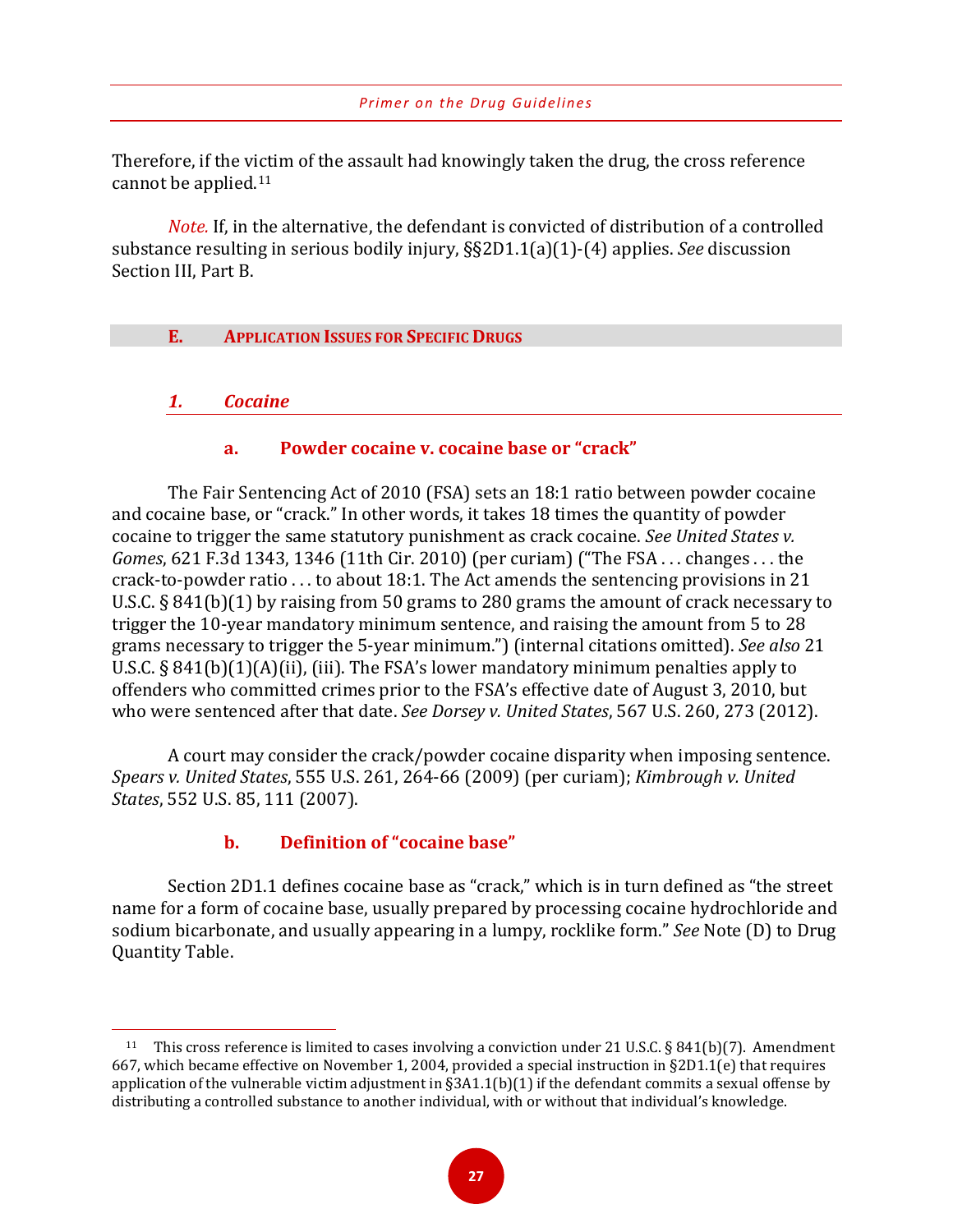In *DePierre v. United States*, 564 U.S. 70, 76-81 (2011), the Court considered whether the term "cocaine base" at 21 U.S.C. § 841 referred to any form of cocaine that is chemically classified as a base (*i.e.*, C17H21NO4, the molecule found in crack cocaine, freebase, and coca paste) or is instead limited to only crack cocaine. The cocaine base at issue in *DePierre* did not contain a detectable amount of sodium bicarbonate, a component specified in the definition of "cocaine base" at Note (D) to the Drug Quantity Table. The Court held that the most natural reading of the term "cocaine base" means cocaine in its base form and reaches more broadly than only crack cocaine. The Court's decision resolved the deep circuit split on this question.

#### *2. Marijuana*

#### **a. Dry weight**

As an exception to the general rule that drug weight includes the entire weight of any mixture or substance, *see* discussion Section III, Part B, the moisture in marijuana is not counted. The weight of marijuana is its weight when dry enough to consume. *See* §2D1.1, comment. (n.1).

#### **b. Marijuana plants**

A marijuana plant is defined as "an organism having leaves and a readily observable root formation." *See* §2D1.1*,* comment. (n.2). *See also United States v. Foree*, 43 F.3d 1572, 1581 (11th Cir. 1995) (cutting or seedling from marijuana plant is not considered a plant until it develops roots of its own). Neither the statute nor the Drug Quantity Table differentiates between male and female plants. *See* Note (E) to Drug Quantity Table ("regardless of sex"); *see also United States v. Proyect*, 989 F.2d 84, 88 (2d Cir. 1993) (upholding constitutionality of failure to differentiate).

Under §2D1.1, one marijuana plant is treated as equivalent to 100 grams of marijuana. *See* Note (E) to Drug Quantity Table. The Guidelines make an exception to this equivalency if the actual dry weight of harvested marijuana is greater, in which case the court should use the actual dry weight of the harvested marijuana. *See id.* Courts have generally applied the equivalency even if the actual weight of harvested marijuana plants is lower than 100 grams per plant. *See United States v. Olsen*, 537 F.3d 660, 665 n.2 (6th Cir. 2008) (collecting cases). The Sixth Circuit has limited this rule to manufacturing cases and has held that a sentence for possession or distribution should be based on the actual weight of the harvested plants. *Id.* at 663.

*Note.* One marijuana plant is treated as equivalent to 1 kilogram (not 100 grams) of marijuana for purpose of setting the statutory penalty range. *See* 21 U.S.C. §§ 841(b)(1)(A)(vii), (B)(vii), (D).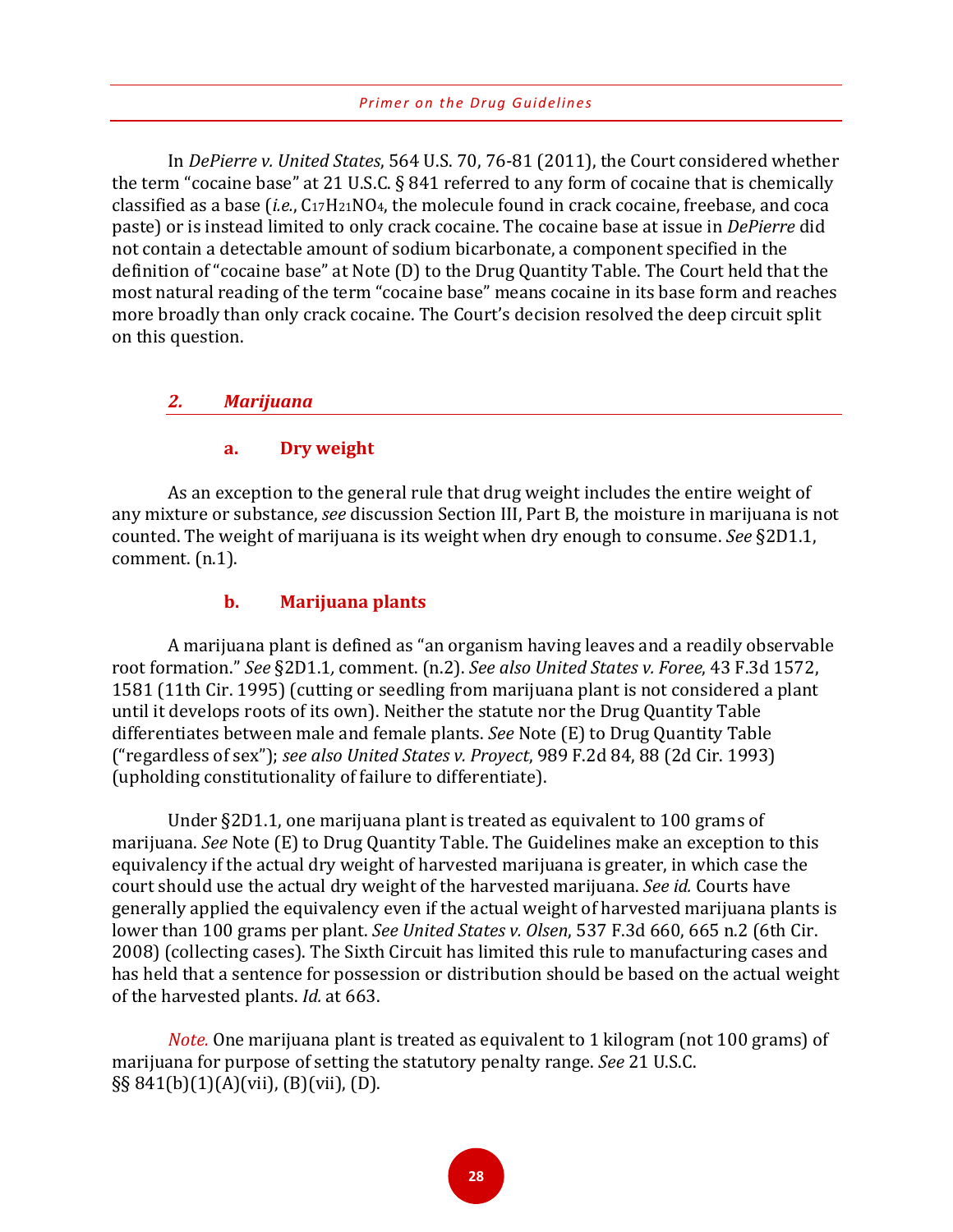#### *3. Methamphetamine*

#### **a. Purity**

The Drug Quantity Table treats methamphetamine (actual) separately from a mixture or substance containing a detectable amount of methamphetamine, and directs that whichever method results in the greater offense level applies. *See* Note (B) to Drug Quantity Table.

In addition, the Drug Quantity Table treats "Ice," which is defined as a mixture or substance that is at least 80 percent pure d-methamphetamine, the same as methamphetamine (actual). *See* Note (C) to Drug Quantity Table.

#### **b. Waste water (and other mixture substances)**

As an exception to the general rule that drug weight includes the entire weight of any mixture or substance, *see* discussion Section III, Part B, for guideline purposes, methamphetamine weight does not include the weight of "wash" or waste water. *See* §2D1.1, comment. (n.1).

*Note.* The circuit courts are split on the question whether waste water weight (and the weights of other "waste" substances used in illegal drug manufacturing) counts when establishing a statutory minimum. *Compare United States v. Stewart*, 361 F.3d 373, 379- 80 (7th Cir. 2004) (waste water weight does not trigger statutory minimums) (collecting cases), *with United States v. Treft*, 447 F.3d 421, 424-25 (5th Cir. 2006) (waste water weight does trigger statutory minimums).

#### **c. Precursor chemicals**

Certain precursor chemicals used to manufacture methamphetamine or amphetamine are included in the base offense level under §2D1.1 only if a defendant is sentenced under §2D1.1 (as opposed to being sentenced under §2D1.11 for a listed chemical offense), and the defendant's relevant conduct included the manufacture or attempt to manufacture methamphetamine or amphetamine.

If the above condition is met, and the precursor is listed in the List I Chemical Equivalency Table, *see* §2D1.1, comment. (n.8), convert the precursor (List I Chemical) to marijuana as discussed at Section III, Part B.

If the above condition is met, and the precursor is not listed in the List I Chemical Equivalency Table, the court may estimate the probable yield. Any such estimate, however, must be based on sufficiently reliable evidence as to probable yield based on the particular defendant's capabilities viewed in light of the drug laboratory involved. *See, e.g.*, *United States v. Rosacker*, 314 F.3d 422, 426 (9th Cir. 2002) (holding that district court erred in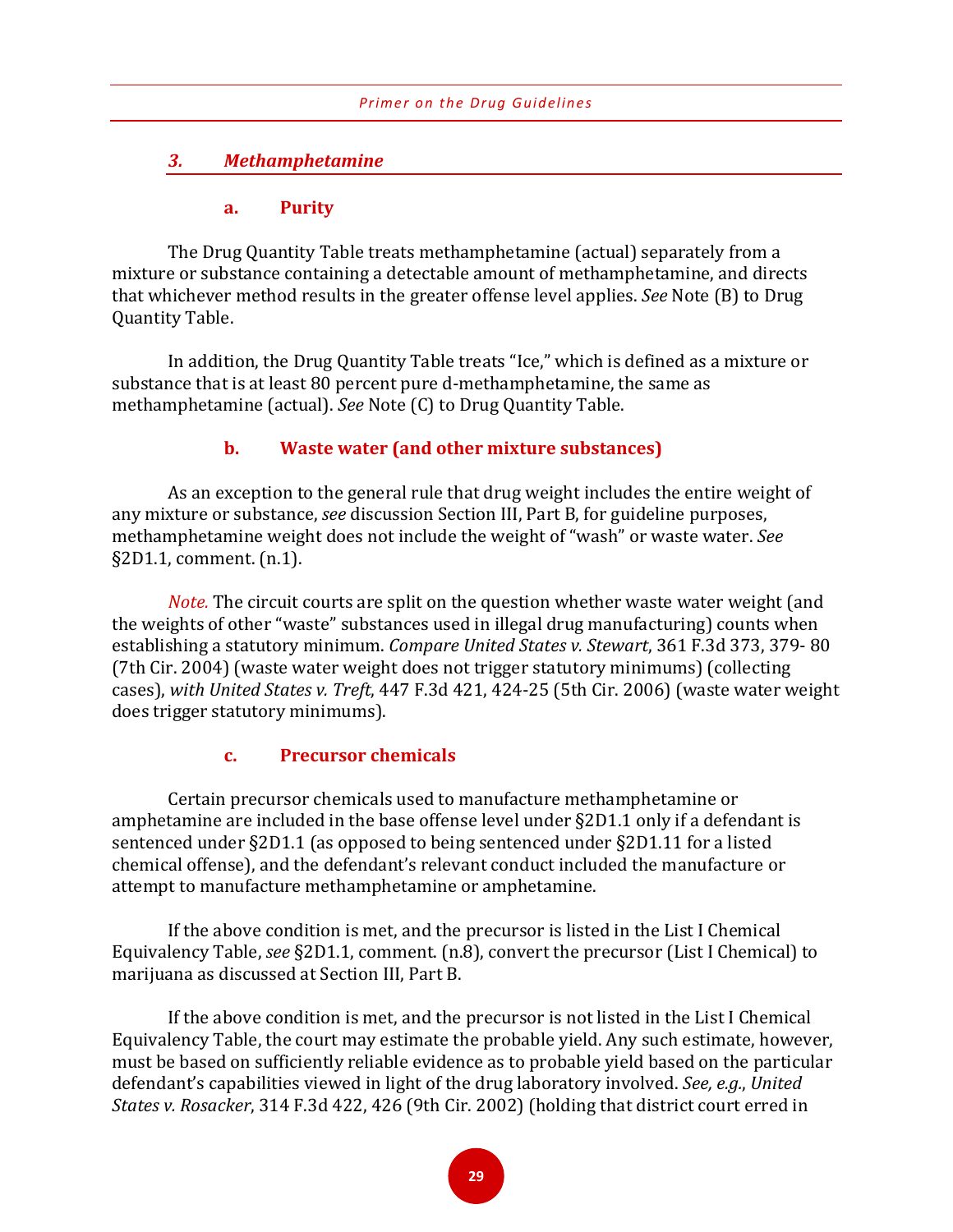relying on forensic laboratory report that was based on unsupported assumptions); *United States v. Eschman*, 227 F.3d 886, 890-91 (7th Cir. 2000) (reversing district court's use of 1:1 conversion from pseudoephedrine to methamphetamine based on theoretical 100 percent yield where expert testimony established lower practical yields), *superseded by statute as stated in United States v. Martin*, 438 F.3d 621 (6th Cir. 2006).

*Note.* If the defendant was convicted of a listed chemical offense, as opposed to a drug offense, apply §2D1.11 (Unlawfully Distributing, Importing, Exporting, or Possessing a Listed Chemical; Attempt or Conspiracy). *See* discussion at Section IV, Part D*.* 

#### **d. Grouping offenses from §§2D1.1 and 2D1.11**

Cases involving convictions for precursor chemicals (sentenced under §2D1.11) and for methamphetamine (sentenced under §2D1.1) group under §3D1.2(b). *See* §2D1.11, comment. (n.9). Determine the adjusted offense level for the count of conviction under §2D1.1 (which will include the precursor chemicals as relevant conduct if the defendant is accountable for using them to manufacture the methamphetamine) and the adjusted offense level for the count of conviction under §2D1.11 and apply the higher of the two. *See*  §3D1.3(a).

#### *4. LSD*

#### **a. Carrier medium**

As an exception to the general rule that drug weight includes the entire weight of any mixture or substance, *see* discussion at Section III, Part B, where LSD is on a carrier medium (*e.g.*, blotter paper), Note (G) to the Drug Quantity Table (§2D1.1(c)) establishes that each dose of LSD on the carrier medium is equal to 0.4 milligrams for the purposes of the Drug Quantity Table. *See* Note (G) to Drug Quantity Table.

*Note.* This rule does not apply for purpose of setting the statutory penalty range; the carrier medium is included in the weight for statutory purposes. *See Neal v. United States*, 516 U.S. 284, 294 (1996) (guidelines treatment does not override statute).

#### **b. Liquid solution**

If the LSD is contained in a liquid solution, the weight of the pure LSD alone should be used in determining the base offense level under the guidelines. *United States v. Morgan*, 292 F.3d 460, 463-64 (5th Cir. 2002); *United States v. Camacho*, 261 F.3d 1071, 1074 (11th Cir. 2001); *United States v. Ingram*, 67 F.3d 126, 128 (6th Cir. 1995); *United States v. Turner*, 59 F.3d 481, 485 (4th Cir. 1995). For purposes of applicability of mandatory statutory minimums, however, the sentencing court must consider total weight of liquid solution containing LSD. *Chapman v. United States*, 500 U.S. 453, 456 (1991) (for determining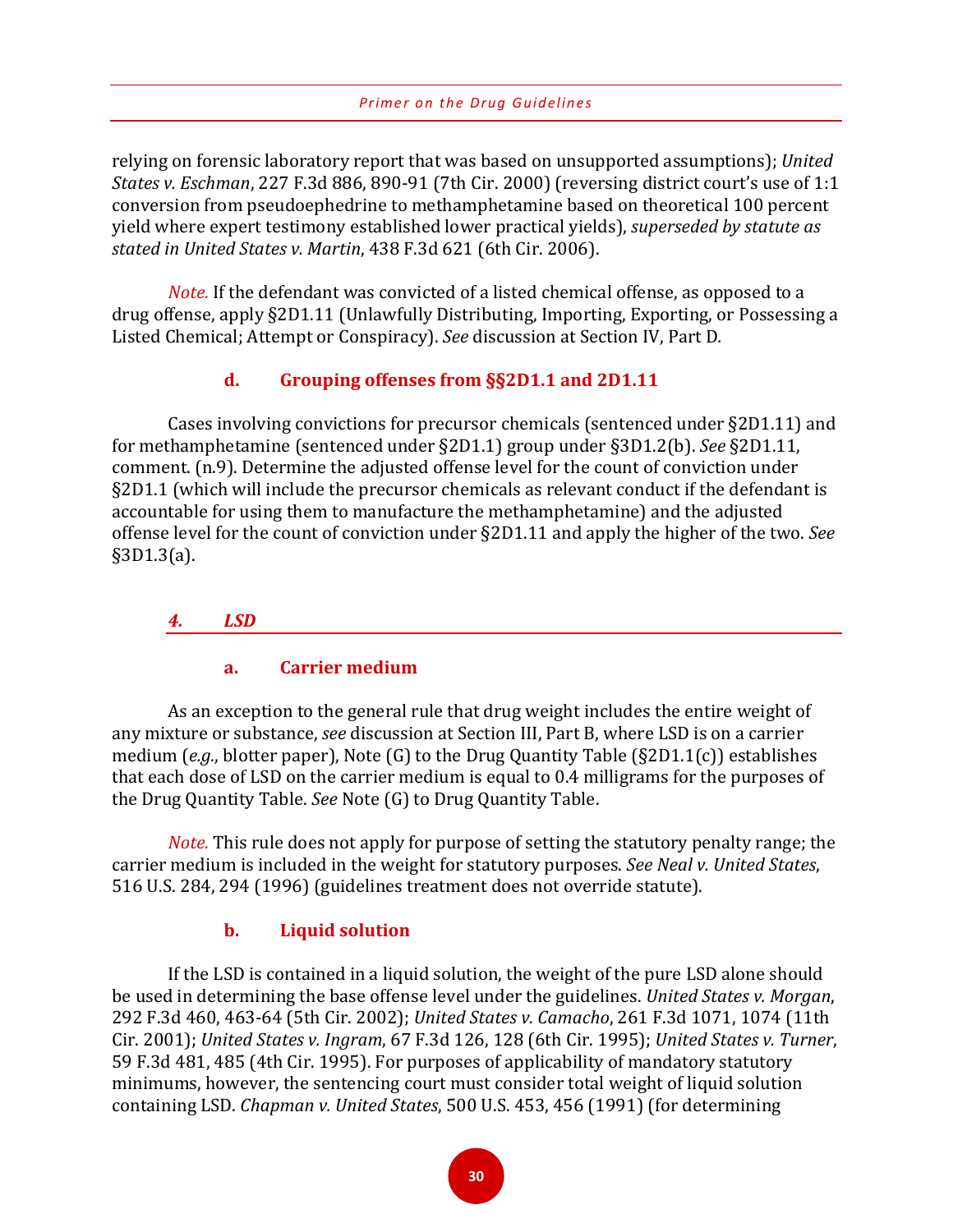statutory minimum sentence, weight of carrier medium included in the weight of LSD); *Morgan*, 292 F.3d at 465.

## **IV. OTHER OFFENSE GUIDELINE SECTIONS**

#### **A. SECTION 2D1.2 (DRUG OFFENSES OCCURRING NEAR PROTECTED LOCATIONS OR INVOLVING UNDERAGE OR PREGNANT INDIVIDUALS; ATTEMPT OR CONSPIRACY)**

Section 2D1.2 "applies only in a case in which the defendant is convicted of a statutory violation of drug trafficking in a protected location or involving an underage or pregnant individual (including an attempt or conspiracy to commit such a violation) or in a case in which the defendant stipulates to such a statutory violation." *See* §2D1.2, comment. (n.1).

# *1. Base Offense Level*

Apply two plus the offense level from  $\S2D1.1^{12}$  $\S2D1.1^{12}$  $\S2D1.1^{12}$  for the quantity of controlled substances directly involving a protected location or underage or pregnant individual; or, alternatively, one plus the offense level from §2D1.1 for the quantity of controlled substances involved in the offense. *See* §2D1.2(a)(1) and (2). Otherwise, the base offense level would be 26, if the offense involved a person less than 18 years; or 13, in all other cases. *See* §2D1.2(a)(3) and (4). Apply the greatest of these alternatives.

#### **B. SECTION 2D1.8 (RENTING OR MANAGING A DRUG ESTABLISHMENT; ATTEMPT OR CONSPIRACY)**

Section 2D1.8 applies the offense levels set forth in §2D1.1, except that if "the defendant had no participation in the underlying controlled substance offense other than allowing use of the premises," the offense level from §2D1.1 is reduced by 4 levels, and the offense level is no greater than 26. *See* §2D1.8(a)(2). The defendant is ineligible for a role reduction under Chapter Three. *See* §2D1.8(b)(1).

There is a circuit split as to who has the burden of proving participation in the underlying controlled substance offense. The Tenth Circuit held that the defendant had the burden of proving that he did not participate in the underlying trafficking offense, *United States v. Dickerson*, 195 F.3d 1183, 1189-90 (10th Cir. 1999), but other circuits have since held that the government must affirmatively prove that the defendant participated in the

<span id="page-34-0"></span> $\overline{a}$ <sup>12</sup> Application of the offense level from §2D1.1 refers to the entire offense guideline (*i.e.*, base offense level and applicable specific offense characteristics). *See* §1B1.5, comment. (n.1).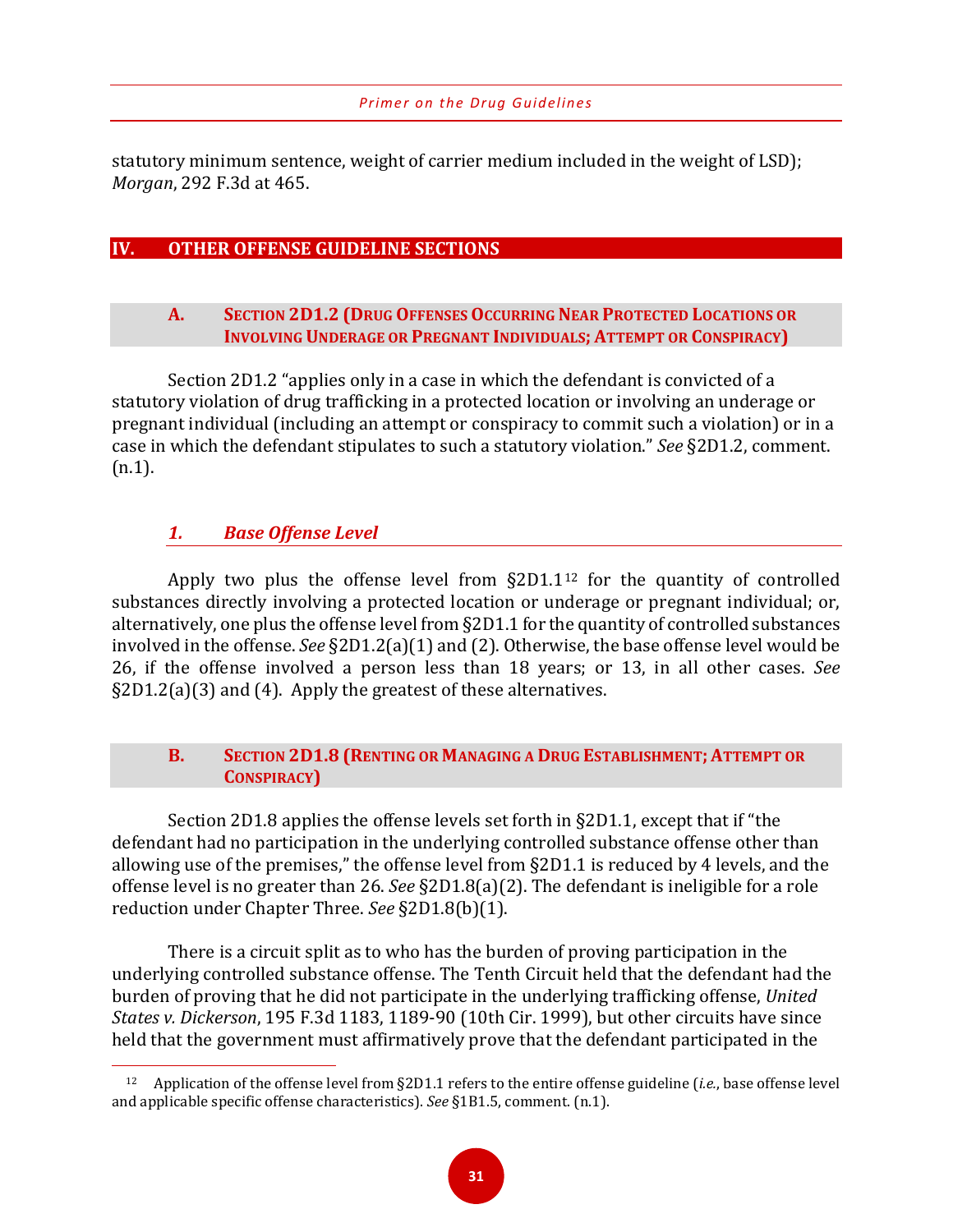underlying drug trafficking in order to justify the higher sentence, *see, e.g., United States v. Leasure*, 319 F.3d 1092, 1098 (9th Cir. 2003); *In re Sealed Case*, 552 F.3d 841, 846 (D.C. Cir. 2009).

#### **C. SECTION 2D1.10 (ENDANGERING HUMAN LIFE WHILE ILLEGALLY MANUFACTURING A CONTROLLED SUBSTANCE; ATTEMPT OR CONSPIRACY)**

Where the defendant is convicted under 21 U.S.C. § 858 of endangering human life while illegally manufacturing a controlled substance, Appendix A specifies offense guideline §2D1.10.

# *1. Base Offense Level*

Apply three plus the base offense level from the Drug Quantity Table in §2D1.1; or 20 otherwise. *See* §2D1.10(a)(1) and (2).

# *2. Selected Specific Offense Characteristics under §2D1.10*

Section 2D1.10(b)(1) provides a 3-level enhancement if the offense involved the manufacture of amphetamine or methamphetamine; and a 6-level enhancement if the offense also created a substantial risk of harm to the life of a minor or an incompetent. *See* discussion of a similar enhancement under §2D1.1(b)(13) at Section III, Part C.

#### **D. SECTION 2D1.11 (UNLAWFULLY DISTRIBUTING,IMPORTING OR POSSESSING A LISTED CHEMICAL; ATTEMPT OR CONSPIRACY)**

Where the defendant is convicted of a listed chemical offense (usually 21 U.S.C. § 841(c)(1) or (2)), Appendix A specifies guideline §2D1.11. To be convicted, the defendant must have knowingly committed the offense with reasonable cause to believe that a controlled substance would be manufactured. It is not required, however, that the defendant himself was involved in the manufacturing. *See* 21 U.S.C. § 841(c)(2) ("Any person who . . . possesses or distributes a listed chemical knowing, or having reasonable cause to believe, [it] . . . will be used to manufacture a controlled substance[.]").

# *1. Base Offense Level*

Apply the base offense level specified in the Chemical Quantity Table. *See* §2D1.11(a), (d), (e).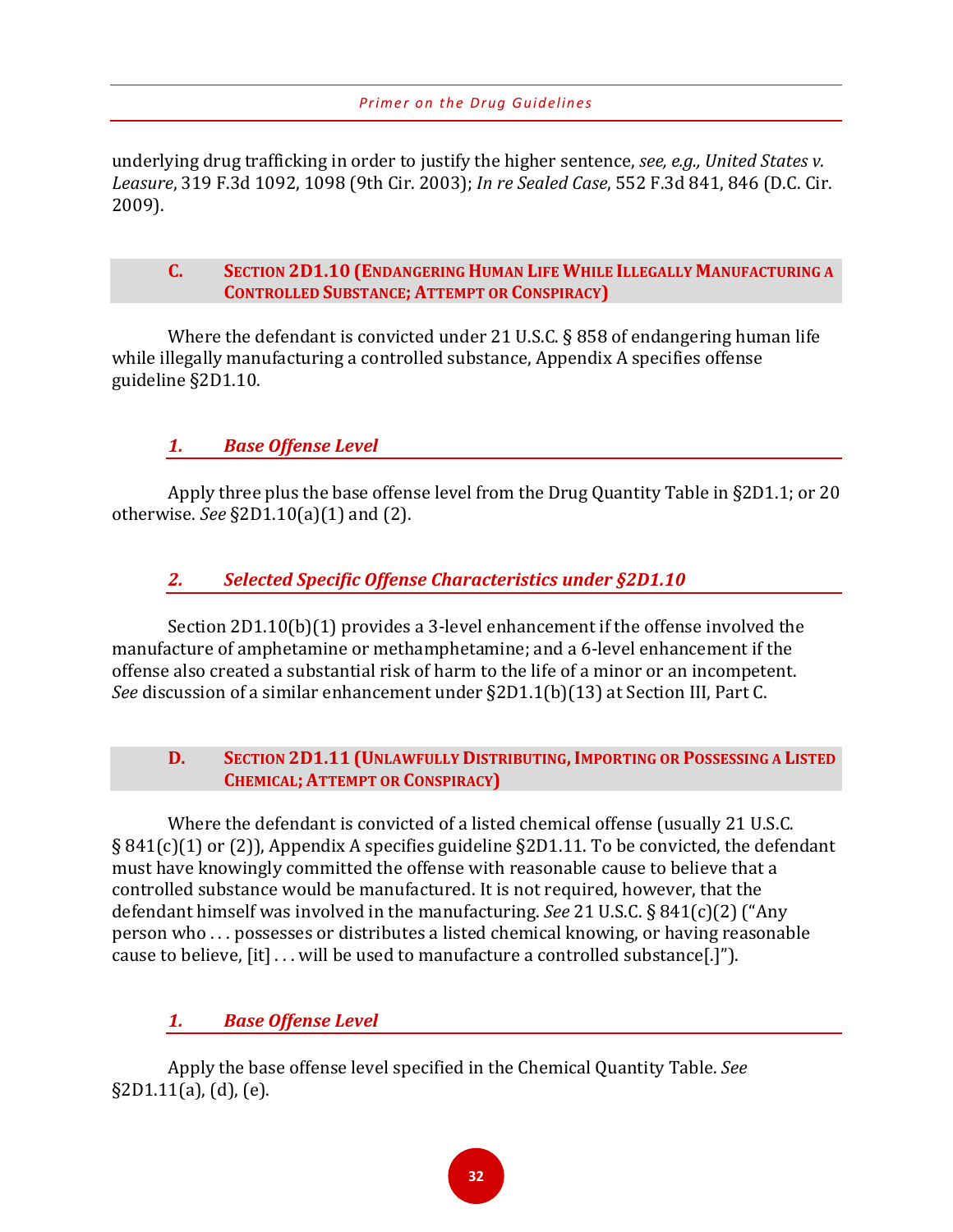*Note regarding the 2014 Amendment to the Chemical Quantity Table.* Effective November 1, 2014, in conjunction with its amendment to the Drug Quantity Table, the Commission amended the Chemical Quantity Table to generally reduce by two levels the offense levels assigned to most chemical quantities. *See* USSG App. C, amend. 782 (eff. Nov. 1, 2014).

These reductions apply retroactively, with reduced sentences taking effect on November 1, 2015. *See* USSG App. C, amend. 788 (eff. Nov. 1, 2014).

# *2. Selected Specific Offense Characteristics under §2D1.11*

- **a.** Section 2D1.11(b)(1) provides a 2-level enhancement if a dangerous weapon (including a firearm) was possessed. But unlike §2D1.1(b)(1), this provision allows a defendant to avoid the enhancement on a lesser evidentiary showing. *Compare* §2D1.1, comment. (n.11) ("unless it is *clearly improbable* that the weapon was connected with the offense") (emphasis added), *with* §2D1.11, comment. (n.2) ("unless it is *improbable* that the weapon was connected with the offense") (emphasis added).
- **b.** Section 2D1.11(b)(2) provides a 3-level reduction for certain convictions, unless the defendant "knew or believed" that the listed chemical was to be used to manufacture a controlled substance unlawfully. Convictions under 21 U.S.C.  $\S$ § 841(c)(2) and (f)(1), and  $960(d)(2)$ , (d)(3), and (d)(4) do not require that the defendant have knowledge or an actual belief that the listed chemical was to be used to manufacture a controlled substance unlawfully. This reduction therefore reflects that defendants who possess or distribute listed chemicals without knowing or believing they would be used to manufacture a controlled substance unlawfully are less culpable. *See* §2D1.11, comment. (n.3).
- **c.** Section 2D1.11(b)(4) provides a 2-level enhancement for distribution of a controlled substance, listed chemical, or prohibited equipment, through the use of an interactive computer service. *See* discussion of similar enhancement under §2D1.1(b)(7).
- **d.** Section 2D1.11(b)(6) provides for a 2-level reduction for defendants who meet the safety valve criteria at 18 U.S.C. § 3553(f)(1)-(5) and §5C1.2(a)(1)-(5). *See* §2D1.11(b)(6).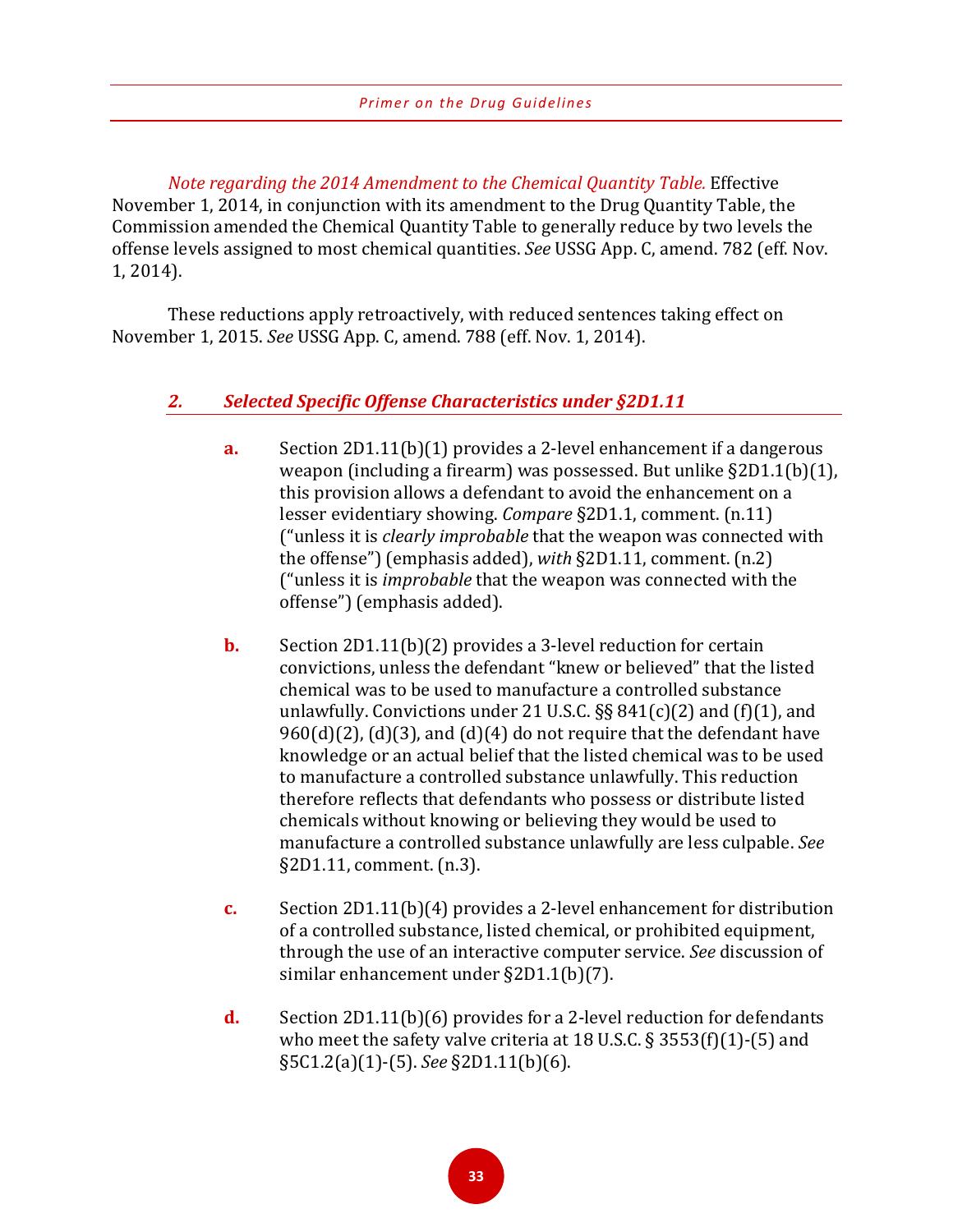# *3. Cross Reference*

Section 2D1.11(c) provides a cross reference to §2D1.1, but only if the defendant (or a person for whose conduct the defendant is accountable under the relevant conduct rules) completed the actions sufficient to constitute the offense of manufacturing or attempting to manufacture a controlled substance unlawfully. *See* §2D1.11(c).

As the scope of relevant conduct is not as broad as the scope of criminal conspiracy, *see* §1B1.3, comment. (n.2), note carefully whether the manufacture of a controlled substance is both in furtherance of jointly undertaken criminal activity and reasonably foreseeable in connection with that criminal activity. *For example, if a defendant was arrested selling pseudoephedrine to undercover agents, the cross reference would not apply because the defendant was not involved in the manufacture of a controlled substance or accountable for someone else manufacturing a controlled substance.*

To constitute an attempt, the defendant (or a person for whose conduct the defendant is accountable as relevant conduct) must have intended to manufacture unlawfully and have taken a substantial step toward completing that objective. *See, e.g., United States v. Jessup*, 305 F.3d 300, 302-03 (5th Cir. 2002) ("[i]n order to show that the defendant attempted to manufacture methamphetamine, the government must show that the defendant (1) acted with the required criminal intent, and (2) engaged in conduct constituting a 'substantial step' toward commission of the substantive offense") (internal citations omitted).

- **E. SECTION 2D1.12 (UNLAWFUL POSSESSION, MANUFACTURE, DISTRIBUTION, TRANSPORTATION, EXPORTATION, OR IMPORTATION OF PROHIBITED FLASK, EQUIPMENT, CHEMICAL, PRODUCT, OR MATERIAL; ATTEMPT OR CONSPIRACY)**
- *1. Base Offense Level:* **12** if the defendant either intended to manufacture a controlled substance or knew or believed that the prohibited flask, equipment, chemical product, or material was to be used to manufacture a controlled substance, or **9** otherwise. *See* §2D1.12(a)(1) and (2).

# *2. Selected Specific Offense Characteristics*

**a.** Section 2D1.12(b)(3) adds a 2-level enhancement for distribution of a controlled substance, listed chemical, or prohibited equipment, through the use of an interactive computer service. *See* §2D1.12, comment. (n.4).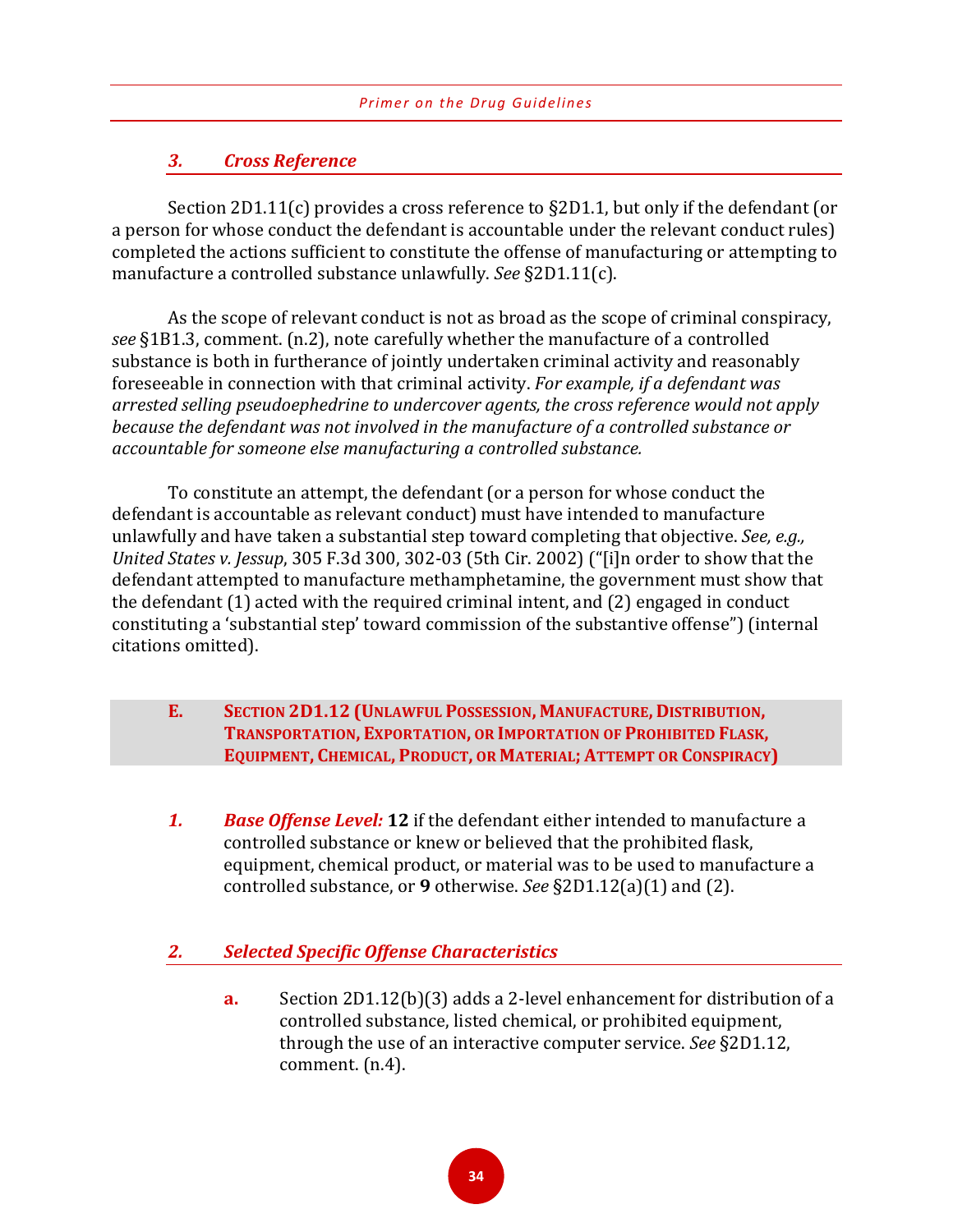**b.** Section 2D1.12(b)(4) provides a 6-level enhancement if the offense involved stealing anhydrous ammonia or transporting stolen anhydrous ammonia.

#### **F. SECTION 2D2.1 (UNLAWFUL POSSESSION; ATTEMPT OR CONSPIRACY)**

Simple possession of a controlled substance in violation of 21 U.S.C. § 844 is sentenced under §2D2.1, which provides a flat base offense level that is set based on the type of controlled substance. Distribution of "a small amount of marihuana for no remuneration," 21 U.S.C. § 841(b)(4), is treated as simple possession and sentenced under §2D2.1. *See* §2D1.1, comment. (n.26).

#### *1. Cross Reference*

Section 2D2.1(b) provides a cross reference to §2P1.2, if the offense involved possession of a controlled substance in a prison, correctional facility, or detention facility.

#### **V. SELECTED RELEVANT CONDUCT ISSUES SPECIFIC TO DRUG CASES**

#### **A. REASONABLE FORESEEABILITY AND RELEVANT CONDUCT**

In the case of a jointly undertaken criminal activity, a defendant is accountable for "reasonably foreseeable quantities of contraband that were within the scope of the criminal activity that he jointly undertook." §1B1.3, comment. (n.2). A "jointly undertaken criminal activity" is a "criminal plan, scheme, endeavor, or enterprise undertaken by the defendant in concert with others, whether or not charged as a conspiracy." *Id.* Proof of "reasonable foreseeability requires more than just subjective awareness." *United States v. Fox*, 548 F.3d 523, 532 (7th Cir. 2008).

In addition, a defendant is responsible for all acts and omissions that are part of "the same course of conduct or common scheme or plan as the offense of conviction." §1B1.3(a)(2); *see also United States v. Walker*, 688 F.3d 416, 421 (8th Cir. 2012) ("[i]n a drug conspiracy case, the district court may consider amounts from drug transactions in which the defendant was not directly involved if those dealings were part of the same course of conduct or scheme") (internal citations omitted). For offenses to be considered part of a common scheme or plan under the relevant conduct rules, "they must be substantially connected to each other by at least one common factor, such as common victims, common accomplices, common purpose, or similar *modus operandi*." *See* §1B1.3, comment. (n.5(B)). Of course, "the relevant conduct must be unlawful." *United States v. Chube*, 538 F.3d 693, 702-03 (7th Cir. 2008) (holding that relevant conduct did not include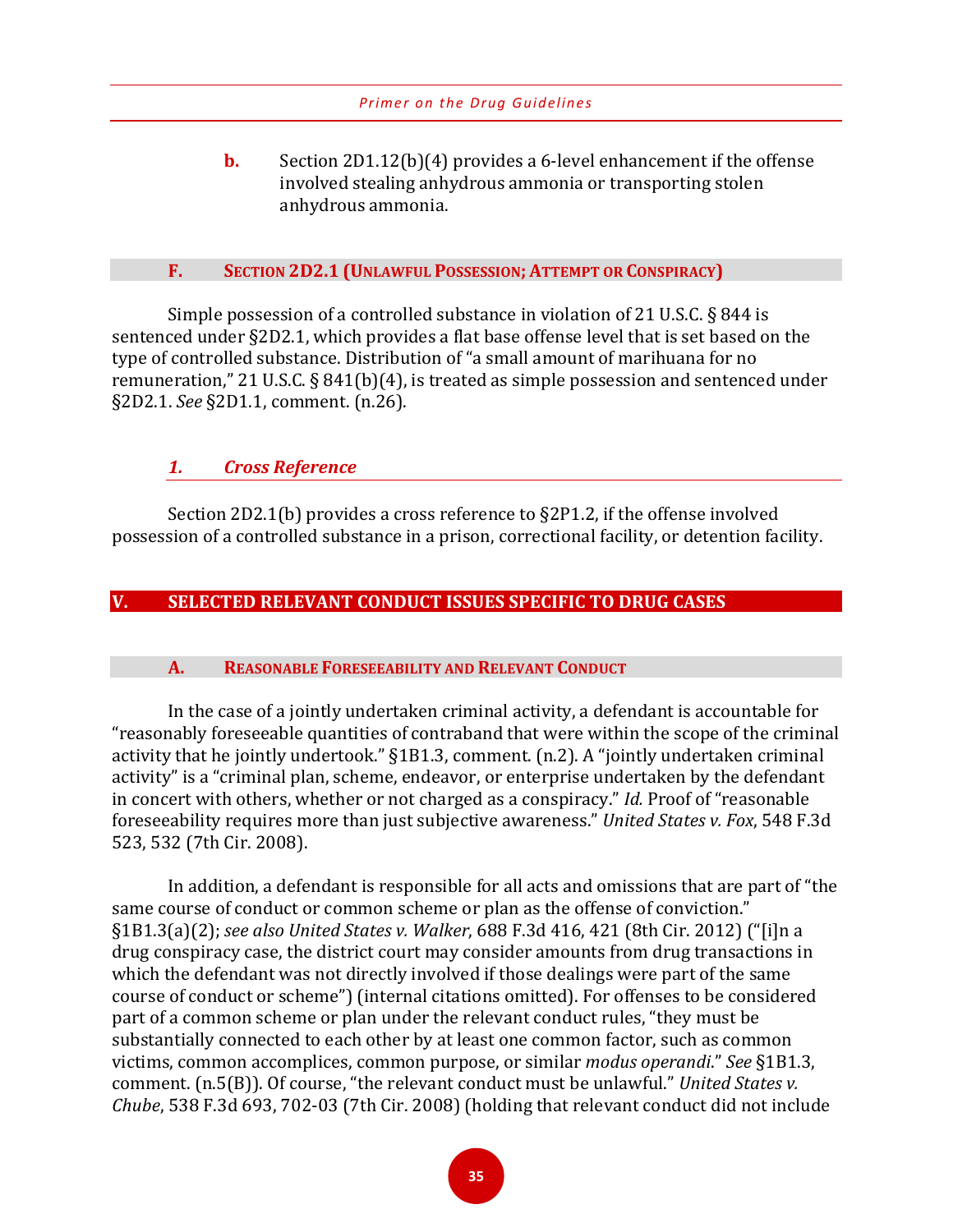distribution of prescription medications that was "the result of mistake or inadvertence" and not "necessarily criminal"); *see also United States v. Bell*, 667 F.3d 431, 443 (4th Cir. 2011) (calculation of drug quantity must exclude prescription medications lawfully obtained and consumed by the defendant).

Separate incidents of possession with intent to distribute can be included within the scope of relevant conduct for the purpose of determining drug quantity when they qualify as part of a "common scheme or plan" or constitute the "same course of conduct" under §1B1.3. *See United States v. Hill*, 79 F.3d 1477, 1481-85 (6th Cir. 1996) (finding that discrete incident of possession separated in time by over one year from offense of conviction could not be part of common scheme or course of conduct). To find that separate events are related in this fashion, the *Guidelines Manual* requires courts to balance three factors: "the degree of similarity of the offenses, the regularity (repetitions) of the offenses, and the time interval between the offenses." *Id.* at 1482 (*quoting* §1B1.3, comment. (n.5(B)). *See also United States v. Gill*, 348 F.3d 147, 155 (6th Cir. 2003).

#### **B. PRIOR CONVICTIONS AND RELEVANT CONDUCT**

Section 4A1.2(a)(1) defines "prior sentence" for purposes of the criminal history computation and specifically excludes a "sentence for conduct that is part of the instant offense." Application Note 1 explains that conduct that is part of the instant offense means relevant conduct. Accordingly, if drug amounts attributable to a prior conviction are included as relevant conduct for a defendant's offense level computation in a later case, that prior conviction should not also be counted in the criminal history calculations required by Chapter Four. *See, e.g.*, *United States v. Weiland*, 284 F.3d 878, 881 (8th Cir. 2002). The district court's determination about whether a prior conviction for drug trafficking was relevant conduct also may impact how the prior conviction would count for purposes of §5G1.3(b), (c). *See, e.g.*, *United States v. Johnson*, 324 F.3d 875, 878-79 (7th Cir. 2003) (prior state cocaine conspiracy conviction was not relevant to defendant's federal cocaine base distribution conviction, resulting in a portion of his federal sentence running consecutive to his state sentence). *See also* §1B1.3. comment. (n.5(C)).

#### **C. BASE OFFENSE LEVELS IF DEATH RESULTS**

Section 2D1.1(a)(1)-(4) provides base offense levels for offenses that involve death or serious bodily injury from the use of a controlled substance. Each of these four provisions contains a requirement that, among other things, "the offense of conviction establishes that death or serious bodily injury resulted from the use of the substance[.]." *See* §2D1.1(a)(1)-(4). The Sentencing Commission's view is that this "offense of conviction" language, which tracks the statutory language verbatim, *see* 21 U.S.C. §§ 841(b)(1)(A),  $(b)(1)(E)$ , 960 $(b)(1)$ ,  $(3)$ , and  $(5)$ , limits the application of these offense levels to cases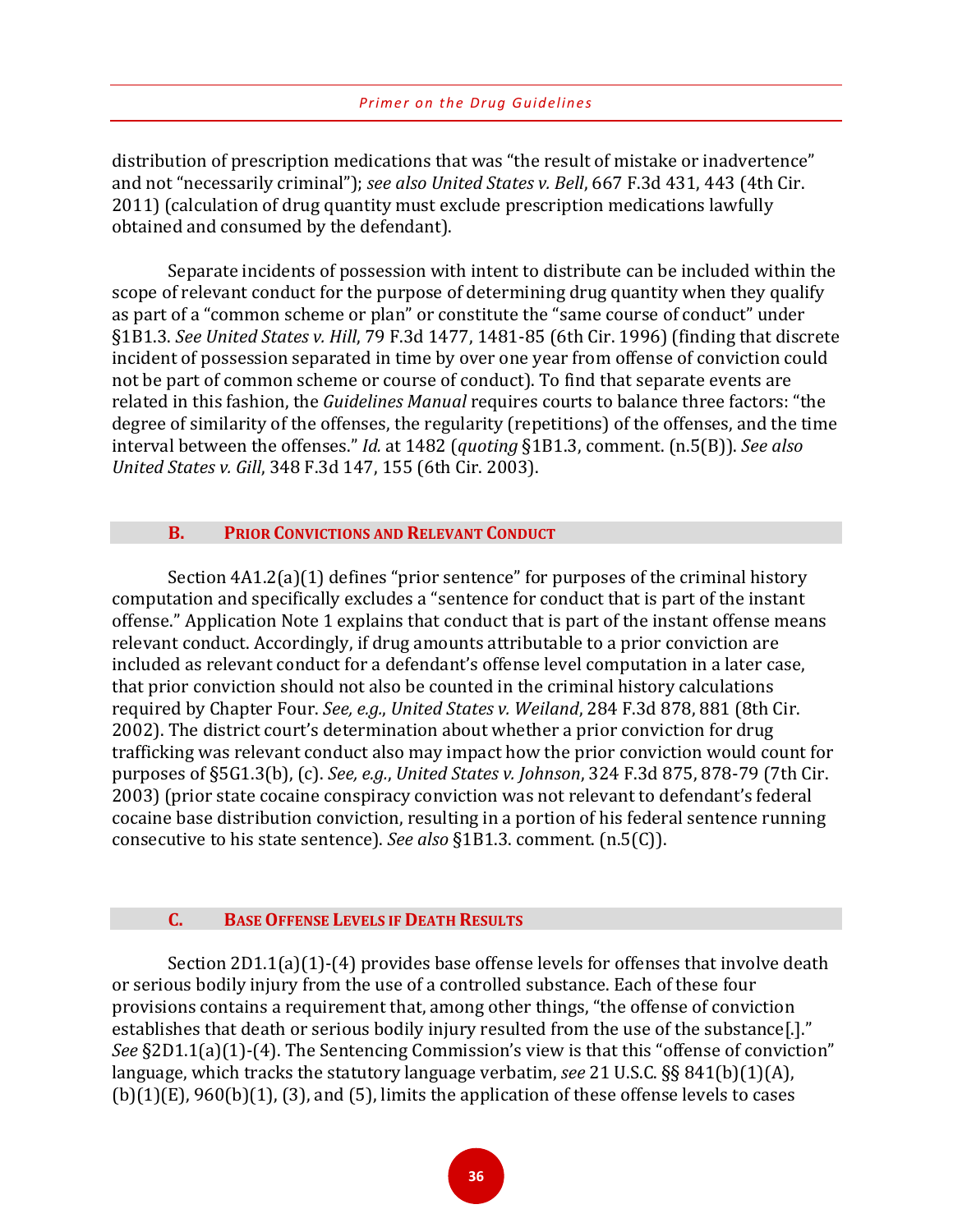where death or serious bodily injury is proved beyond a reasonable doubt by plea or to the factfinder. *See* USSG App. C, amend. 123 (eff. Nov. 1, 1989) ("The purpose of this amendment [limiting the application of §§2D1.1(a)(1), (a)(2)] is to provide that subsections (a)(1) and (a)(2) apply only in the case of a conviction under the circumstances specified in the statutes cited."). *See also* Amendment 727 adding §§2D1.1(a)(3)-(4.)

Before *Alleyne*, there was a circuit split over whether the "offense of conviction" language limits the application of these enhancements to such cases or whether they may be applied after mere judicial fact finding. After *Alleyne*, the Seventh Circuit, in *United States v. Lawler,* 818 F.3d 281 (7th Cir. 2016) agreed with *United States v. Rebmann*, 321 F.3d 540, 543-44 (6th Cir. 2003) (enhanced base offense level not triggered by judicial fact finding at sentencing) ; *United States v. Pressler*, 256 F.3d 144, 157 n.7 (3d. Cir. 2001) (same, in *dicta*), and *United States v. Greenough*, 669 F.3d 567 (5th Cir. 2012). The following circuit courts reached their opposite decisions based on an *Apprendi* analysis: *United States v. Rodriguez*, 279 F.3d 947, 950 (11th Cir. 2002) (enhanced offense level applied after court made findings by a preponderance and sentence did not exceed statutory maximum for lesser offense); *United States v. Cathey*, 259 F.3d 365, 368 & n.12 (5th Cir. 2001) (same); *United States v. McIntosh*, 236 F.3d 968, 975-76 (8th Cir. 2001) (same), *abrogated by Burrage v. United States*, 134 S. Ct. 881 (2014) (defendant cannot be liable under the penalty enhancement provision of  $\S 841(b)(1)(C)$  unless use of a drug is the but-for cause of the death or injury).

A similar circuit split exists in cases where a defendant is charged with conspiring to commit the underlying substantive counts. *Compare United States v. Wexler*, 522 F.3d 194, 207 (2d Cir. 2008) (approving of instruction requiring jury to make separate finding by proof beyond a reasonable doubt whether death or serious bodily injury resulted from the conspiracy offense), *with United States v. Westry*, 524 F.3d 1198, 1217-21 (11th Cir. 2008) (per curiam) (applying enhanced offense levels under a §1B1.3 "relevant conduct" analysis and rejecting requirement for jury finding of "death" or "serious bodily injury" by proof beyond a reasonable doubt.)

#### **D. PERSONAL USE QUANTITIES AND RELEVANT CONDUCT**

Because simple possession of a controlled substance is an offense that is sentenced under a Chapter Two guideline that is excluded from grouping at §3D1.2(d), the guidelines instruct that the act of simple possession and the corresponding drug amounts should not be included as part of the same course of conduct or common scheme or plan (*see* §1B1.3(a)(2)) in the calculation of the base offense level for drug trafficking offenses. Whether such acts and amounts can be otherwise included in the calculation of a conspiracy or substantive count for drug trafficking has, however, been the subject of various court opinions.

Whether a defendant should be held accountable under the relevant conduct rules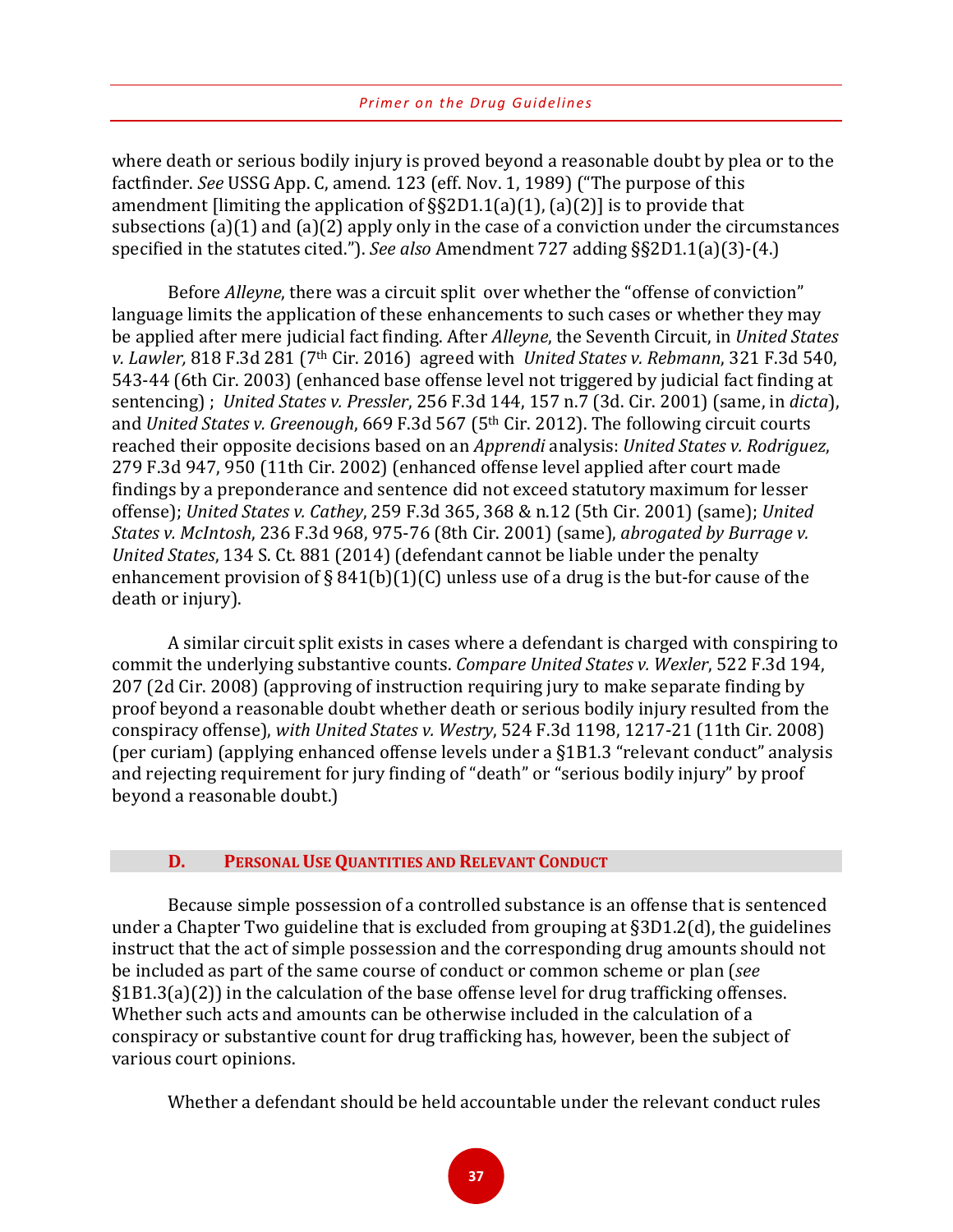for drugs possessed for personal use varies depending upon the offense charged. Personal use amounts are not included in drug amounts used to compute the base offense level when the charge is possession with intent to distribute. *See United States v. Gill*, 348 F.3d 147, 151-53 (6th Cir. 2003) (because defendant's possession of drugs for personal use was not act that occurred during commission of offense of conviction, in preparation for that offense, or in course of attempting to avoid detection or responsibility for that offense, it could not be considered relevant conduct); *United States v. Olson*, 408 F.3d 366, 374 (7th Cir. 2005) ("On the one hand, [defendant] possessed a small amount of marijuana . . . suggesting that [he] held the drugs for his own personal use. If so, then the underlying conduct would be considered mere possession of a controlled substance, and would therefore not constitute relevant conduct to the instant offense of possession with intent to distribute. On the other hand, the subdivision of those two ounces of marijuana in six smaller baggies might suggest that [he] did intend to distribute the drugs, in which case the prior conviction would have been for relevant conduct.").

If the case includes a conspiracy count, personal use amounts may or may not be included in the base offense level computation. *Compare United States v. Ault*, 598 F.3d 1039, 1041 (8th Cir. 2010) ("[s]imple possession of an amount of methamphetamine consistent with personal use is not in itself preparation or furtherance of a conspiracy to distribute methamphetamine") (internal quotations omitted), *with United States v. Asch*, 207 F.3d 1238, 1240 (10th Cir. 2000) (where member of conspiracy to distribute drugs handles drugs both for personal consumption and distribution in course of conspiracy, entire quantity of drugs handled is relevant conduct for purposes of calculating base offense level pursuant to guidelines). *See also United States v. Fregoso*, 60 F.3d 1314, 1328-29 (8th Cir. 1995); *United States v. Snook*, 60 F.3d 394, 395-96 (7th Cir. 1995); *United States v. Innamorati*, 996 F.2d 456, 492 (1st Cir. 1993); *cf*. *United States v. Antonietti*, 86 F.3d 206, 209-10 (11th Cir. 1996) (holding that drugs possessed for personal use were relevant to offenses of manufacturing, possessing with intent to distribute, and conspiring to manufacture and possess with intent to distribute, without recognizing distinctions among offenses).

#### **VI. SENTENCING MANIPULATION / ENTRAPMENT**

Entrapment, a complete defense to a crime, occurs when the government induces a defendant who was not predisposed to engage in criminal conduct to commit a crime. Many courts recognize that the analogous "sentencing entrapment"—when the defendant can show he was predisposed to commit a minor or lesser offense, but was entrapped to commit a greater offense—would require sentencing the defendant for the crime he was predisposed to commit rather than the crime he did commit. Few courts have found, however, that defendants have proved sentencing entrapment.

Courts have also considered claims of sentencing manipulation. While often used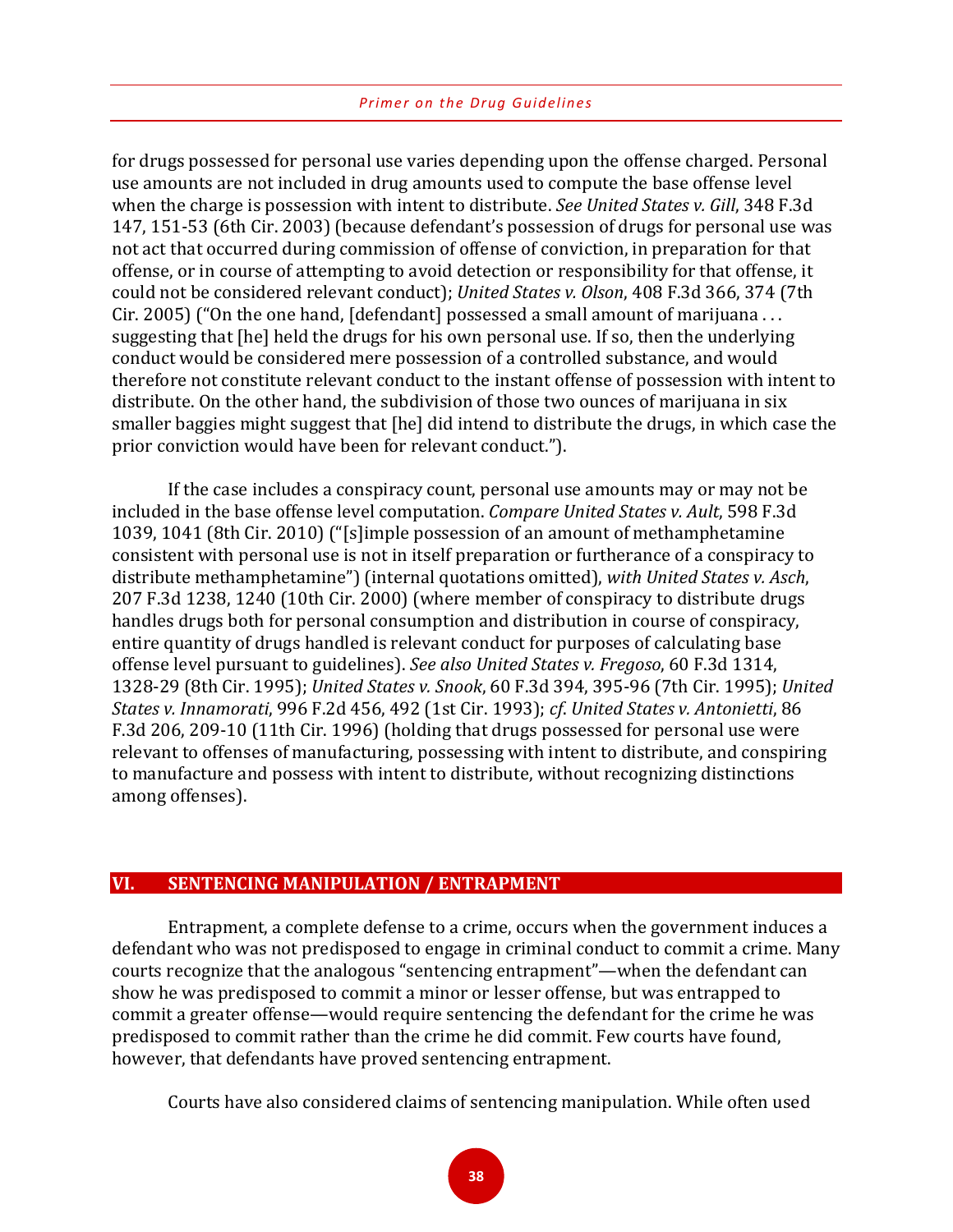interchangeably, the Ninth Circuit clarified that, distinct from sentencing entrapment, sentencing manipulation occurs when the government increases a defendant's guideline sentence by conducting a lengthy investigation that increases the number of drug transactions and quantities for which the defendant is responsible. *See United States v. Boykin*, 785 F.3d 1352, 1360-61 (9th Cir. 2015).

#### **A. GUIDELINES REMEDIES FOR SENTENCING MANIPULATION/ENTRAPMENT**

Application Notes 5 and 27(A) to §2D1.1 provide for specific remedies for sentencing manipulation by the government, either by excluding amounts from the base offense level or by departure.

# *1. Application Note 5 to §2D1.1*

Note 5 provides in pertinent part that, where an offense involves an agreement to sell a controlled substance, the base offense level is based on the agreed-upon quantity, *unless* the defendant establishes that he did not intend to provide, or was not reasonably capable of providing, the agreed-upon quantity. This note was amended in November 2004 to clarify that it includes not only a seller but also a defendant-buyer in a reverse sting operation. *See, e.g.*, *United States v. Love*, 706 F.3d 832 (7th Cir. 2013) (court erred by including in amount of drugs agreed-upon amount of crack cocaine in reverse sting operation, when it was undisputed defendant never actually intended to sell drugs that day).

# *2. Application Note 27(A) to §2D1.1*

Note 27(A) states that the court may depart downward if it finds that the government agent in a reverse sting sets a price for the controlled substance that is substantially below the market value, thereby leading the defendant to purchase a significantly greater quantity than he would otherwise have been able to purchase.

Note 27(A) has been interpreted in different ways by the courts. The courts may look at the government's intention to increase a sentence or the defendant's predisposition to buy drugs. Many factors are taken into consideration in determining whether a defendant participated in a drug buy or is capable of purchasing certain drug quantities. In addition to the price offered by the government in a reverse sting, other factors, such as credit terms, initial down payment and repayment plans, have also been examined.

In the District of Columbia Circuit, the court applied a two-part test to make this determination: (1) whether the government offered overgenerous terms or inducements and; (2) whether the overgenerous terms led the defendant to purchase a greater quantity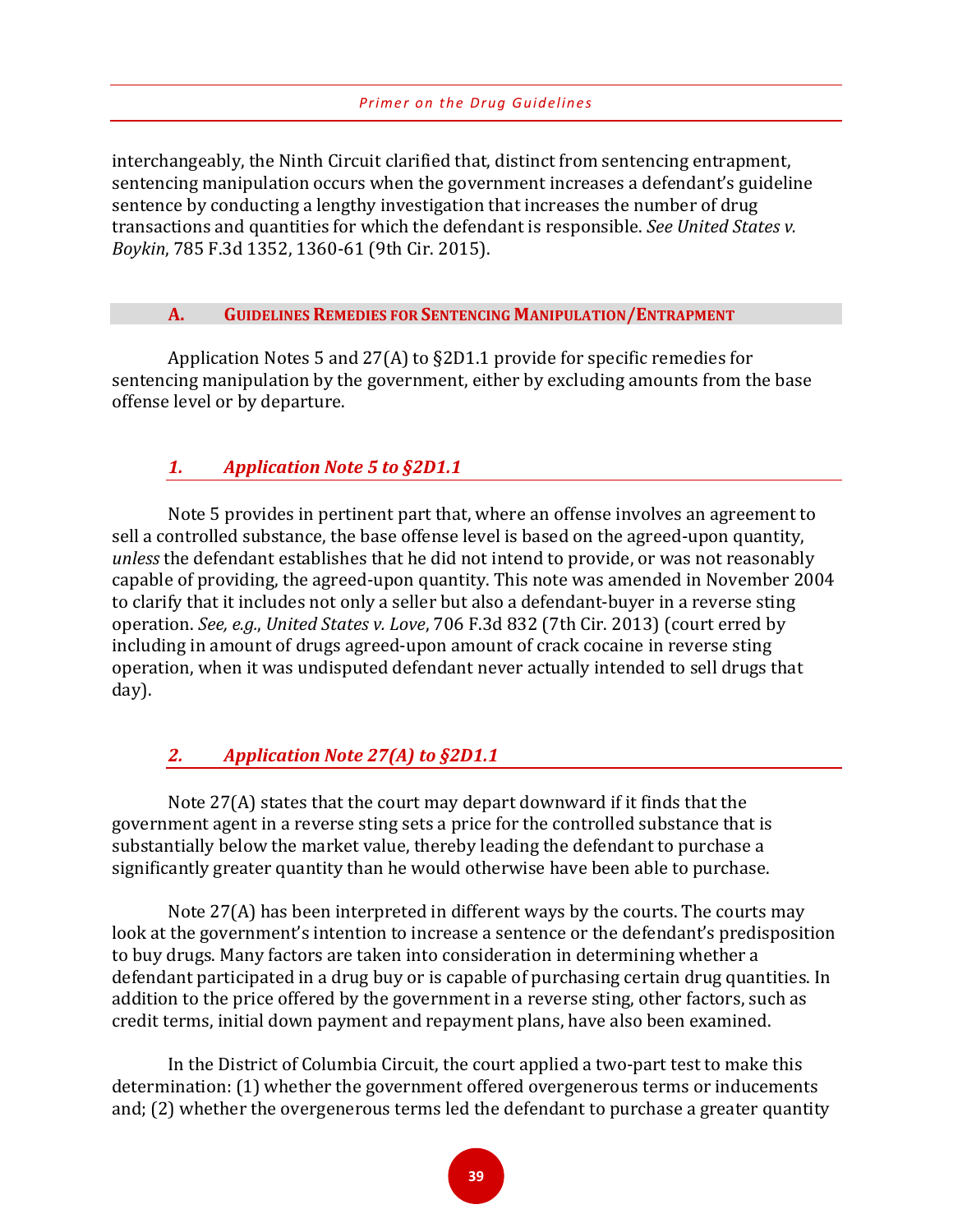of drugs than his resources otherwise would have allowed. *See e.g., United States v. Gaviria*, 116 F.3d 1498, 1527 (D.C. Cir. 1997) (per curiam) (denying downward departure where defendant presented no evidence that agreed upon price was substantially below market price). The Eighth Circuit added a third consideration: whether the defendant is predisposed to buying drugs. *See United States v. Searcy*, 233 F.3d 1096, 1099-1102 (8th Cir. 2000) (court remanded for reconsideration in light of fact defendant never dealt in crack cocaine before government agent coaxed him to do so.). The Ninth Circuit used a different test by looking to the government's intent: whether the government lowered the price with the intention that an increase in the defendant's sentence would be the result. *See United States v. Naranjo*, 52 F.3d 245, 251 (9th Cir. 1995) (finding strong evidence DEA agents were trying to increase quantity of drugs purchased by offering to buy back unsold quantities).

Application of Note 27(A) is primarily factor-driven. *See United States v. Lora*, 129 F. Supp. 2d 77, 91 (D. Mass. 2001) (where drug quantity was used to measure defendant's culpability, quantity at issue must be product of defendant's proclivity and not government's effort to ratchet up sentence); *United States v. Goodwin*, 317 F.3d 293, 297-98 (D.C. Cir. 2003) (denying defendant's motion for downward departure where it found quantity discounts and minimal down payments for drugs were common occurrence in illicit drug trade.); *United States v. Panduro*, 38 F. App'x 36, 37-38 (2d Cir. 2002) (holding Note 27(A) is applicable where government agents offered drugs on nearly 50 percent consignment basis). The transaction need not be monetary based. *See United States v. Cambrelen*, 29 F. Supp. 2d 120, 126 (E.D.N.Y. 1998) (granting sentence reduction where court found government agent's influence led defendant to steal drugs from warehouse).

#### **B. OTHER SENTENCING MANIPULATION/ENTRAPMENT**

Courts have also recognized other forms of sentencing manipulation and/or entrapment by the government. *See, e.g., United States v. Bigley,* 786 F.3d 11, 14 (D.C. Cir. 2015) (per curiam) (remanding for consideration of defense argument that government introduced camera into discussion of sexual conduct with minor in order to manipulate and increase defendant's sentence). For example, the Ninth Circuit has held that drugs should be excluded from consideration where the defendant was pressured (or entrapped) to sell more or more serious drugs. *See United States v. Staufer*, 38 F.3d 1103, 1108 (9th Cir. 1994); *see also United States v. Searcy*, 233 F.3d 1096, 1100 (8th Cir. 2000). Some courts have also held that excluding amounts of drugs based on sentencing manipulation or entrapment may reduce the sentence below the mandatory minimum. *See, e.g.*, *United States v. Riewe*, 165 F.3d 727, 729 (9th Cir. 1998) (per curiam); *United States v. Montoya*, 62 F.3d 1, 3 (1st Cir. 1995).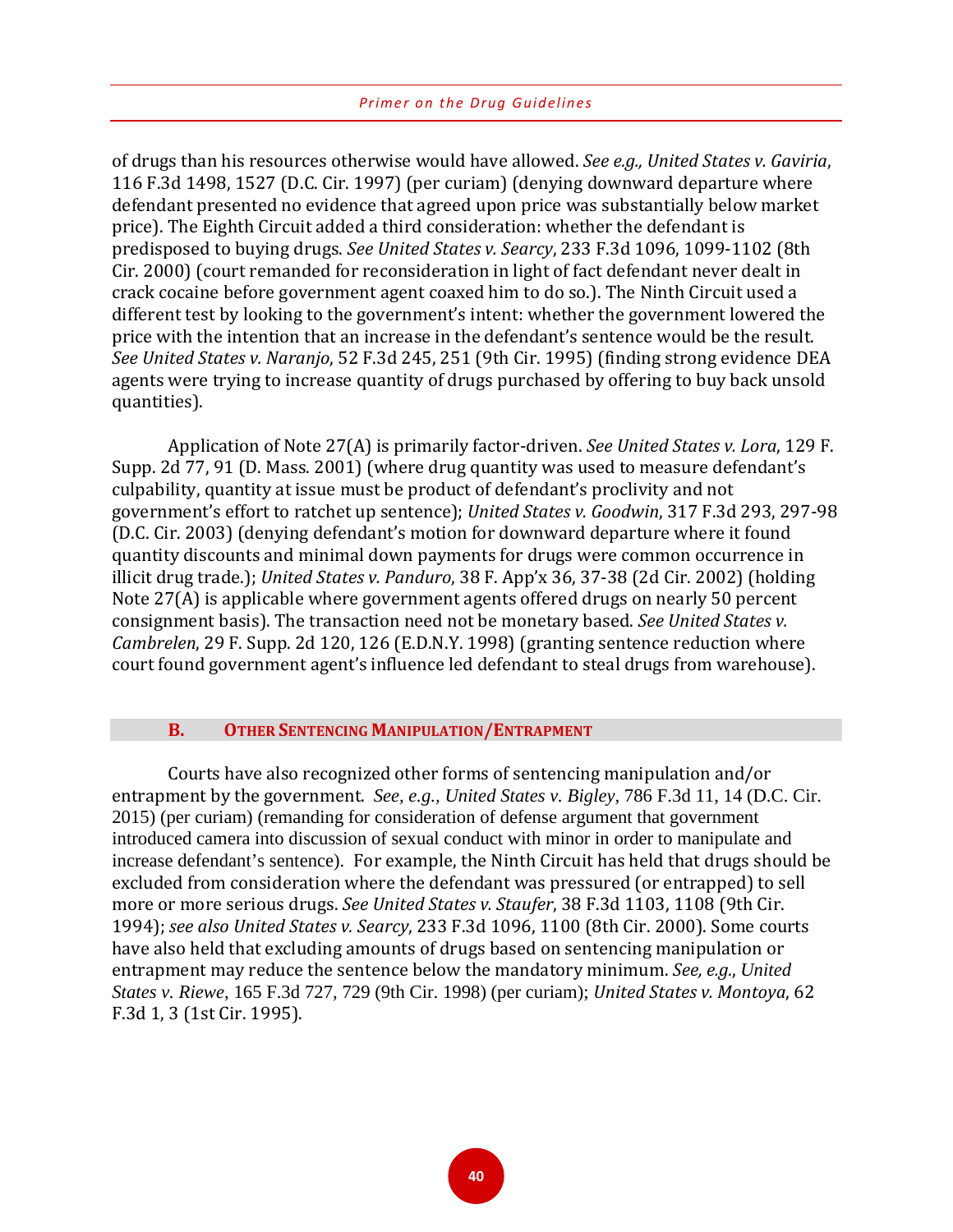#### **C. LIMITS ON SENTENCING MANIPULATION/ENTRAPMENT**

Some courts have limited sentencing entrapment to those cases where the government has engaged in outrageous conduct. *See, e.g.*, *United States v. Scull*, 321 F.3d 1270, 1277 (10th Cir. 2003). The Sixth and Eleventh Circuits have rejected "sentencing entrapment" as a ground for departure. *See United States v. Hammadi*, 737 F.3d 1043, 1048 (6th Cir. 2013); *United States v. Ciszkowski*, 492 F.3d 1264, 1270 (11th Cir. 2007) (but recognizing outrageous government conduct defense and sentencing manipulation).

#### **VII. CHAPTER THREE: ADJUSTMENTS**

#### **A. ROLE ADJUSTMENTS**

Sections 2D1.1 and 2D1.11 give offense level decreases to defendants who receive a mitigating role adjustment under §3B1.2 (Mitigating Role); the decreases in the Chapter Two guidelines are in addition to the adjustments from Chapter Three. First, defendants who receive a mitigating role adjustment under §3B1.2 also receive a graduated reduction in the applicable base offense level where the quantity level under §§2D1.1 and 2D1.11 results in a base level of 32 or greater. *See* discussion of §2D1.1(a)(5) at Section III, Part B, and discussion of §2D1.11 at Section IV, Part D. Furthermore, defendants who receive a §3B1.2(a) "minimal participant" role reduction may also receive an additional 2-level reduction pursuant to §2D1.1(b)(16).

#### **B. ABUSE OF POSITION OF TRUST OR USE OF A SPECIAL SKILL**

Application Note 23 of §2D1.1 provides that an adjustment under §3B1.3 (Abuse of Position of Trust or Use of Special Skill) ordinarily would apply in cases where the defendant used a position of trust or special skills in the commission of an offense. For example, an adjustment under §3B1.3 would ordinarily apply in the case of a defendant who used his or her position as a coach to influence an athlete to use an anabolic steroid. Likewise, an adjustment under §3B1.3 ordinarily would apply in a case in which the defendant is convicted of a drug offense resulting from the authorization of the defendant to receive scheduled substances from an ultimate user or long-term care facility. *See* 21 U.S.C. § 822(g).

Courts have applied the adjustment for use of a special skill in drug trafficking cases. *See, e.g., United States v. Calderon,* 127 F.3d 1314, 1339-40 (11th Cir. 1997) (upholding adjustment for defendants who captained vessel on high seas during drug smuggling operation); *United States v. Nelson-Rodriguez,* 319 F.3d 12, 57-58 (1st Cir. 2003) (defendant's skills with communication equipment and ability to determine and locate frequencies necessary to communicate with Colombians significantly facilitated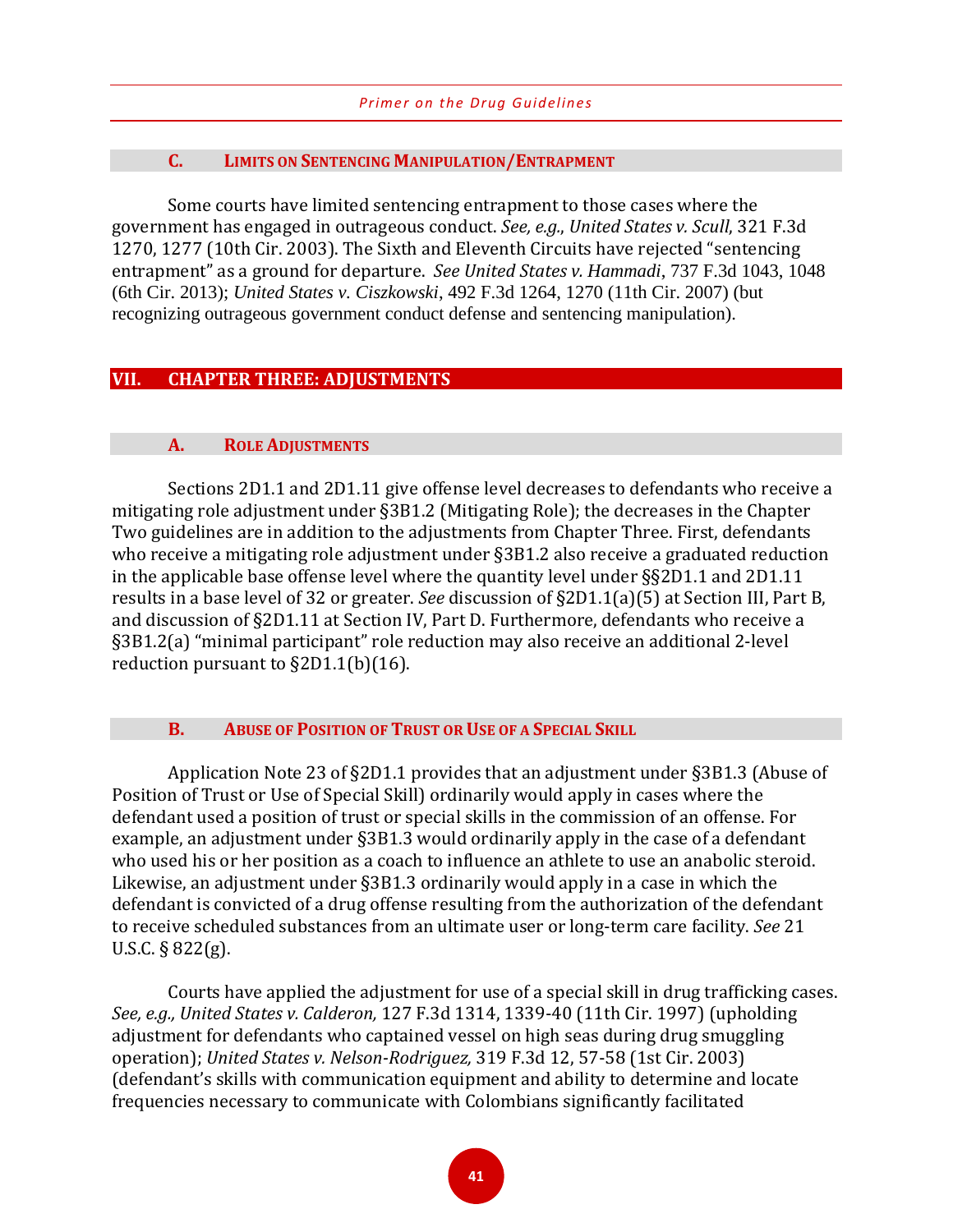commission of offense and was thus special skill); *United States v. Chastain,* 198 F.3d 1338, 1353 (11th Cir. 1999) (defendant who acted as pilot for conspiracy to import marijuana into United States was properly subject to adjustment for use of special skill); *United States v. Campbell,* 61 F.3d 976, 982 n. 7 (1st Cir. 1995) (upholding application of adjustment for defendant who had "near PhD training as a chemist," who was charged with manufacturing P2P, a precursor chemical for methamphetamine). *Cf. United States v. Montero-Montero,*  370 F.3d 121, 123-24 (1st Cir. 2004) (reversing application of adjustment where evidence failed to show defendant navigated boat used for smuggling operation); *United States v. Burt,* 134 F.3d 997, 999 (10th Cir. 1998) (adjustment should not have been applied to suspended deputy sheriff involved in drug dealing based on knowledge of tricks used to conceal drugs because such skills do not qualify as special skills).

#### **C. USING A MINOR TO COMMIT A CRIME**

#### *1. Section 3B1.4 B "Using" a Minor to Commit Crime*

This enhancement does not apply in cases where the Chapter Two offense guideline incorporates this factor. *See* §3B1.4, comment. (n.2). For example, if a defendant receives a §2D1.1(b)(15)(B) enhancement for involving a person less than 18 years of age in the offense, §3B1.4 does not apply. *See id*.

Another issue is whether a 2-level upward adjustment for using a minor to commit an offense requires evidence that the defendant acted affirmatively to involve the minor in the crime, beyond merely acting as his partner. Five circuits have held that is it not enough if the defendant and the minor are equal participants in a crime. *United States v. Radermacher*, 474 F.3d 999, 1002 (7th Cir. 2007); *United States v. Suitor*, 253 F.3d 1206, 1210 (10th Cir. 2001); *United States v. Pojilenko*, 416 F.3d 243, 247 (3d Cir. 2007) ("[w]e agree with our sister Circuits that some affirmative act is necessary beyond mere partnership in order to implicate § 3B1.4"); *United States v. Butler*, 207 F.3d 839, 847 (6th Cir. 2000) (no §3B1.4 adjustment because defendant and minor possessed equal authority in their commission of crime and "use" of minor requires more affirmative action on part of defendant); *United States v. Parker,* 241 F.3d 1114, 1120-21 (9th Cir. 2001) (no §3B1.4 adjustment because Note 1 defines "used" as "directly commanding, encouraging, intimidating, counseling, training, procuring, recruiting or soliciting" and defendant merely "participated" in armed bank robbery with minor). Other circuits take the position that an enhancement under §3B1.4 is warranted where, although the defendant did not personally engage a minor, he could "reasonably foresee" a co-conspirator's use of a minor. *See, e.g., United States v. Lewis,* 386 F.3d 475, 479-80 (2d Cir. 2004)*.*

Courts have applied the adjustment in instances where the minor was not actively involved in the crime. *See, e.g., United States v. Andres*, 703 F.3d 828, 835 (5th Cir. 2013) (enhancement applied even assuming young girl already inside truck when defendant got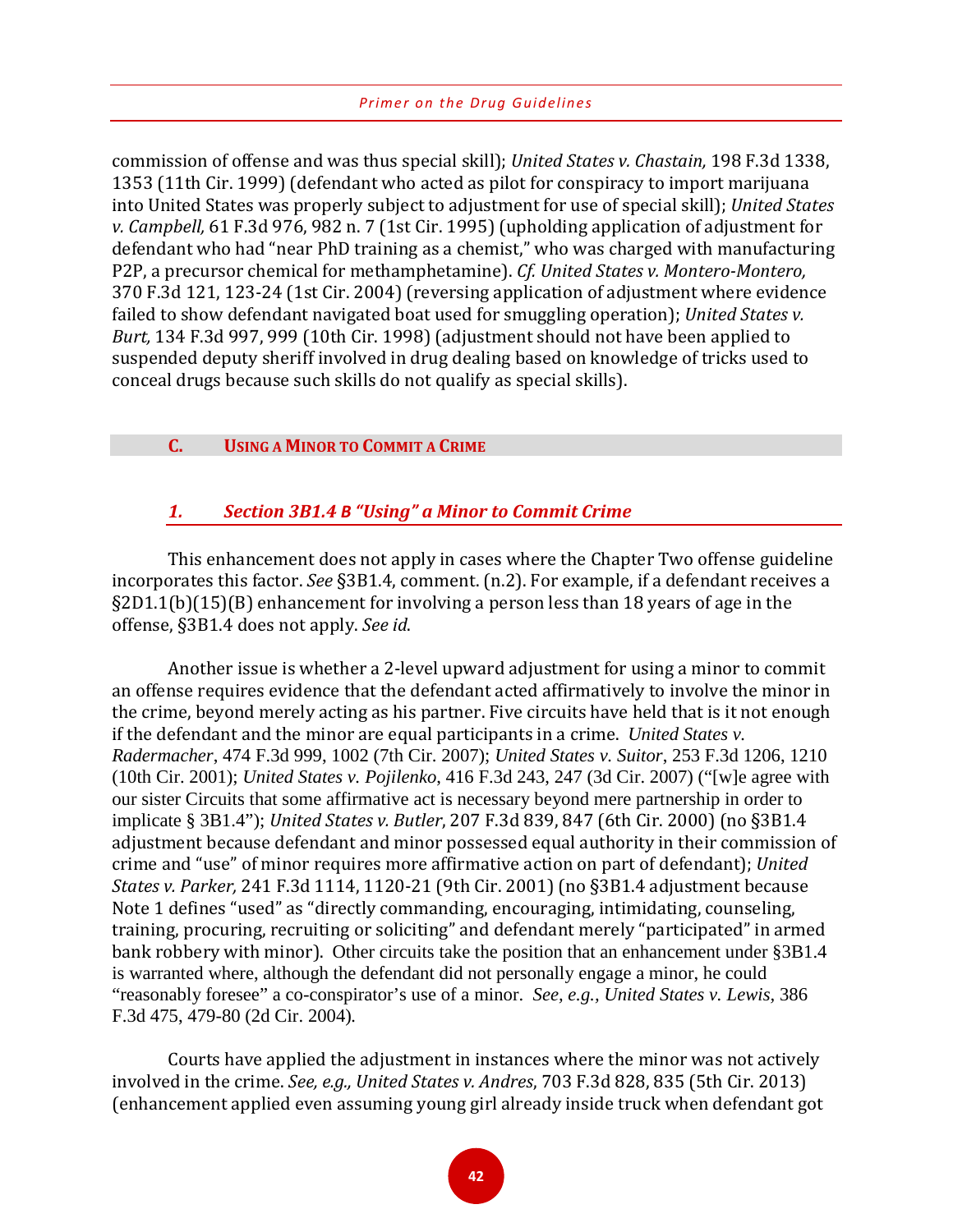into truck containing 20 kilograms of cocaine and drove it from Laredo to Chicago); *United States v. Gaskin,* 364 F.3d 438, 464-65 (2d Cir. 2004) (adjustment was warranted where defendant drove son to parking lot and took delivery of an RV containing marijuana so that son could drive defendant's car); *United States v. Castro-Hernandez,* 258 F.3d 1057, 1059- 60 (9th Cir. 2001) (adjustment was warranted where defendant was transporting threeyear-old son as passenger in truck at same time he was smuggling drugs); *United States v. Warner*, 204 F.3d 799, 801 n.2 (8th Cir. 2000) (upholding adjustment where defendant offered to leave eight-year-old daughter with drug purchasers as collateral for payment money they entrusted to him).

#### *2. Section 3B1.4 B Use of Minor and Defendant's Age*

A circuit split exists about whether a 2-level upward adjustment for using a minor to commit an offense applies to defendants of all ages. *Compare United States v. Butler,* 207 F.3d 839, 850-51 (6th Cir. 2000) (conc. op'n) (finding that §3B1.4 violated Violent Crime Control and Law Enforcement Act of 1994, which directed Commission to "promulgate guidelines or amend existing guidelines to provide that defendant 21 years of age or older who has been convicted of offense shall receive appropriate sentence enhancement if the defendant involved a minor in the commission of the offense"), *with United States v. Murphy,* 254 F.3d 511, 513 (4th Cir. 2001) (Commission complied with congressional directive because every defendant over the age of 21 will receive §3B1.4 adjustment), *United States v. Ramsey,* 237 F.3d 853, 858 & n.7 (7th Cir. 2001) (Congress implicitly approved of §3B1.4 by failing to disapprove it in 1995 during the waiting period before amendment went into effect even though Congress disapproved crack cocaine and money laundering amendments also proposed that same year).

#### **VIII. CHAPTER FOUR: CRIMINAL HISTORY, CAREER OFFENDER, AND ARMED CAREER CRIMINAL (ACCA)**

Application of the career offender guideline at §4B1.1 or the Armed Career Criminal Act (ACCA) guideline at §4B1.4 requires, *inter alia*, that (1) the defendant's instant conviction be either a crime of violence or a controlled substance offense (career offender cases), or a violent felony or a serious drug offense (ACCA cases); and (2) the defendant's record include the requisite number of predicate offenses (two previous such offenses for career offender status and three such offenses for ACCA status). Section 4B1.4 notes that the definitions of "crime of violence" and "violent felony" as well as "controlled substance offense" and "serious drug offense" are *not* identical. *See* §4B1.4, comment. (n.1). "Crime of violence" and "controlled substance offense" are defined by the guidelines. "Violent felony" and "serious drug offense" are defined in 18 U.S.C.  $\S 924(e)(2)(A) \& (B)^{13}$  $\S 924(e)(2)(A) \& (B)^{13}$  $\S 924(e)(2)(A) \& (B)^{13}$  and incorporated by the guidelines in §4B1.4.

 $\overline{a}$ 

<span id="page-46-0"></span><sup>&</sup>lt;sup>13</sup> The Commission promulgated an amendment changing the definition of "crime of violence" at  $\S4B1.2$ the Supreme Court's decision in *Johnson v. United States*, 135 S. Ct. 2551 (2015), striking down the "residual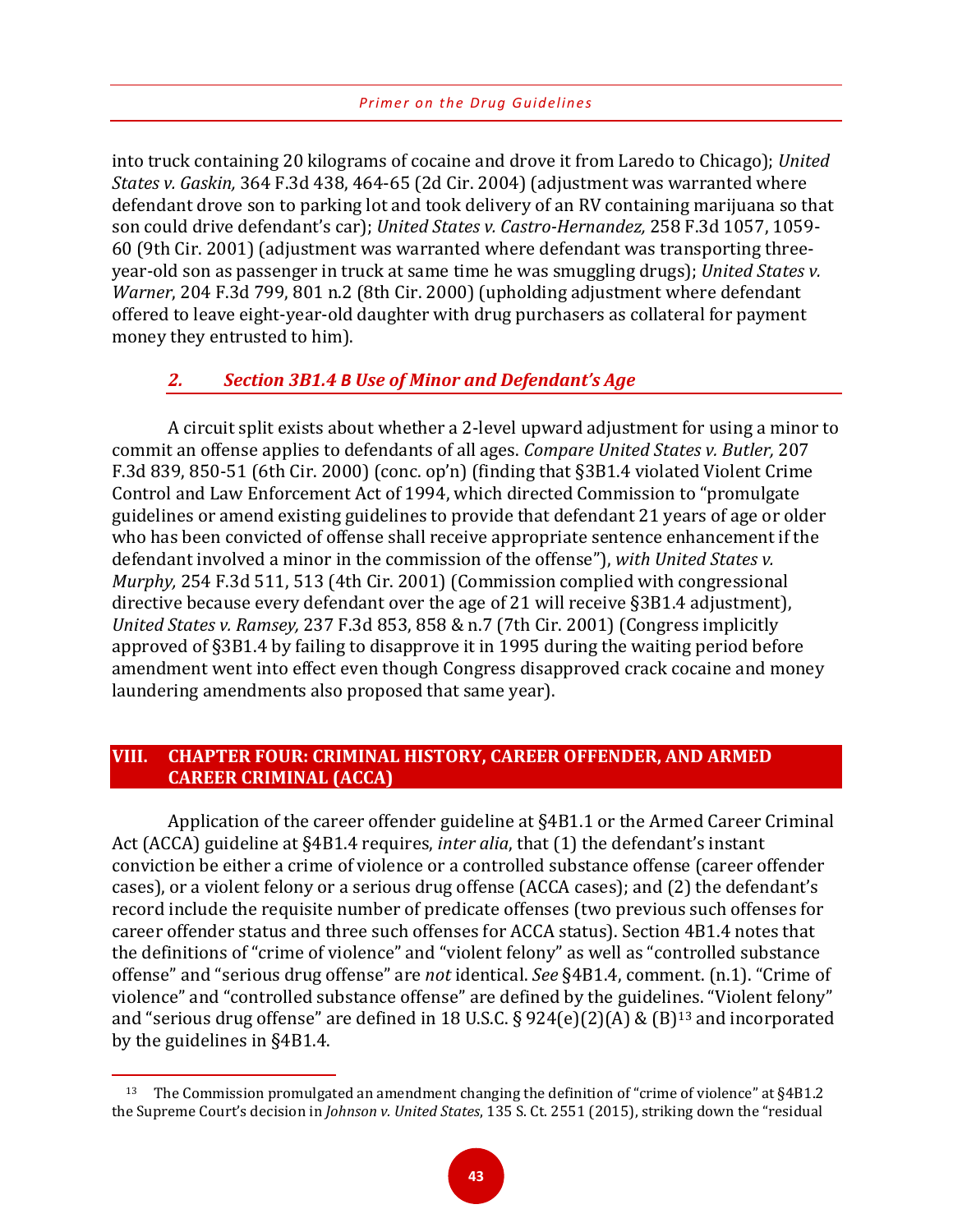While circuit courts may often treat these terms interchangeably where portions of the career offender and ACCA provisions are materially similar, they also recognize that the differing definitions may lead to a prior conviction qualifying for one enhancement but not the other. *Compare United States v. Harrison*, 558 F.3d 1280, 1291-92 (11th Cir. 2009) (career offender's residual clause language materially identical to ACCA's residual clause), *abrogated on other grounds by Sykes v. United States*, 564 U.S. 1 (2011), *with United States v. Ross*, 613 F.3d 805, 809-10 (8th Cir. 2010) (career offender and ACCA provisions are the same in some respects but their express differences may lead to different results in a given case).

While the career offender and ACCA provisions are not identical, courts apply the same "categorical" and "modified categorical" legal analyses when determining whether a predicate offense qualifies for the career offender (§4B1.1) or ACCA (§ 924(e) and §4B1.4) sentencing enhancement. *See Taylor v. United States,* 495 U.S. 575, 600 (1990), *Johnson v. United States*, 559 U.S. 133, 144 (2010), *Shepard v. United States,* 544 U.S. 13, 19-20 (2005), and *Descamps v. United States*, 133 S. Ct. 2276, 2283-86 (2013) (explaining the "categorical" and "modified categorical approach" analyses and what evidence may be considered in those analyses). *See* also *Mathis v. United States*, 136 S. Ct. 2243 (2016), as to the application of the categorical approach analysis when a state statute sets forth alternative *means* of committing the crime, as opposed to setting forth alternative *elements.*

The Supreme Court has spoken infrequently about "controlled substance offenses" and "serious drug offenses" for purposes of the career offender or ACCA enhancement. *See, e*.*g*., *McNeill v. United States*, 563 U.S. 816(2011) (when determining whether "an offense under State law" is "serious drug offense" for purposes of ACCA, sentencing court should consult maximum term of imprisonment applicable to defendant's offense at time of state conviction); *United States v. Rodriguez*, 553 U.S. 377 (2008) (ACCA's "serious drug offense" definition -- "an offense under State law, involving manufacturing, distributing, or possessing with intent to distribute, a controlled substance . . . . for which a maximum term of imprisonment of ten years or more is prescribed by law" -- includes reference to state recidivist provisions). But the circuit courts have unremarkably observed that sentencing courts must apply the categorical analyses when determining whether a state drug offense qualifies as a career offender or ACCA predicate offense. *See*, *e.g.*, *United States v. Robinson*, 583 F.3d 1292, 1295 (11th Cir. 2009) (per curiam) (determinations about whether particular conviction qualifies as serious drug offense under ACCA proceeds under "a formal categorical approach").

 $\overline{a}$ 

clause" of the ACCA as unconstitutionally vague. *See* USSG App. C, amend. 798 (eff. Aug. 1, 2016). The amendment is also a result of the Commission's multi-year study of statutory and guideline definitions relating to the nature of a defendant's prior convictions (*e.g.*, "crime of violence," "aggravated felony," "violent felony," "drug trafficking offense," and "felony drug offense,"). Subsequent to Amendment 798, the Court in *Beckles v. United States*, 137 S. Ct. 886 (2016), held that the guidelines were not subject to a vagueness challenge because the guidelines do not fix the sentencing range, but only guide the court when it exercises its discretion in choosing an appropriate sentence within a statutory range.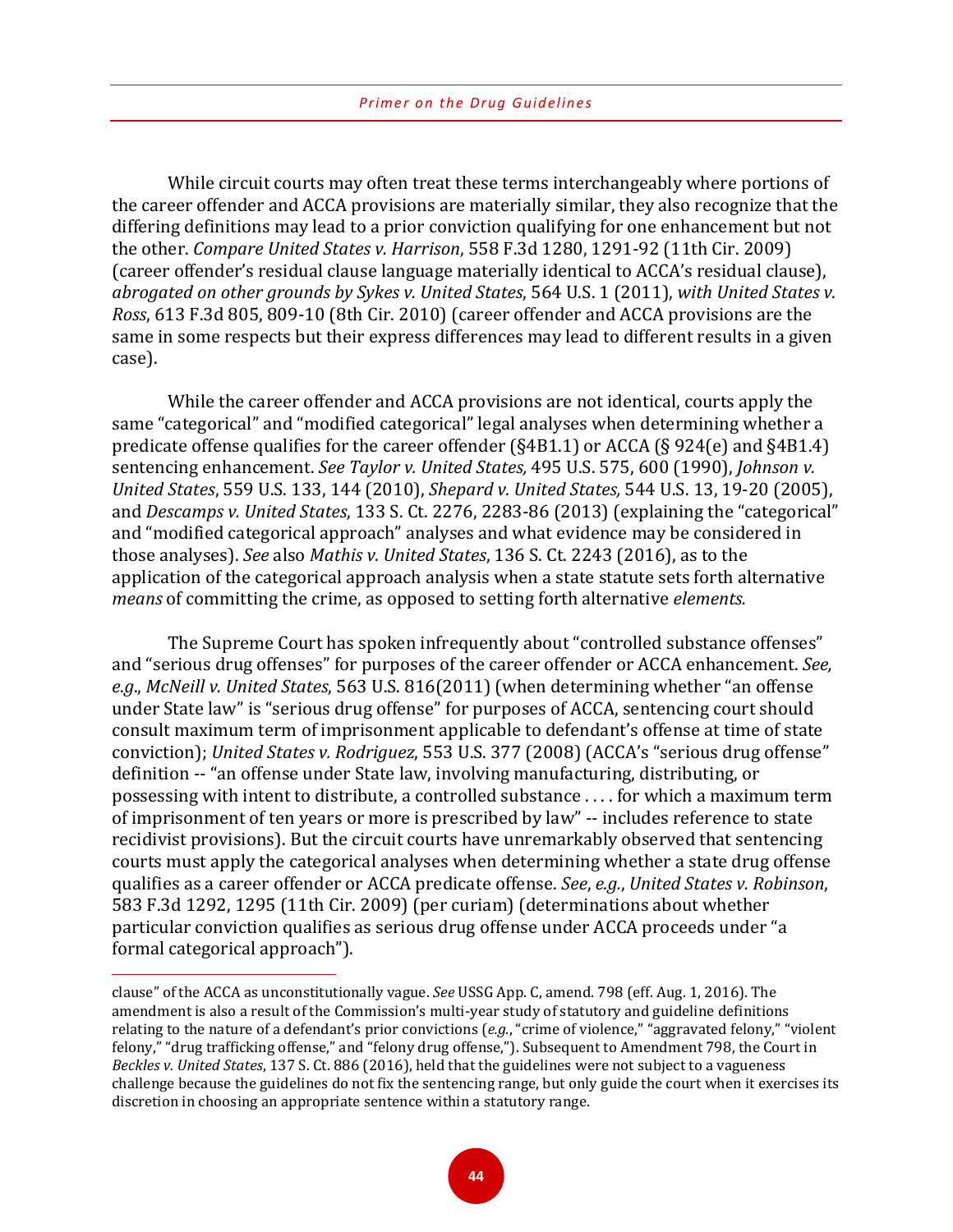#### **IX. CHAPTER FIVE: DETERMINING THE SENTENCE**

#### **A. STATUTORY PENALTY RANGES REVISITED:** *APPRENDI*

#### *1. Statutory Maximum Sentence*

#### **a.** *Apprendi v. New Jersey***, 530 U.S. 466 (2000)**

In *Apprendi*, the United States Supreme Court held that "[o]ther than the fact of a prior conviction, any fact that increases the penalty for a crime beyond the prescribed statutory maximum must be submitted to a jury, and proved beyond a reasonable doubt." *Id.,* 530 U.S. at 490. Before *Apprendi*, the usual practice had been for the district court to treat drug quantity and other penalty-enhancing facts as sentencing factors that it determined at sentencing by a preponderance of the evidence. After *Apprendi*, the courts of appeals have uniformly held that the rule announced there applies to facts-such as drug type, drug quantity, death or serious bodily injuryBthat increase the statutory maximum sentence.

*For example, if a defendant is convicted of possession with intent to sell an unspecified amount of cocaine, the statutory maximum sentence is 20 years, pursuant to 21 U.S.C. § 841(b)(1)(C), even if the government proves at sentencing that the amount of cocaine involved would trigger an enhanced penalty.*

## **b. Statutory maximum trumps guideline range**

Under  $\S 5G1.1(a)$  and  $(c)(1)$ , the statutory maximum sentence trumps the otherwise applicable guideline range. Therefore, after *Apprendi*, the absolute maximum sentence is determined by what triggering facts were pled and proved to the guilt-phase factfinder, by competent evidence, beyond a reasonable doubt.

*For example*, *if a defendant is convicted of possession with intent to sell an unspecified amount of cocaine (20-year statutory maximum), and the otherwise applicable guideline range is 292-365 months, the guideline sentence is 240 months (20 years).*

#### **c. Stacking of multiple convictions**

When a defendant sustains multiple convictions, §5G1.2(d) advises courts to run sentences consecutively to the extent necessary to achieve the guideline range. As noted by the Tenth Circuit, "in multiple-count cases to which *Booker* applies, § 5G1.2(d) 'is no longer mandatory, but a sentence consistent with it carries a badge of reasonableness we are bound to consider.'" *United States v. Hollis*, 552 F.3d 1191, 1195 (10th. Cir. 2009) (*citing United States v. Eversole*, 487 F.3d 1024, 1033 (6th Cir. 2007)).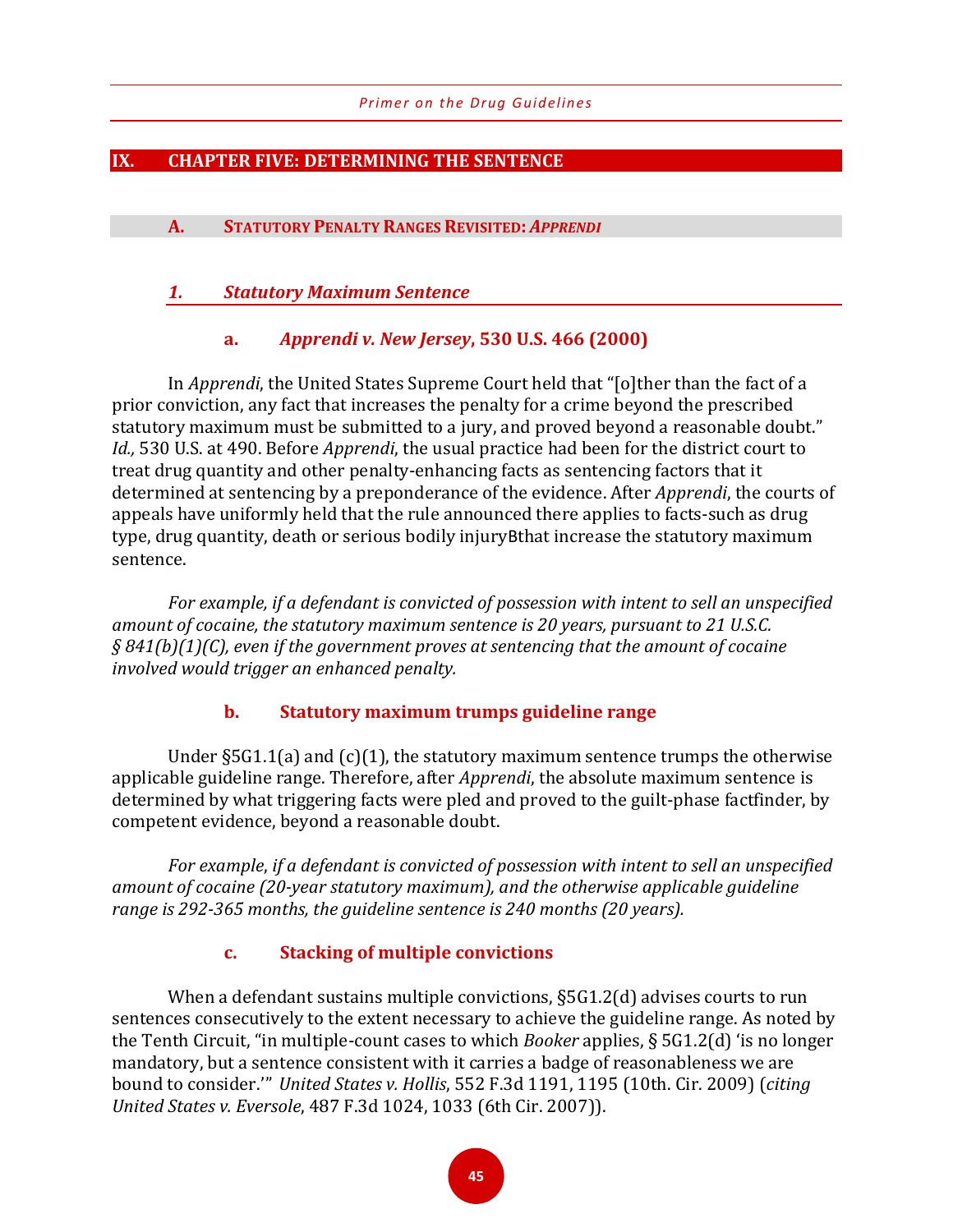# *2. Statutory Mandatory Minimum Sentences* [14](#page-49-0)

# **a.** *Alleyne v. United States***, 133 S. Ct. 2151 (2013)**

In *Alleyne*, the Supreme Court held that any fact that increases the mandatory minimum is an "element" that must be submitted to the jury. In so holding, the Court overruled its prior decision in *Harris v. United States*, 536 U.S. 545 (2002) (holding that *Apprendi* did not preclude judicial fact finding that increased a mandatory minimum sentence), explaining that "there is no basis in principle or logic to distinguish facts that raise the maximum from those that increase the minimum[.]" The Supreme Court in *Alleyne*  further held that because the judge's finding by a preponderance of the evidence that the defendant brandished a firearm increased the penalty to which the defendant was subjected, it was an element to be found by a jury beyond a reasonable doubt.

Applying *Alleyne,* courts have held that a jury must determine the type and quantity of controlled substances involved in the offense if the drug type and/or quantity increases the statutorily prescribed minimum sentence. *See United States v. Delgado-Marrero*, 744 F.3d 167, 185 (1st Cir. 2014); *United States v. Harakaly*, 734 F.3d 88, 95 (1st Cir. 2013); *United States v. Claybrooks*, 729 F.3d 699, 708 (7th Cir. 2013).

However, factual findings made for the purposes of applying the sentencing guidelines that do not increase the applicable mandatory minimum sentence do not violate the rule in *Alleyne*. *See United States v. Ramirez-Negron*, 751 F.3d 42, 49 (1st Cir. 2014); *United States v. Hernandez*, 731 F.3d 666, 672 (7th Cir. 2013); *United States v. Johnson*, 732 F.3d 577, 583-84 (6th Cir. 2013).

# **b. Statutory minimum trumps guideline range**

Under §5G1.1(b) and (c)(2), the statutory minimum sentence trumps the otherwise applicable guideline range. *See*, *e.g.*, *United States v. Padilla*, 618 F.3d 643, 644 (7th Cir. 2010) (per curiam) (under §5G1.1(b), advisory range of 155-188 months yielded to statutory minimum to establish 240-month guideline sentence); *United States v. Brehm*, 442 F.3d 1291, 1296 (11th Cir. 2006) (under §5G1.1(c), advisory range of 108-135 months yielded to 120-month statutory minimum to establish 120 to135-month range).

# **c. Drug quantity under guidelines does not necessarily equal drug quantity under the statute**

In some cases, the drug quantity used for calculating the guidelines will not be the same as the drug quantity used to calculate the statutory minimum. One court has stated:

<span id="page-49-0"></span> $\overline{a}$ <sup>14</sup> A detailed discussion on statutory mandatory minimum sentencing is presented in the Commission's *Report to Congress: Mandatory Minimum Penalties in the Federal Criminal Justice System* (October 2011), available at http://www.ussc.gov.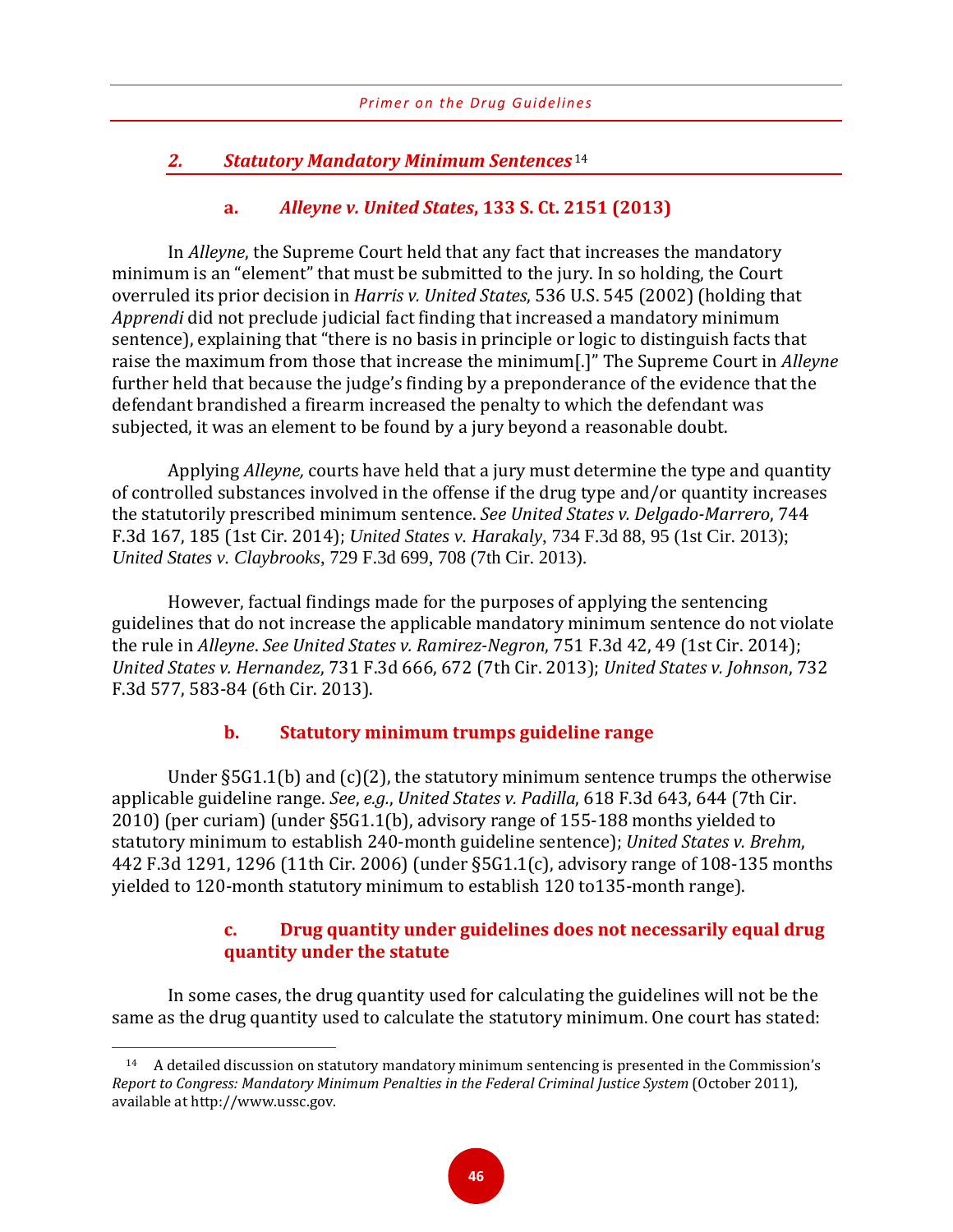"[S]tatutory minimums do not hinge on the particular defendant's relevant conduct. In a drug conspiracy, the amount of drugs attributable to any one codefendant as 'relevant conduct' for guidelines purposes is limited to the reasonably foreseeable transactions in furtherance of that codefendant's 'jointly undertaken criminal activity,'  $\S 1B1.3(a)(1)(B)$ , but when it comes to the statutory penalties, every coconspirator is liable for the sometimes broader set of transactions that were reasonably foreseeable acts in furtherance of the entire conspiracy." *United States v. Easter*, 553 F.3d 519, 523 (7th Cir. 2009) (per curiam) (citing cases). Said another way, conspiratorial liability is broader than the scope of relevant conduct.

#### **B. RELIEF FROM MANDATORY MINIMUM SENTENCES: THE "SAFETY VALVE"**

For violations of 21 U.S.C. §§ 841, 844, 846, 960, and 963, the "safety valve" provision at 18 U.S.C. § 3553(f) directs courts to impose sentences "without regard to any statutory minimum sentence" if the five conditions listed at § 3553(f)(1)-(5) are met. This means that if the five statutory conditions are met, there is no mandatory minimum term.

The five statutory conditions are listed nearly verbatim at  $\S5C1.2(a)(1)$ -(5). The defendant bears the burden of proving by a preponderance of evidence that all five conditions are met. *See, e.g.*, *United States v. Zakharov*, 468 F.3d 1171, 1181 (9th Cir. 2006) ("[t]he defendant holds the burden of demonstrating by a preponderance of the evidence that he qualifies for . . . safety valve treatment"); *United States v. Johnson*, 375 F.3d 1300, 1302 (11th Cir. 2004) ("[t]he burden is on the defendant to show that he has met all of the safety valve factors"). Once the court finds that the conditions are met, the court has no discretion but to apply the guidelines without regard to the mandatory minimum. *See, e.g.*, *United States v. Myers*, 106 F.3d 936, 941 (10th Cir. 1997); *United States v. Real-Hernandez*, 90 F.3d 356, 361-62 (9th Cir. 1996).

# *1. The Statutory and Guideline Conditions*

# **a. No more than one criminal history point**

This criterion is met only if the defendant, by a straight application of §4A1.1, has no more than one criminal history point. That is, even if a court departs, pursuant to §4A1.3, down to one criminal history point, the defendant has not met this criterion. *See e.g.*, *United States v. Hernandez-Castro*, 473 F.3d 1004, 1005-06 (9th Cir. 2007) (post-*Booker*, "courts have no authority to adjust criminal history points for the purpose of granting safety valve relief"); *accord United States v. McKoy*, 452 F.3d 234, 239 (3d Cir. 2006); *United States v. Brehm*, 442 F.3d 1291, 1300 (11th Cir. 2006) (per curiam); *United States v. Barrero*, 425 F.3d 154, 157-58 (2d Cir. 2005); *United States v. Bermudez*, 407 F.3d 536, 544-45 (1st Cir. 2005).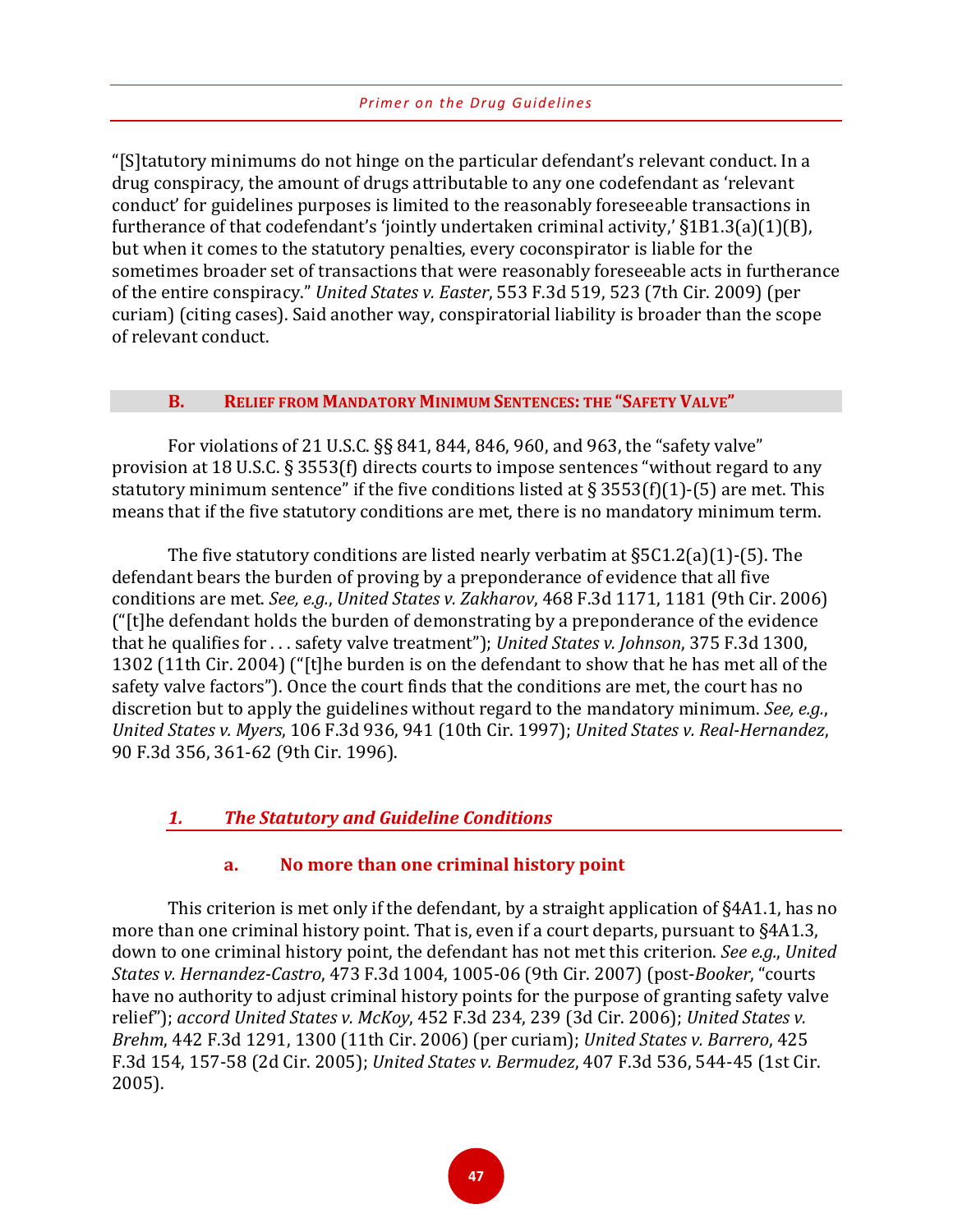#### **b. No violence or weapon**

This criterion is met if *the defendant* did not possess a firearm in connection with the offense.

The term "offense" as used in subsections (a)(2)-(4) and "offense or offenses" as used in subsection (a)(5) mean the offense of conviction and all relevant conduct. *See* §5C1.2, comment. (n.3). But for purposes of determining whether a defendant used violence or possessed a firearm (or induced another to do so), "defendant" as used in subsection (a)(2) limits the accountability of the defendant to his own conduct and conduct that he aided or abetted, counseled, commanded, induced, procured, or willfully caused. *See* §5C1.2, comment. (n.4). For example, even if a defendant's offense level is increased pursuant to §2D1.1(b)(1) based on a co-conspirator's possession of a weapon, this increase does not preclude defendant from meeting this safety-valve criterion. *See, e.g.*, *United States v. Figueroa-Encarnacion*, 343 F.3d 23, 34-35 (1st Cir. 2003) (collecting cases); *United States v. Pena-Sarabia*, 297 F.3d 983, 987-89 & n.2 (10th Cir. 2002) (overruling prior circuit authority to the contrary). *Cf*. *United States v. Matias*, 465 F.3d 169, 173-74 (5th Cir. 2006) (while defendant may still qualify for safety-valve if co-conspirator possessed firearm, his own constructive possession of firearm would prevent application of safety-valve); *accord United States v. Jackson*, 552 F.3d 908, 909-10 (8th Cir. 2009) (collecting cases) ("there is no reason to distinguish between actual, physical possession and constructive possession when defining what constitutes 'possession' for purposes of § 5C1.2. Accordingly, we hold that constructive possession is sufficient to preclude a defendant from receiving safety valve relief under § 5C1.2").

In addition, the defendant might meet this criterion even if his or her offense level is increased pursuant to §2D1.1(b)(1) based on his or her own possession of a weapon. This result is possible because of the different standards of proof for application of §2D1.1(b)(1) (if weapon was present, defendant bears burden of proving it was "clearly improbable" that the weapon was connected with the offense) and §5C1.2(a)(2) (defendant bears burden of proving by preponderance of evidence that weapon was not connected with offense). *See United States v. Anderson,* 452 F.3d 87, 90-92 (1st Cir. 2006)*; United States v. Zavalza-Rodriguez*, 379 F.3d 1182, 1187 (10th Cir. 2004)("there is a difference in evidentiary standards when applying the two provisions [ §2D1.1 and §5C1.2]"); *United States v. Nelson*, 222 F.3d 545, 549-50 (9th Cir. 2000). *But see United States v. Vasquez*, 161 F.3d 909, 911-12 (5th Cir. 1998) (per curiam) ("despite any difference in semantics between §§2D1.1(b)(1) and 5C1.2(2), the two provisions should be analyzed analogously").

#### **c. No death or serious bodily injury**

To determine whether this criterion is met, look beyond the offense of conviction to relevant conduct, *see* §5C1.2, comment. (n.3); the inquiry is not limited to the defendant's own conduct. *Compare with* §5C1.2, comment. (n.4).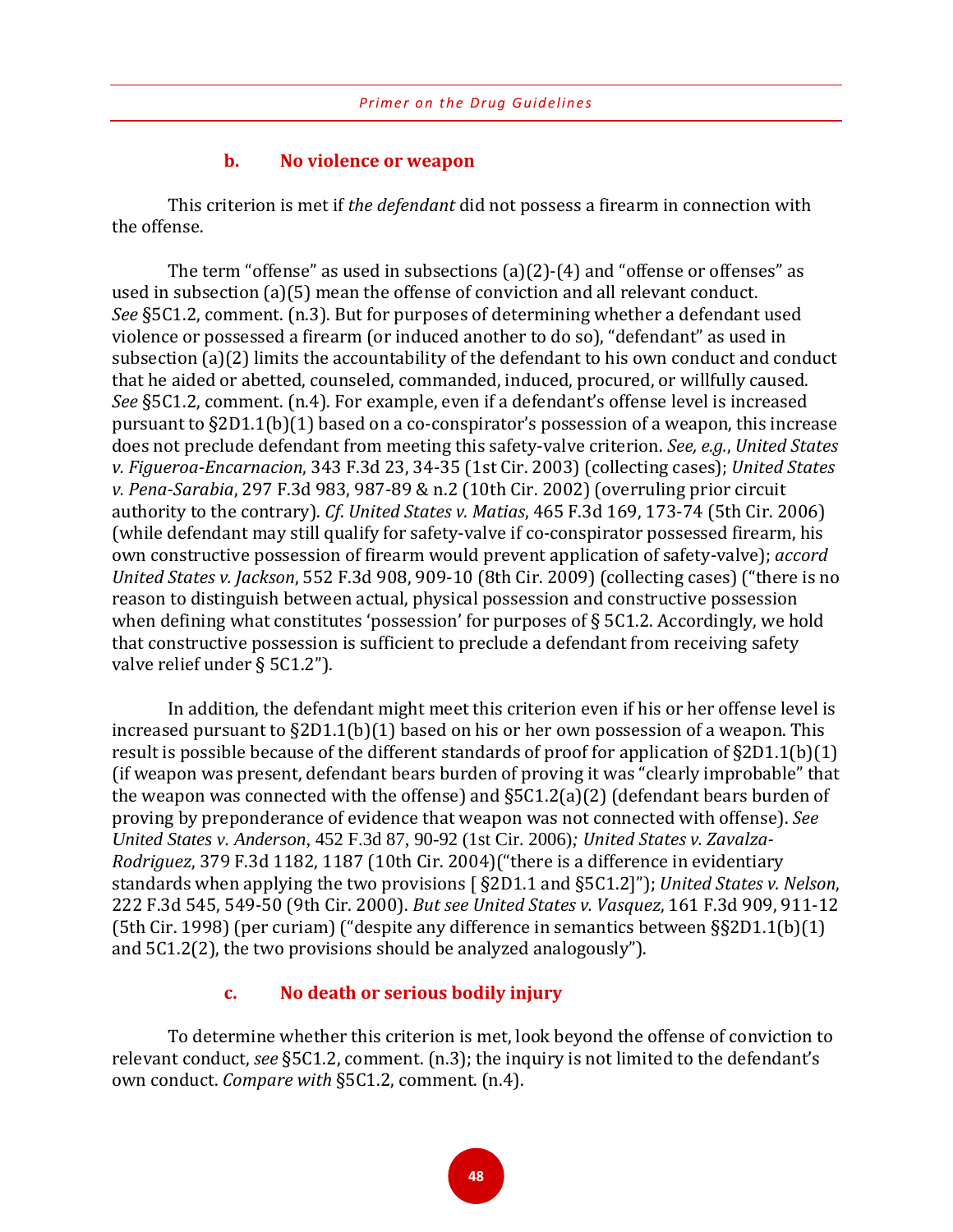#### **d. No leadership role adjustment**

This criterion is not met if a defendant is subject to an aggravating role adjustment under §3B1.1. *See* §5C1.2, comment. (n.5). *See e.g.*, *United States v. Doe*, 613 F.3d 681, 690 (7th Cir. 2010) ("[b]ecause we find that [defendant's] . . . sentence was properly enhanced under §3B1.1 for his aggravating role, he is ineligible for application of the safety-valve provision").

In addition, this criterion is not met if a defendant was engaged in a continuing criminal enterprise. As Application Note 6 explains, a defendant engaged in a continuing criminal enterprise will not be eligible because: (1) safety valve does not apply to convictions under 21 U.S.C. § 848; and (2) by definition, a defendant engaged in a continuing criminal enterprise convicted of a covered offense will receive an aggravating role adjustment, *see* 21 U.S.C. § 848(c)(2)(A) and §3B1.1, and thus be ineligible for the reduction.

#### **e. Full and truthful disclosure**

The final criterion is that the defendant make full, truthful disclosure to the government no later than sentencing. Disclosure need not come by way of a private debriefing with the government. *See*, *e.g.*, *United States v. De La Torre*, 599 F.3d 1198, 1207 (10th Cir. 2010) ("Though undoubtedly rare, there are circumstances in which trial testimony could be sufficiently thorough so as to constitute adequate compliance with this requirement. The language of USSG §5C1.2(a)(5) and 18 U.S.C. § 3553(f)(5) does not require the defendant to consent to a private de-briefing with the Government."). It is important to note that §5C1.2(a)(5) specifically provides that "the fact that the defendant has no useful information to provide or that the Government is already aware of the information" does not preclude the defendant from meeting this criterion. But nor does this provision permit a defendant "to withhold information on the ground that the government has secured it from another source." *United States v. Pena*, 598 F.3d 289, 293 (6th Cir. 2010).

> *(i) Full disclosure.* Section 5C1.2(a)(5) requires disclosure of "all information and evidence the defendant has concerning the offense or offenses that were part of the same course of conduct or of a common scheme or plan." This includes information about other participants, regardless of whether defendant was convicted of conspiracy. *See, e.g.*, *United States v. Stephenson*, 452 F.3d 1173, 1180 (10th Cir. 2006) ("[w]hen the offense involves conspiracy or a jointly undertaken criminal venture, we require the defendant to disclose not only everything he knows about his own actions, but also everything he knows about his co-conspirators"); *United States v. Tinajero*, 469 F.3d 722, 725 (8th Cir. 2006) (defendant convicted of aiding and abetting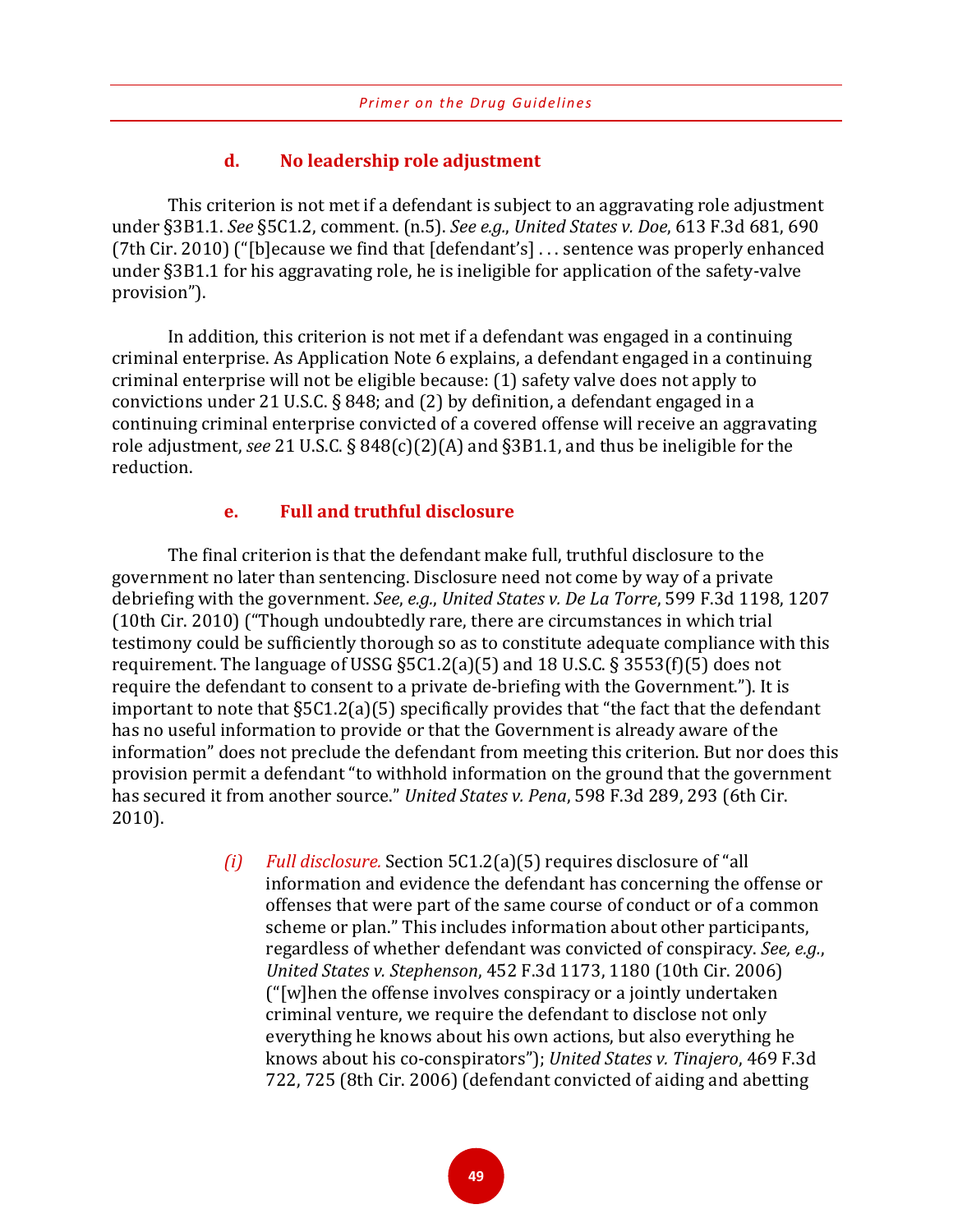amphetamine distribution denied safety-valve for minimizing his role); *United States v. Woods*, 210 F.3d 70, 76 (1st Cir. 2000).

*(ii) Truthful disclosure.* The courts are split as to whether, despite prior lies and omissions to the Government, a defendant can still be eligible for the safety valve so long as the defendant makes a complete and truthful proffer not later than the commencement of the sentencing hearing. *Compare United States v. Mejia-Pimental*, 477 F.3d 1100, 1105 (9th Cir. 2007)("'lies and obstruction' before sentencing do not preclude safety valve eligibility"); *United States v. Madrigal*, 327 F.3d 738, 743-44 (8th Cir. 2003), *with United States v. Fletcher*, 74 F.3d 49, 56 (4th Cir. 1996) (given the lower court's finding of defendant's perjury at trial, "it is not illogical to assume that the judge similarly determined that Fletcher failed to comply with the fifth condition in 18 U.S.C. § 3553(f))."); *United States v. Edwards*, 65 F.3d 430, 433 (5th Cir. 1995).

The courts are also split as to whether information provided to the government for purposes of the safety valve must be both objectively and subjectively truthful. *Compare United States v. Thompson*, 76 F.3d 166, 170-71 (7th Cir. 1996) (defendant qualified for safety valve where she was "forthright within the range of her ability," given that she had low level of cognitive functioning, an elevated need for approval from others, and a limited ability to question and analyze her surrounding circumstances); *United States v. Sherpa*, 110 F.3d 656, 659-63 (9th Cir. 1996) (affirming application of safety valve where jury convicted defendant, but judge held that defendant was being truthful in denying knowledge that he was carrying drugs), *with United States v. Reynoso*, 239 F.3d 143, 144, 150 (2d Cir. 2000) (requirement not satisfied where defendant, who suffered from organic memory impairment, provided information that she subjectively believed to be truthful but was objectively untruthful).

*(iii) Disclosure to the Government.* Courts have interpreted the "government" to mean the prosecutorial authority, *see United States v. Jimenez-Martinez*, 83 F.3d 488, 495-96 (1st Cir. 1996), or the government's attorney, *see United States v. Contreras*, 136 F.3d 1245, 1246 (9th Cir. 1998). Therefore, disclosure to a probation officer does not satisfy the requirement. *United States v. Cervantes*, 519 F.3d 1254, 1257 (10th Cir. 2008) ("We agree with our sister circuits and hold that a defendant does not meet the requirements of the 'safety valve' provision merely by meeting with a probation officer during the presentence investigation.") (collecting cases).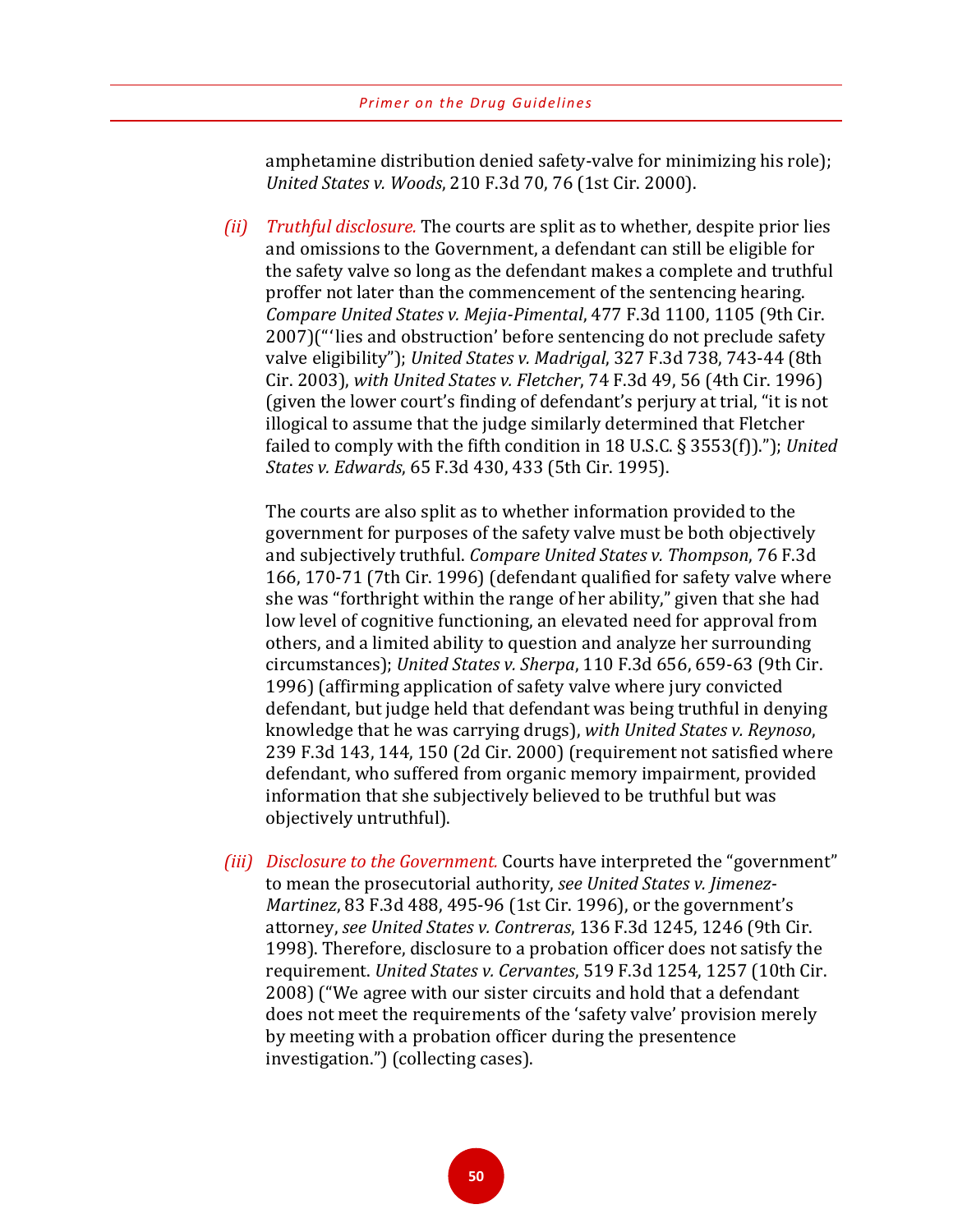*Note.* A defendant is not, however, required to give information to a specific government attorney. *See United States v. Real-Hernandez*, 90 F.3d 356, 361 (9th Cir. 1996).

*(iv) Disclosure not later than sentencing.* Courts are split as to whether "not later than the time of the sentencing hearing" means before the commencement of the first sentencing hearing or before the hearing at which the defendant is sentenced. *Compare United States v. Madrigal*, 327 F.3d 738, 747 (8th Cir. 2003) (holding that continued sentencing hearing did not deprive district court of jurisdiction to grant safety valve relief), *with United States v. Marin*, 144 F.3d 1085, 1094-95 (7th Cir. 1998) (reversing where district court continued sentencing hearing numerous times to "coax the truth out of" the defendant).

# *2. Section 5C1.2(b)*

If a defendant meets the criteria and his statutorily required minimum sentence is at least five years, the offense level applicable from Chapters Two and Three cannot be less than level 17.

# *3. Safety Valve and §2D1.1(b)(17)*

If the district court finds that the defendant failed to disclose everything he knew concerning his offense and relevant conduct, it may deny the 2-level "safety valve" reduction under §2D1.1(b)(17). *United States v. Virgen-Chavarin*, 350 F.3d 1122, 1130 (10th Cir. 2003). The 2-level reduction applies regardless of whether the defendant was convicted of a crime carrying a mandatory minimum sentence and irrespective of the minimum offense level provision of §5C1.2(b). *See* §2D1.1, comment. (n.21). A defendant may also qualify for the reduction under §2D1.1(b)(17) even if the defendant is convicted of a statute which is not listed at §5C1.2(a) and excluded from operation of the statutory safety valve reduction. *See id.*

# *4. Safety Valve and Departures/Variances*

Departures or variances below the mandatory minimum sentence are permissible when the safety valve is applied, including a downward departure under §5K1.1 (Substantial Assistance).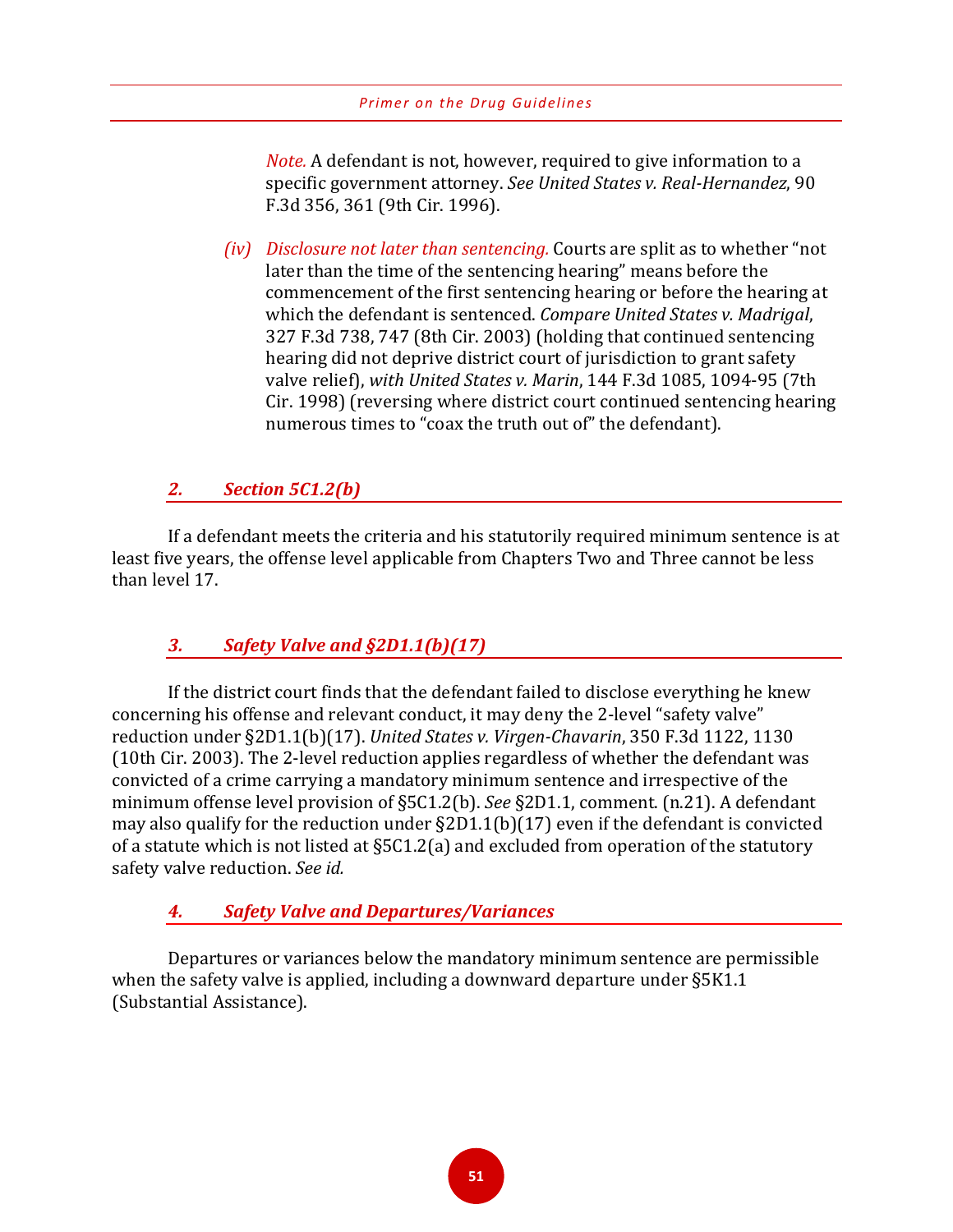#### **C. DOWNWARD DEPARTURES FOR SUBSTANTIAL ASSISTANCE TO AUTHORITIES: §5K1.1**

A district court may depart below a guideline minimum sentence where the government has filed a substantial assistance motion pursuant to §5K1.1 based on the defendant's substantial assistance in the investigation or prosecution of another person who has committed an offense. *See* §5K1.1.

A substantial assistance reduction below a statutory mandatory minimum requires a government motion pursuant to 18 U.S.C.§ 3553(e) specifically requesting or authorizing the district court to impose a sentence below a level established by statute as minimum sentence before the court may impose such a sentence. *Melendez v. United States*, 518 U.S. 120, 122 (1996). Otherwise, the court may only depart down from the guideline range to the statutory minimum sentence. *Id*. at 130-31.

When the guideline range falls below the statutory mandatory minimum sentence, and the government files a motion pursuant to 18 U.S.C. § 3553(e), the appropriate starting point for the downward departure is the statutory mandatory minimum sentence. *United States v. Li,* 206 F.3d 78, 89 (1st Cir. 2000); *United States v. Cordero,* 313 F.3d 161, 165 (3d Cir. 2002); *United States v. Hayes,* 5 F.3d 292, 294-95 (7th Cir. 1993); *United States v. Schaffer*, 110 F.3d 530, 533-34 (8th Cir. 1997); *United States v. Head,* 178 F.3d 1205, 1207- 08 (11th Cir. 1999).

When a district court departs below a mandatory minimum sentence based on substantial assistance, only factors that relate to the defendant's substantial assistance may influence the extent of the departure. *See United States v. Williams*, 687 F.3d 283 (6th Cir. 2012); *see also United States v. Winebarger*, 664 F.3d 388, 396 (3d Cir. 2011).

#### **X. CHAPTER SIX: SENTENCING PROCEDURES AND PLEA AGREEMENTS**

#### **A. PLEA AGREEMENT CONSIDERATIONS**

Because of the potential impact of a plea agreement in a drug case, there are several considerations that should be taken into account: (1) the type of plea agreement; (2) whether it is a binding agreement; and (3) whether and how a plea agreement limits the consideration of the defendant's conduct or of certain relevant conduct.

*1. Agreement to Not Pursue Further Charges*

A plea agreement may specify that the prosecutor will not bring, or will move to dismiss, other charges. *See* Fed. R. Crim. P. 11(c)(1)(A). The court may accept, reject or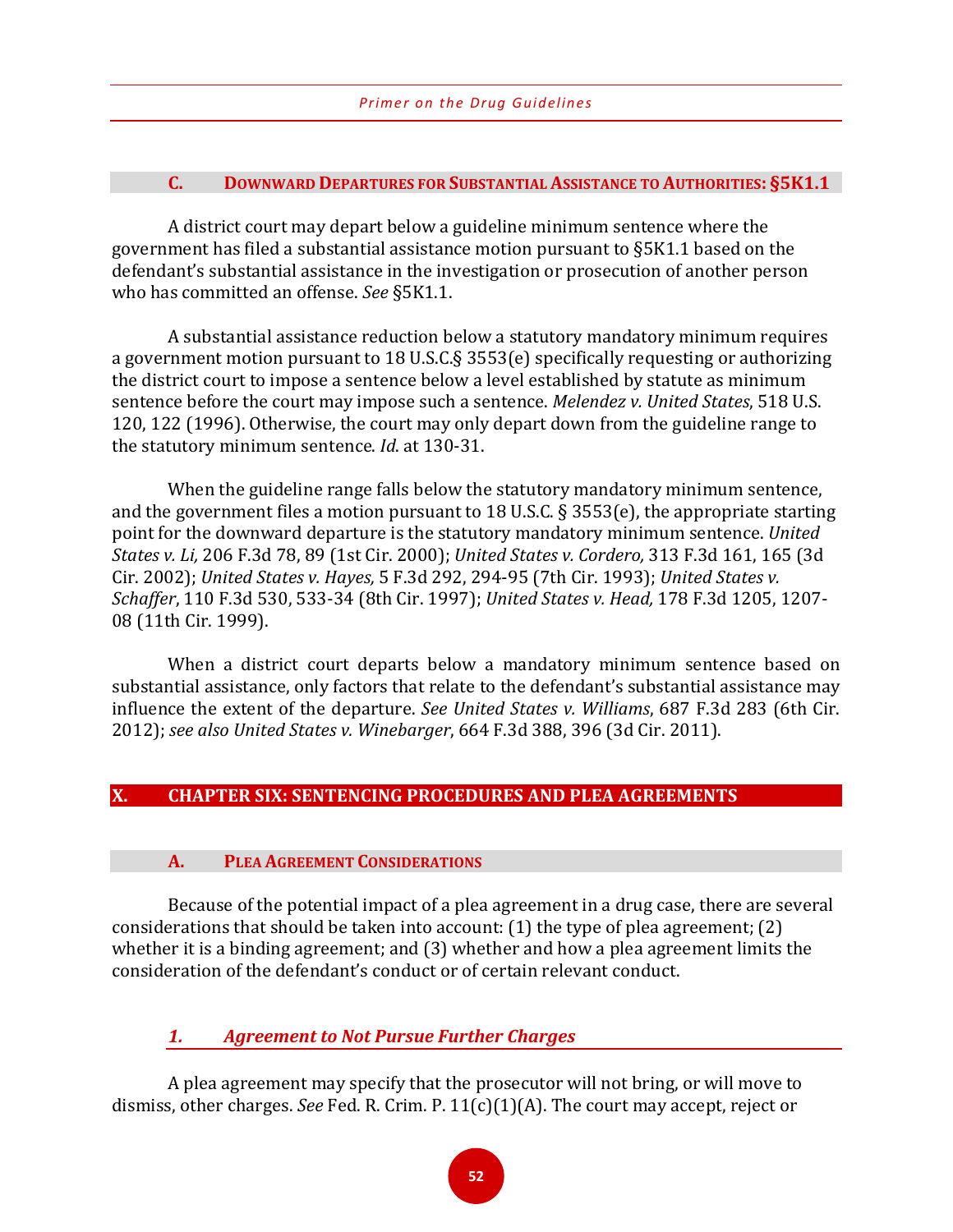defer a decision regarding such an agreement until after the review of the presentence report. *See* Fed. R. Crim. P. 11(c)(3)(A).

# *2. Agreement as to Sentence Recommendation*

A plea agreement may specify that the prosecutor recommends, or agrees not to oppose, a defendant's request that a particular sentence or sentencing range is appropriate, or that a particular sentencing factor or guideline applies or does not apply in the case. *See* Fed. R. Crim. P. 11(c)(1)(B). Such a recommendation is not binding on the court and the defendant should be advised that if the court does not follow the recommendation the defendant has no right to withdraw the plea. *See* Fed. R. Crim. P. 11(c)(3)(B).

# *3. Agreement as to Sentence to be Imposed*

A plea agreement may include an agreement between the parties that a specific sentence or range is the appropriate disposition of the case, or that a particular sentencing provision or factor does or does not apply in the case. *See* Fed. R. Crim. P. 11(c)(1)(C). The court may accept, reject or defer a decision regarding such an agreement until after review of the presentence report. *See* Fed. R. Crim. P. 11(c)(3)(A). Once the court has accepted such an agreement, the sentencing stipulations reflected in the agreement are binding on the court. *See* Fed. R. Crim. P. 11(c)(4).

# *4. Withdrawal of Plea*

If the court rejects a plea agreement that contains provisions of the type specified in Fed. R. Crim. P.  $11(c)(1)(A)$  or  $(C)$ , the court must give the defendant an opportunity to withdraw the plea. *See* Fed. R. Crim. P. 11(c)(5)(B).

#### **B. THE GUIDELINES' TREATMENT OF PLEA AGREEMENTS**

#### *1. Policy Statements*

Chapter Six of the guidelines sets forth standards for the courts' consideration of plea agreements.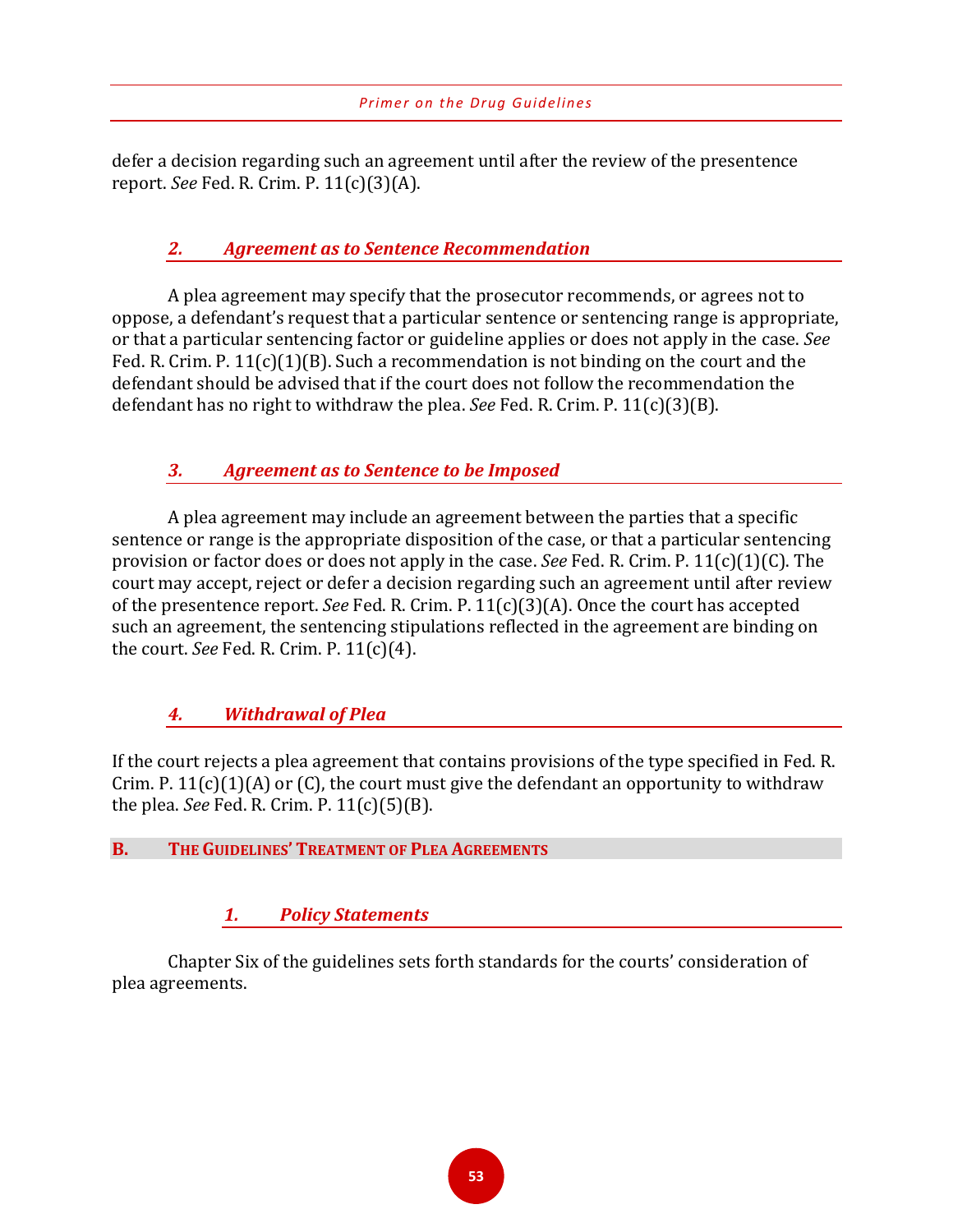#### *2. Section 6B1.1*

This guideline parallels the procedural requirements of Fed. R. Crim. P. 11(c). In the commentary to this section, the Commission recommends that the court defer acceptance of plea agreements of the types specified in Fed. R. Crim. P.  $11(c)(1)(A)$  or (C) until the court has reviewed the presentence report.

### *3. Guideline Standards for Accepting Plea Agreement*

Chapter Six of the guidelines provides standards to guide courts in their decisions about plea agreements. These standards go beyond the requirements imposed by Rule 11.

In the case of a plea agreement that includes the dismissal of any charges or an agreement not to pursue potential charges (Rule  $11(c)(1)(A)$ ), the court may accept the agreement, for reasons stated on the record, if the remaining charges adequately reflect the seriousness of the actual offense behavior and accepting the agreement will not undermine the statutory purposes of sentencing or the sentencing guidelines. *See* §6B1.2(a). However, conduct underlying dismissed charges or charges not proved may be considered relevant conduct in connection with the count(s) of which the defendant is convicted. *See id*.; *United States v. Grissom*, 525 F.3d 691, 697 (9th Cir. 2008). In addition, the court may consider conduct underlying charges dismissed pursuant to a plea agreement in determining whether to depart from the sentencing guidelines. *See* §5K2.21.

In the case of a plea agreement that includes a nonbinding recommendation or sentence (Rule  $11(c)(1)(B)$ ) or an agreement for a specific sentence (Rule  $11(c)(1)(C)$ ), the court may accept the recommendation if the court is satisfied either that: (1) the recommended or agreed upon sentence is within the applicable guideline range; or (2) the recommended or agreed upon sentence departs from the applicable guideline range for justifiable reasons, and those reasons are set forth in writing in the statement of reasons or judgment and commitment order. *See* §6B1.2(b), (c).

#### **C. SECTION 1B1.8 (USE OF CERTAIN INFORMATION)**

There are limitations on using information provided in the course of a defendant's cooperation in calculating his guideline range. Section 1B1.8 provides that "where a defendant agrees to cooperate with the government by providing information concerning unlawful activities of others, and as part of that cooperation agreement the government agrees that self-incriminating information provided pursuant to the agreement will not be used against the defendant, then such information shall not be used in determining the applicable guideline range, except to the extent provided in the agreement" and under other circumstances listed in §1B1.8. *See*, *e.g.*, *United States v. Hodge*, 469 F.3d 749, 757 (8th Cir. 2006) ("[w]hile a § 1B1.8 agreement precludes the Government from using the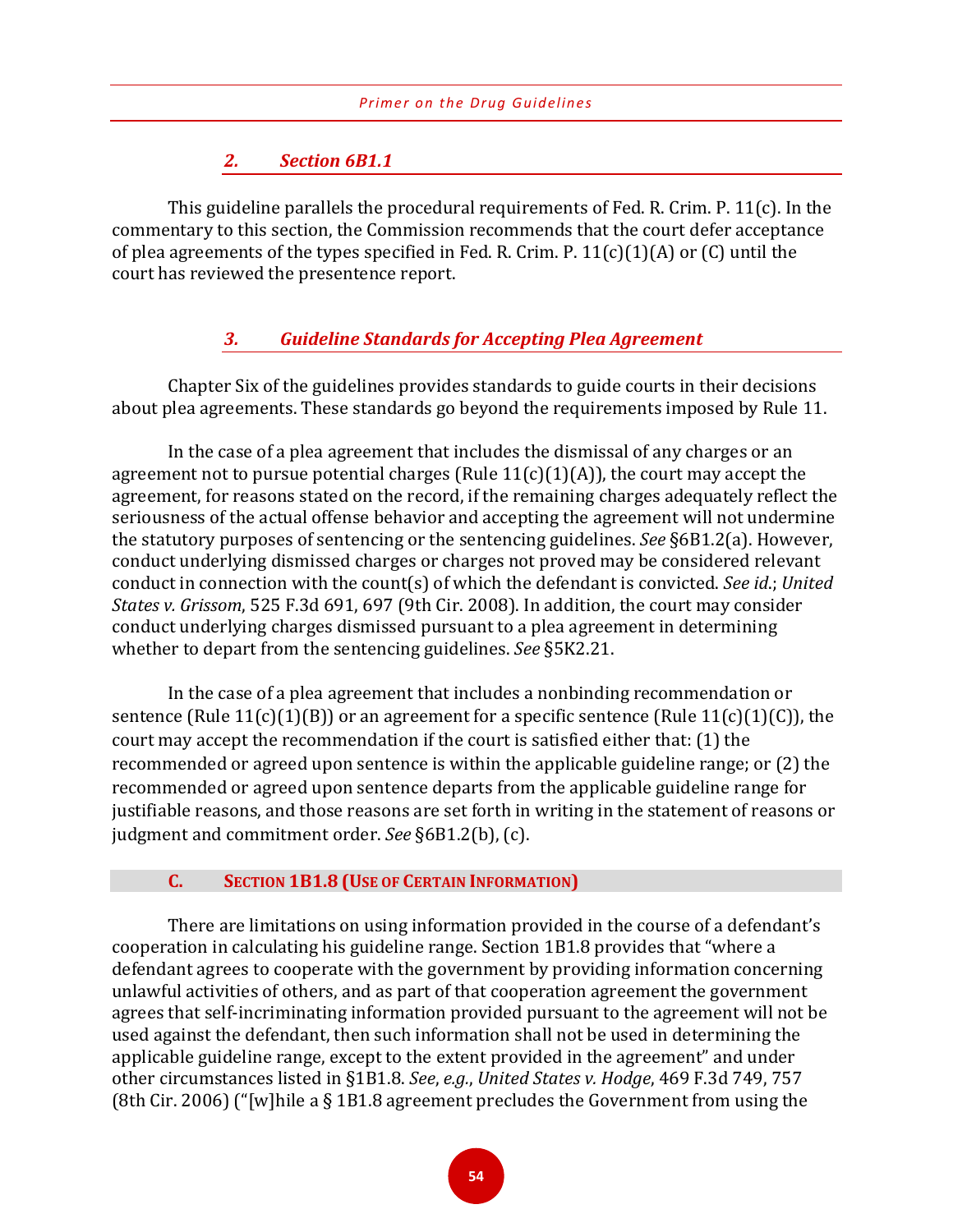self-incriminating information in the calculation of the proper Guidelines range, absent such an agreement, self-incriminating information is properly considered in calculating the advisory Guidelines range"); *United States v. Shorteeth*, 887 F.2d 253, 255 (10th Cir. 1989); *United States v. Jarman*, 144 F.3d 912, 914-15 (6th Cir. 1998) (§1B1.8 "unquestionably forbids the government to influence the sentencing range by disclosing revelations made by a defendant in the course of cooperation required by a plea agreement").

Thus, pursuant to §1B1.8, a court may not, in calculating the guideline range, use information disclosed by a defendant in the course of cooperating. Consequently, information, such as additional drug transactions in which the defendant has participated, may not be used to determine drug quantity if that information was provided by the defendant under the circumstances set forth in §1B1.8. *See, e.g.*, *United States v. Gonzalez*, 309 F.3d 882, 887 (5th Cir. 2002) (prosecutor improperly used information gained under §1B1.8 to support its argument for leadership role enhancement); *United States v. Thornton*, 306 F.3d 1355, 1357-58 (3d Cir. 2002) (although sentence affirmed on other grounds, §1B1.8 violated where defendant's admissions confirming presence of guns in house was basis for firearm enhancement). *But see United States v. Milan*, 398 F.3d 445, 456 (6th Cir. 2005) (sentencing guidelines permit district court to consider proffer statements of codefendant in determining defendant's sentence).

The defendant must be providing information concerning the criminal activities of "others" in order to qualify under §1B1.8. *See* §1B1.8, comment. (n.6).

The government must have agreed that the self-incriminating information provided pursuant to the cooperation agreement will not be used against the defendant. *See* §1B1.8; *see also United States v. Cruz*, 156 F.3d 366, 370-71 (2d Cir. 1998) (§1B1.8 does not cover proffer agreements); *United States v. Baird*, 218 F.3d 221, 228-29 (3d Cir. 2000) (the agreement need not cite to §1B1.8 to fall within its purview); *United States v. Ykema*, 887 F.2d 697, 699 (6th Cir. 1989) (concluding that mere promise that "no additional charges" would be brought did not preclude sentence based on drug quantity higher than that stipulated in plea agreement).

Section 1B1.8 does not prohibit disclosure of information provided in a plea agreement to the sentencing court, but rather, it prohibits this information from being used to determine the applicable guideline range. *See* §1B1.8, comment. (n.1); *United States v. Gonzalez*, 309 F.3d 882, 886-87 (5th Cir. 2002).

Section 1B1.8 does not restrict the use of all information that a defendant may disclose in the course of his cooperation: information (1) known to the government prior to entering into the cooperation agreement, *see United States v. Wilson*, 106 F.3d 1140, 1144 n.5 (3d Cir. 1997); (2) concerning the existence of prior convictions and sentences in determining §4A1.1 (Criminal History Category) and §4B1.1 (Career Offender); (3) in a prosecution for perjury or giving a false statement; (4) in the event there is a breach of the cooperation agreement by the defendant, *United States v. Bradbury*, 189 F.3d 200, 206 (2d